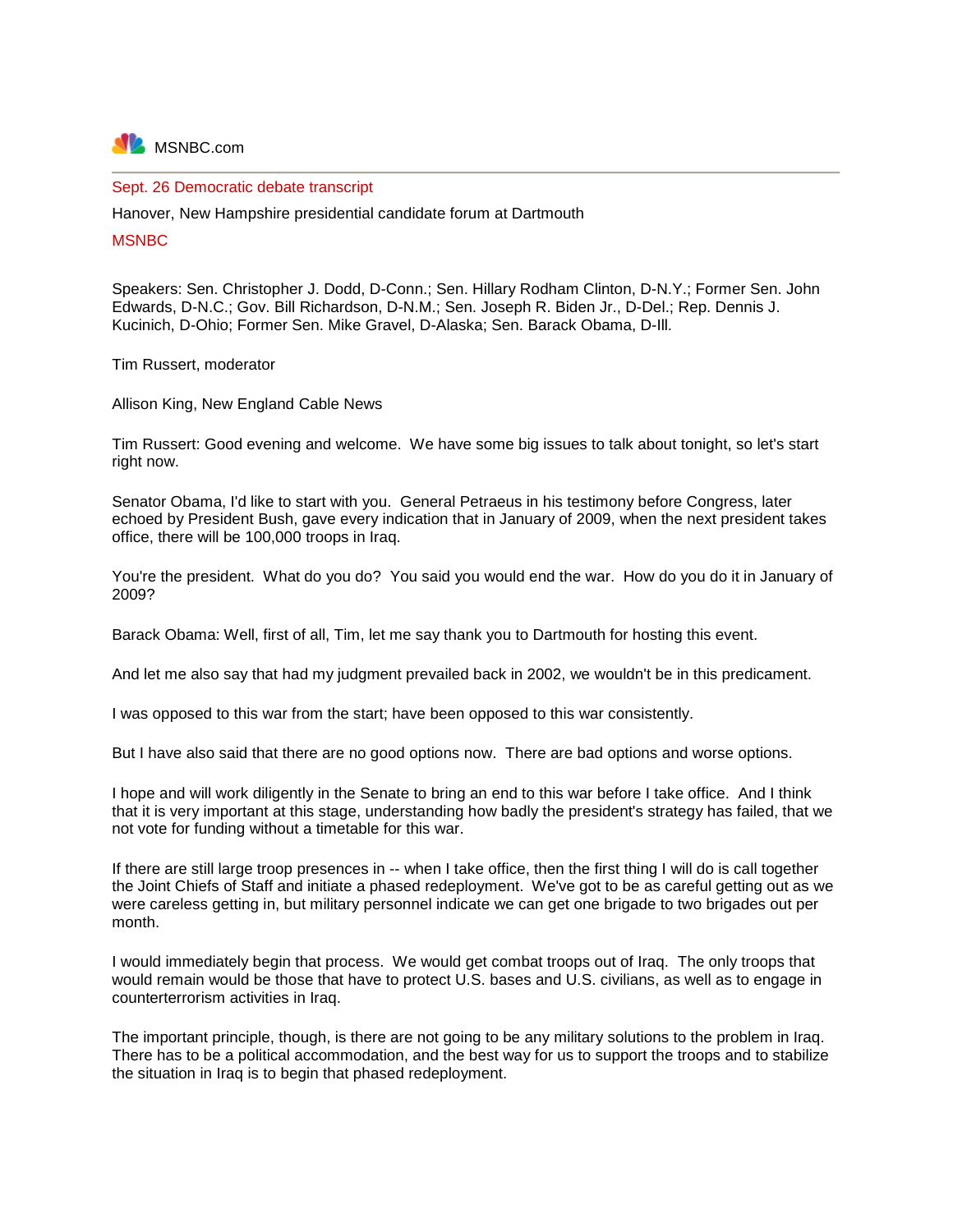Russert: Will you pledge that by January 2013, the end of your first term, more than five years from now, there will be no U.S. troops in Iraq?

Obama: I think it's hard to project four years from now, and I think it would be irresponsible. We don't know what contingency will be out there.

What I can promise is that if there are still troops in Iraq when I take office -- which it appears there may be, unless we can get some of our Republican colleagues to change their mind and cut off funding without a timetable -- if there's no timetable -- then I will drastically reduce our presence there to the mission of protecting our embassy, protecting our civilians, and making sure that we're carrying out counterterrorism activities there.

I believe that we should have all our troops out by 2013, but I don't want to make promises, not knowing what the situation's going to be three or four years out.

Russert: Senator Clinton, Democrats all across the country believed in 2006 when the Democrats were elected to the majority in the House and Senate that that was a signal to end the war, and the war would end.

You have said that you will not pledge to have all troops out by the end of your first term, 2013. Why not?

Hillary Rodham Clinton: Well, Tim, it is my goal to have all troops out by the end of my first term. But I agree with Barack; it is very difficult to know what we are going to be inheriting. Now, we do not know, walking into the White House in January of 2009 what we are going to find.

What is the state of planning for withdrawal? That's why last spring I began pressing the Pentagon to be very clear about whether or not they were planning to bring our troops out. What I found was that they weren't doing the kind of planning that is necessary, and we've been pushing them very hard to do so.

Clinton: You know, with respect to the question, though, about the Democrats taking control of the Congress, I think the Democrats have pushed extremely hard to change this president's course in Iraq.

Today, I joined with many of my colleagues in voting for Senator Biden's plan -- slightly different that he'd been presenting it, but still the basic structure was to move toward what is a de facto partition if the Iraqi people and government so choose.

The Democrats keep voting for what we believe would be a better course. Unfortunately, as you know so well, the Democrats don't have the majority in the Senate to be able to get past that 60-vote blockade that the Republicans can still put up.

But I think every one of us who is still in the Senate -- Senator Biden, Senator Dodd, Senator Obama and myself -- we are trying every single day; and, of course, Congressman Kucinich is in the House.

Clinton: But I think it is fair to say that the president has made it clear: He intends to have about 100,000 or so troops when he leaves office.

The height of irresponsibility, that he would leave this war to his successor. I will immediately move to begin bringing our troops home when I am inaugurated.

Russert: Senator Edwards, will you commit that at the end of your first term, in 2013, all U.S. troops will be out of Iraq?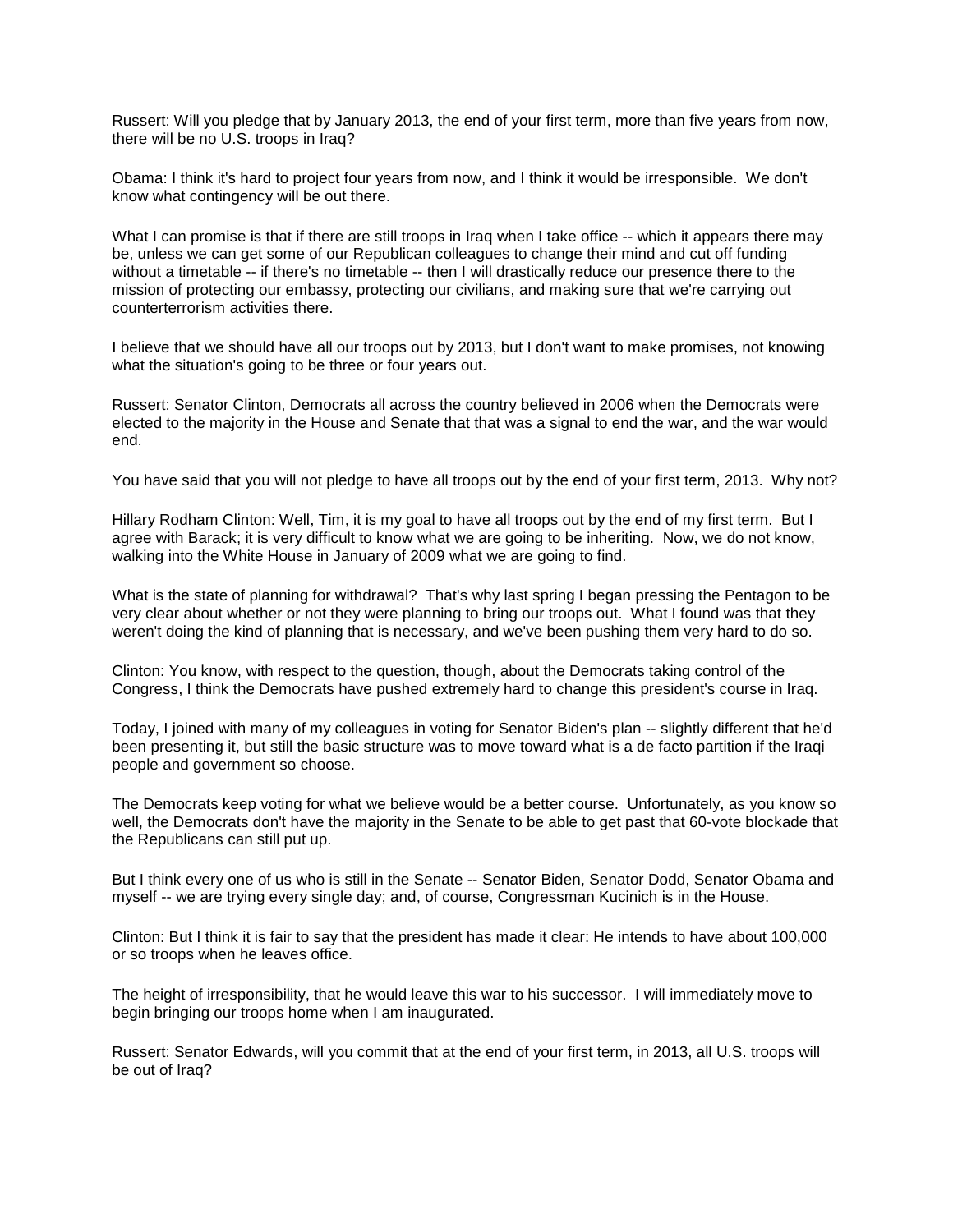John Edwards: I cannot make that commitment. But I -- well, I can tell you what i would do as president. When I'm sworn into office, come January of 2009, if there are, in fact, as General Petraeus suggests, 100,000 American troops on the ground in Iraq, I will immediately draw down 40,000 to 50,000 troops; and over the course of the next several months, continue to bring our combat out of Iraq until all of our combat are, in fact, out of Iraq.

Edwards: I think the problem is -- and it's what you just heard discussed -- is we will maintain an embassy in Baghdad. That embassy has to be protected. We will probably have humanitarian workers in Iraq. Those humanitarian workers have to be protected.

I think somewhere in the neighborhood of a brigade of troops will be necessary to accomplish that, 3,500 to 5,000 troops.

But I do say, I want to add to things you just heard. I think it is true that everyone up here wants to take a responsible course to end the war in Iraq. There are, however, differences between us, and those differences need to be made aware. Good people have differences about this issue.

For example, I heard Senator Clinton say on Sunday that she wants to continue combat missions in Iraq. To me, that's a continuation of the war. I do not think we should continue combat missions in Iraq.

Edwards: And when I'm on a stage with the Republican nominee, come the fall of 2008, I'm going to make it clear that I'm for ending the war. And the debate will be between a Democrat who wants to bring the war to an end, get all American combat troops out of Iraq, and a Republican who wants to continue the war.

Russert: Governor Richardson...

Clinton: Well, Tim, could I just clarify that, you know, I said there may be a continuing counterterrorism mission, which, if it still exists, will be aimed at Al Qaida in Iraq. It may require combat, special operations forces or some other form of that. But the vast majority of our combat troops should be out.

Edwards: But, can I just say that my only point is -- I don't have any doubt that Senator Clinton wants to take a responsible course. There is a difference, however, in how we would go about this. And I think Democratic primary voters are entitled to know that difference.

And the difference is really very simple. I would have our combat troops out of Iraq over a period of several months, and I would not continue combat missions in Iraq.

Combat missions mean that the war is continuing.

Edwards: I believe this war needs to be brought to an end.

Russert: Would you send combat troops back in if there was genocide?

Edwards: I believe that America, along with the rest of the world, would have a responsibility to respond to genocide. It's not something we should do alone. In fact, if we do it alone, it could be counterproductive.

In fact, if I can go one step further beyond what you just asked, I think the president of the United States - - and I, as president -- would have a responsibility as we begin to bring our combat troops out of Iraq to prepare for two possibilities.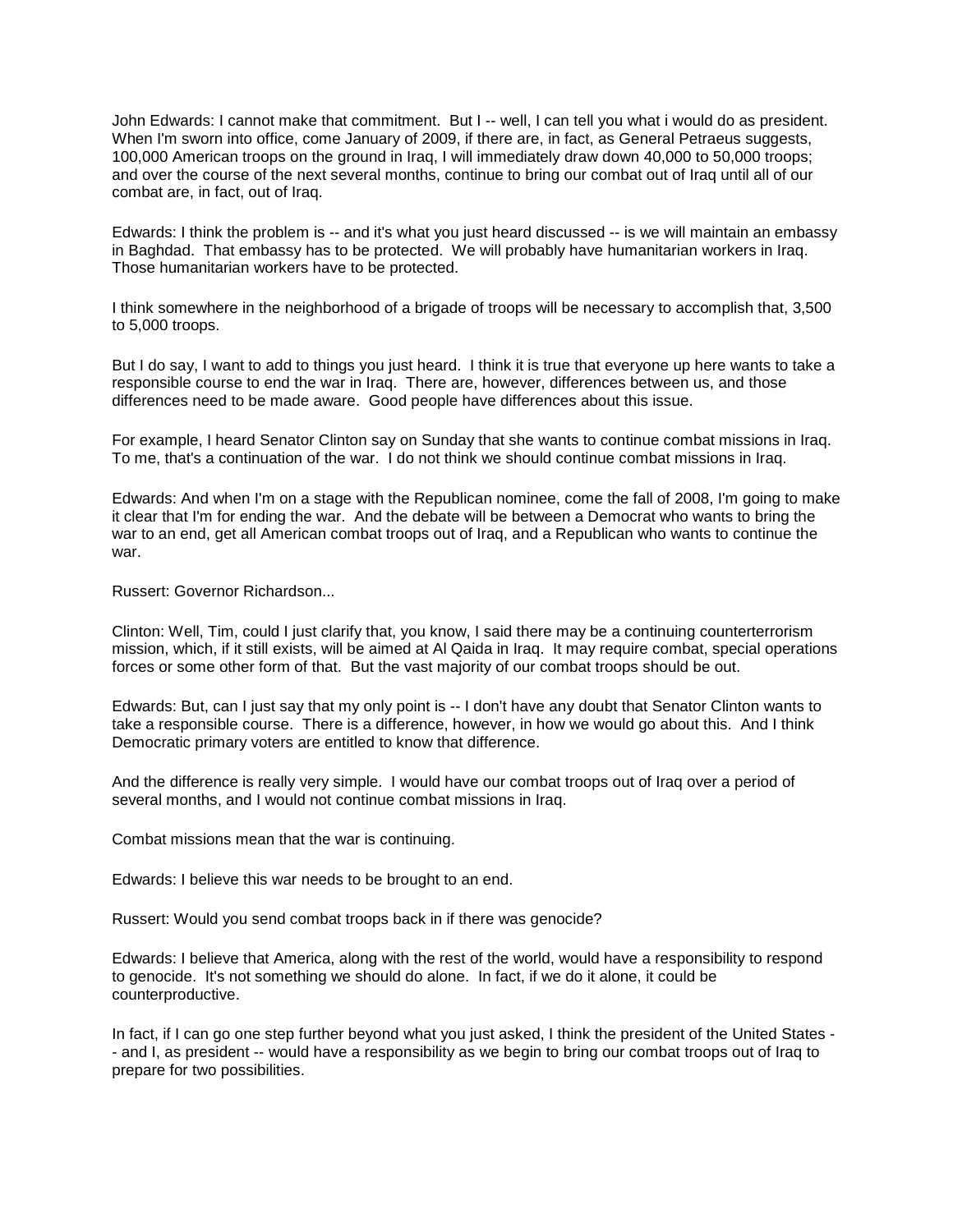One is the possibility that -- the worst possibility -- which is that genocide breaks out. Shia try to systematically eliminate the Sunni. I think we need to be preparing for that with the international community now, not later.

And second, the possibility if this war starts to spill outside the borders of Iraq, and that's a very difficult thing to contain because we know historically that it's difficult to contain a civil war.

Russert: Governor Richardson, you have said that you will bring home all troops within a year. You've heard your three other opponents say they can't do it in four years.

Bill Russert: How can you do it in one year?

Richardson: Well, I have a fundamental difference with Senator Obama, Senator Edwards and Senator Clinton. Here's my position: Their position basically is changing the mission; my position in bringing all troops out of Iraq is to end the war.

The American people want us to end this war. Our kids are dying -- the bloodiest last three months.

And my position is this: that you cannot start the reconciliation of Iraq, a political settlement, an all-Muslim peacekeeping force to deal with security and boundaries and possibly this issue of a separation, which is a plan that I do believe makes sense, until we get all our troops out, because they have become targets.

And I also disagree with Senator Clinton. I don't believe the Congress has done enough to end this war.

Russert: But, Governor, and then my question is: How are you going to do this in one year?

Richardson: We have been able to move our troops, within three months, 240,000, in and out of Iraq, through Kuwait.

This is what I would do. I would bring them out through roads, through Kuwait and through Turkey. It would take persuading Turkey. The issue is light equipment. I would leave some of the light equipment behind.

But I believe what is fundamental here is that leaving any troops behind will prevent us from moving forward to secure some kind of stability in the region. I would invite Iran. I would invite Syria. And I would make sure that the entire issue is also tied to stability in the Israeli-Palestinian issue. You cannot deal with the Iraq issue alone. You have to deal with it with the entire region.

Russert: Senator Dodd, you have heard this discussion. Where do you come down?

Christopher Dodd: Well, Tim, the question is not just how you bring the troops out, but why are we there. As president of the United States, your first responsibility is to guarantee the safety and security of the American people.

And so the question you must ask yourself as president: Is the continuation of our military presence enhancing that goal?

I happen to believe very strongly that this policy of ours, military involvement in Iraq, is counterproductive. We're less safe, less secure, more vulnerable and more isolated today as a result of the policy.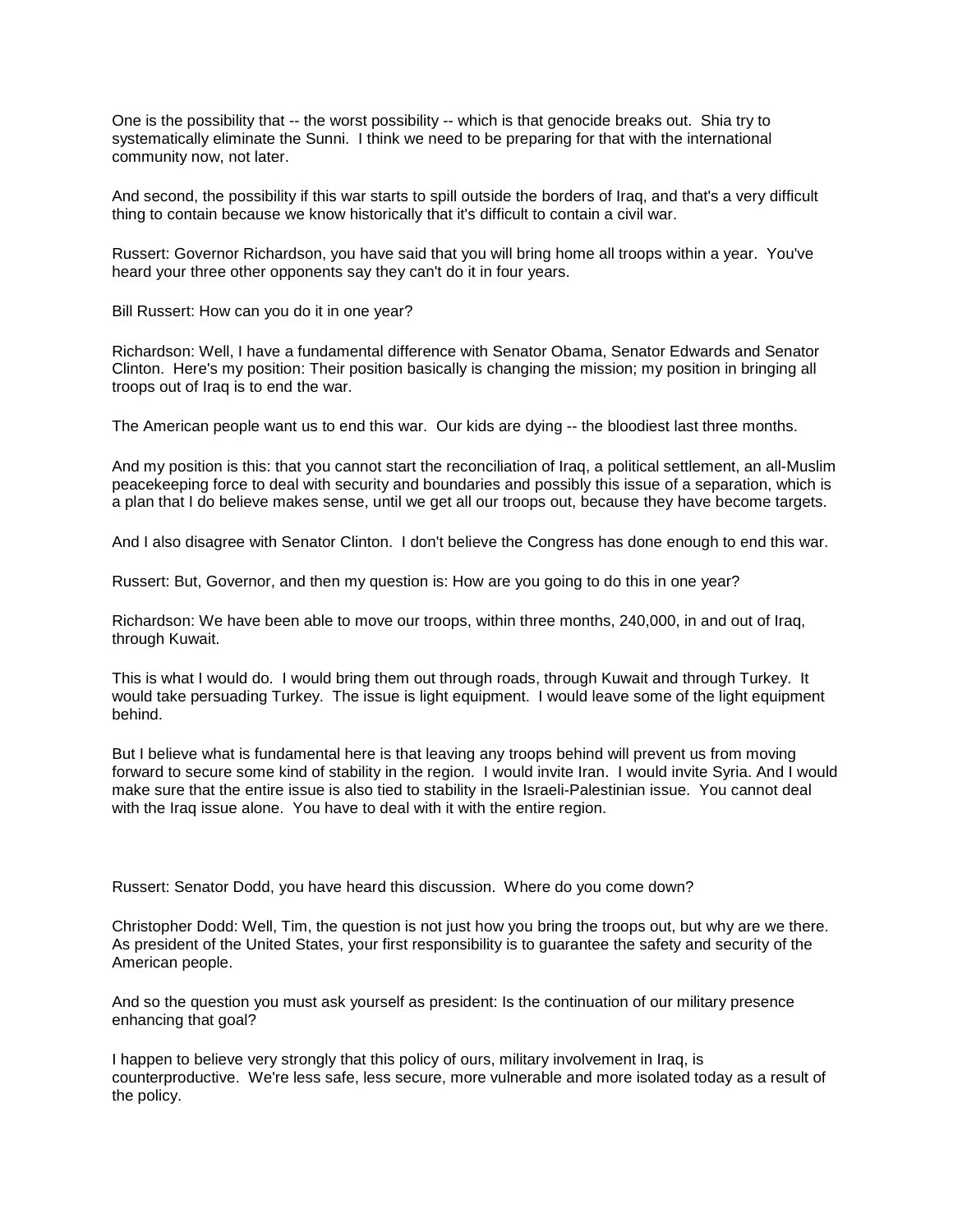So I believe that we ought to begin that process of redeployment here. I would simultaneously engage in the kind of robust diplomacy that's been totally missing from this administration to enhance our own interests in the region as well as to provide some additional security for Iraq.

You can do this, Tim. Practically it can be done by -- military planners can tell you you can move a brigade to a brigade and a half, maybe even two, a month out of Iraq. So the timeframe we're talking about is critical.

But Congress has an obligation here. It's not enough that we just draft timetables. The Constitution gives the Congress of the United States a unique power, and that is the power of the purse.

As long as we continue drafting these lengthy resolutions and amendments here, talking about timelines and dates, we're not getting to the fundamental power that exists in the Congress; and that is to terminate the funding of this effort here -- give us a new direction.

As everyone who has looked at this issue over the last two or three years has concluded there is no military solution here. And we need to do far more to protect our interests not only in that region, but throughout the world. We're not doing it with this policy.

Russert: I want to put you on the record. Will you pledge, as commander in chief, that you'll have all troops out of Iraq by January of 2013?

Dodd: I will get that done.

Russert: You'll get it done?

Dodd: Yes, I will, sir.

Russert: Senator Biden, would you get it done?

Joseph Biden: Tim, we're begging the question here. Everyone says there's no political -- there's no military solution, only a political solution. We offered a political solution today and it got 75 votes.

And it said -- it rejected, fundamentally, the president's position that there's a possibility of establishing a strong, central government in Iraq and said we're going to have a federal system, bring in the rest of the world to support establishing a federal system.

That will end the civil war. That will allow us to bring our troops home. That is the thing that will allow us to come home without leaving chaos behind.

Now, here's the deal. The deal is to say that you are going to bring all troops home from the region -- I assume that's what you mean...

Russert: From Iraq.

Biden: Just from Iraq. You're going to bring all troops home from Iraq -- if in fact there is no political solution by the time I am president, then I would bring them out, because all they are is fodder.

But if you go along with the Biden plan that got 75 votes today, and you have a stable Iraq, like we have in Bosnia -- we've had 20,000 Western troops in Bosnia for 10 years. Not one has been killed. Not one. The genocide has ended.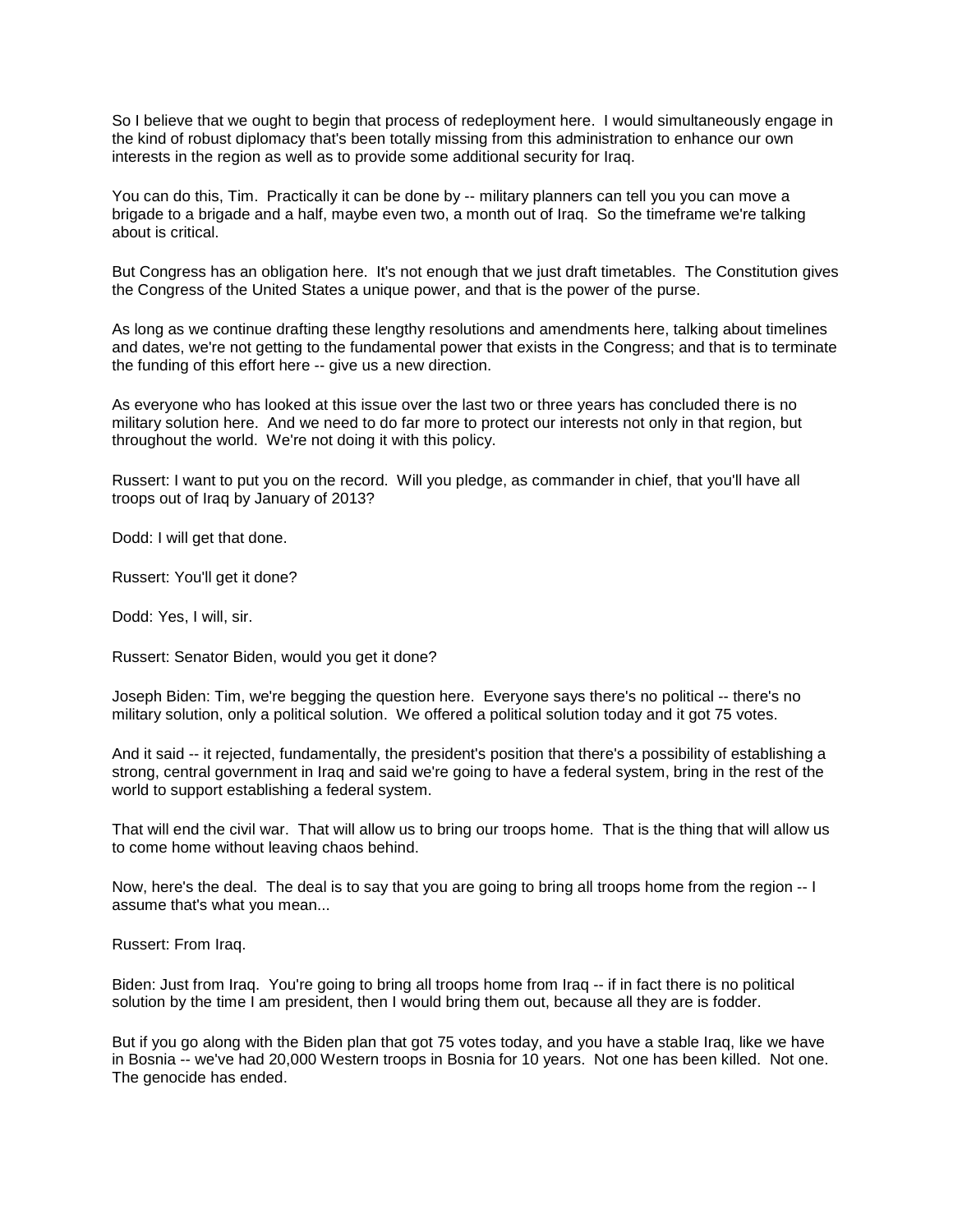So it would depend on the circumstances when I became president.

Russert: But you would not make a commitment to have them all out by...

Biden: I would make a commitment to have them all out if there is not a political reconciliation, because they're just fodder.

Russert: Congressman Kucinich, please?

Dennis Kucinich: And as the only one on this stage who actually voted against the war, and voted 100 percent of the time against funding the war, I have a rather unique perspective.

I've introduced legislation, H.R. 1234, which is the plan to end the Iraq war. To me, it is fairly astonishing to have Democrats who took back the power of the House and the Senate in 2006 to stand on this stage and tell the American people that this war will continue to 2013 and perhaps past that.

I want everyone to know -- I want the American people to know -- that I've been on this from the beginning and I know that we can get out of there three months after I take office or after the new president takes office if one is determined to do that.

And I want to make it clear that the plan includes ending the occupation; closing the bases; bringing the troops home; setting in motion a program of reconciliation, not partition, between the Sunnis, the Shiites and the Kurds; having an honest reconstruction program; having a program of reparations; and giving the people of Iraq full control over their oil, which currently most of the people on this stage have said should be privatized in one way, shape or form.

And so I believe that if we're really going to have peace, no partition; let them unite. We remember what Lincoln said years ago, it's true for Iraq as well: A house divided against itself cannot stand. If we divide Iraq, essentially we're going to be setting the stage for more war, and I stand for strength through peace, a whole new approach.

Russert: But you pledge -- excuse me. Excuse me. You'll pledge to have all troops out by January of 2013.

Kucinich: By April of 2007. And you can mark that on your calendars, if you want to take a new direction...

Russert: Well, it's September of '07 now. So we're going to have a problem.

(Laughter)

Kucinich: Make that 2009. I'm ready to be president today.

(Laughter)

(Applause)

Russert: All right.

I want to give Senator Gravel a chance.

Russert: Senator Gravel, I've listened to you very carefully in this campaign. You were in the Senate.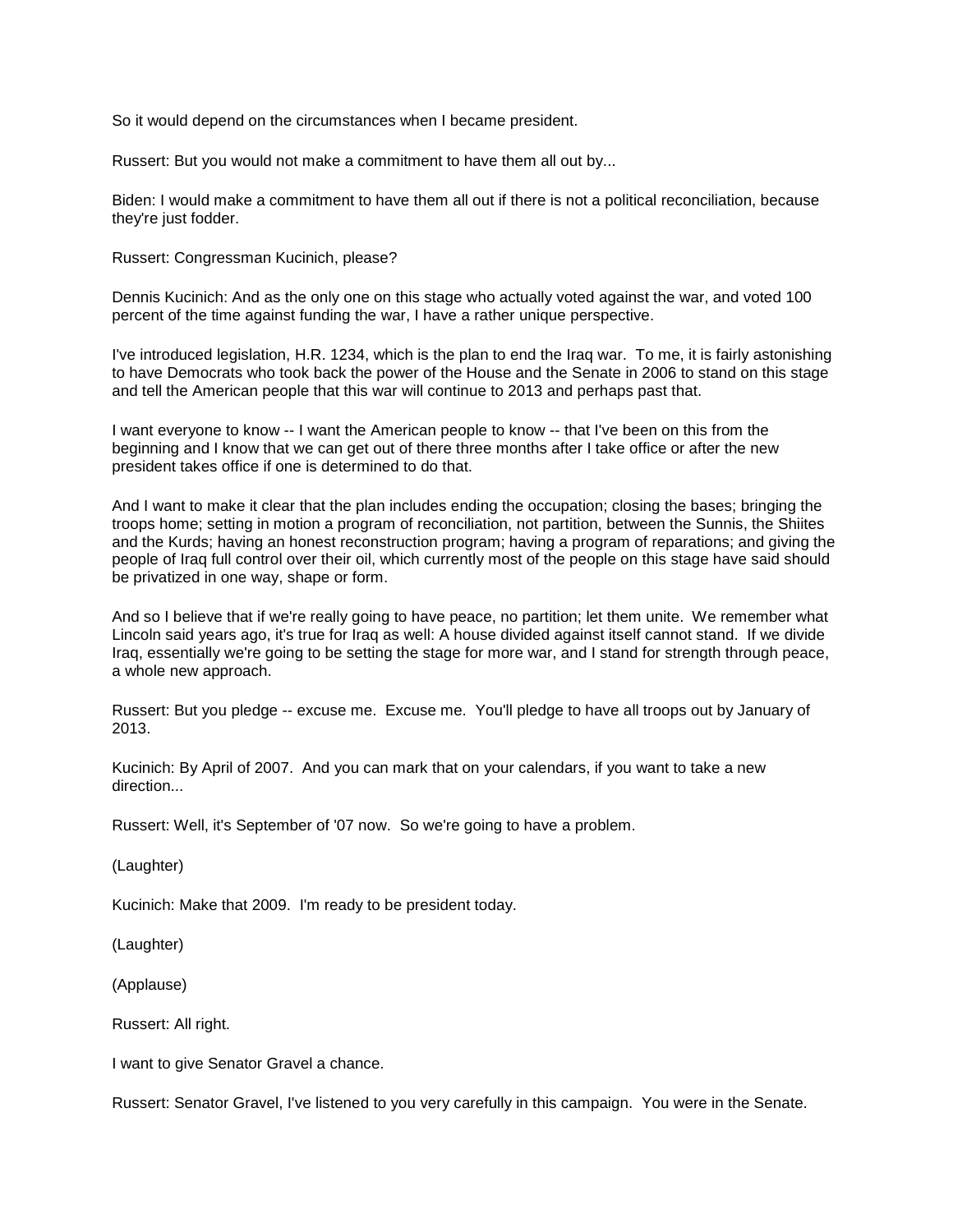Mike Gravel: You're one of the few that have.

(Laughter)

Russert: You were in the Senate, and you take credit for stopping the draft.

If you were a senator right now, what advice would you give your colleagues still in Congress about how they can stop the war, even though they don't have enough votes to stop a debate or to override a veto? What should they do?

Gravel: Well, the first thing, you stop the debate by voting every single day on cloture. Every day. Twenty days, and you'll overcome cloture.

The president vetoes the law. It comes back to the Congress. And in the House at noon every single day you vote to override the president's veto. And in 40 days, the American people will have weighed in, put the pressure on those.

You tell me that the votes aren't there -- you go get them by the scruff of the neck, that's what you do. You make them vote.

Russert: Senator, are you suggesting that these candidates suspend their campaigns, go back to Washington, and for 40 consecutive days vote on the war?

Gravel: If it stops the killing, my God, yes, do it.

And, Tim, you're really missing something. This is fantasy land. We are talking about ending the war. My God, we're just starting a war right today. There was a vote in the Senate today. Joe Lieberman, who authored the Iraq resolution, has offered another resolution and it is essentially a fig leaf to let George Bush go to war with Iran.

I want to congratulate Biden for voting against it, Dodd for voting against it.

And I am ashamed of you, Hillary, for voting for it. You're not going to get another shot at this because what happens if this war ensues, we invade, and they're looking for an excuse to do it. And Obama was not even there to vote.

Russert: Senator Clinton, I want to give you a chance to respond.

(Laughter)

Clinton: I don't know where to start.

Russert: Please take 30 seconds.

(Laughter)

Clinton: Yes. Let me respond.

My understanding of the Revolutionary Guard in Iran is that it is promoting terrorism. It is manufacturing weapons that are used against our troops in Iraq. It is certainly the main agent of support for Hezbollah, Hamas and others.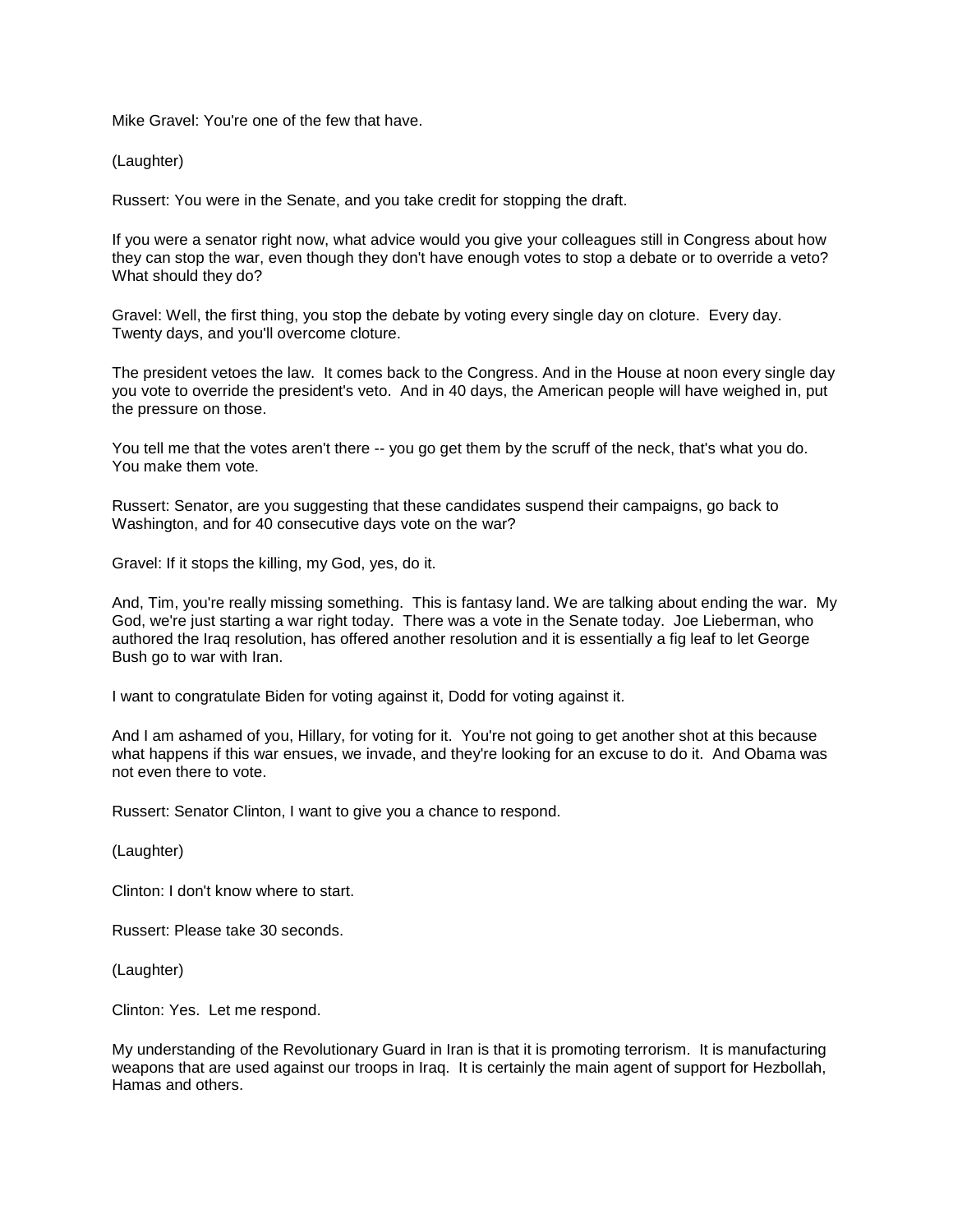And in what we voted for today, we will have an opportunity to designate it as a terrorist organization which gives us the options to be able to impose sanctions on the primary leaders to try to begin to put some teeth into all this talk about dealing with Iran.

We wouldn't be where we are today if the Bush administration hadn't outsourced our diplomacy with respect to Iran and ignored Iran and called it part of the axis of evil. Now we've got to make up for lost time and lost ground...

Russert: I just want to pick up on Senator Gravel's point.

Senator Dodd, is it practical for you as a senator and others who now serve in Congress to go back to Washington and for 40 consecutive days try to cut off the funding for the war...

Dodd: Well, I...

Russert: ... suspend your campaigns if necessary and bring the issue -- crystallize it in a way that the American people will understand exactly what's going on?

Dodd: Well, I think we're going to have that opportunity over and over again in the coming days. There's going to be a request, I think, for something in the neighborhood of \$200 billion that the administration is going to seek to continue to prosecute the war. So we'll have our chances to do it.

I think it's a little unrealistic to assume every single day you do that, Mike. But certainly you can do this when the opportunity arises.

And that, Tim, is the point was trying to make to you a moment ago, here.

We need to be take -- understanding what powers exist in the institution of the Congress, those of us who serve there, and use that opportunity to do what the Constitution has given us, and that is to stop the funding. That's what we need to be doing.

Now, look, I realize you may not get 60 votes or even 51 votes for this. But I think clarity and leadership are called for at this hour, here. If you're going top seek the presidency of the United States and you're in a position, today, to do something about this, then, in my view, it's an opportunity to stand up and lead on this issue to bring this war, which is doing great damage to our country, to a halt.

Dodd: It's hurting our nation terribly, and it needs to be brought to a halt. And the power of the purse allows you to do that.

Russert: We have so much to cover. I want to talk about Iran, and this is...

Biden: Tim, can I...

Russert: We have...

Biden: What we voted on was not partition. I don't want anybody thinking it was partition. And it's the only time we got 26 Republicans to reject the president's policies.

Kucinich: You're splitting...

Russert: All right, fine.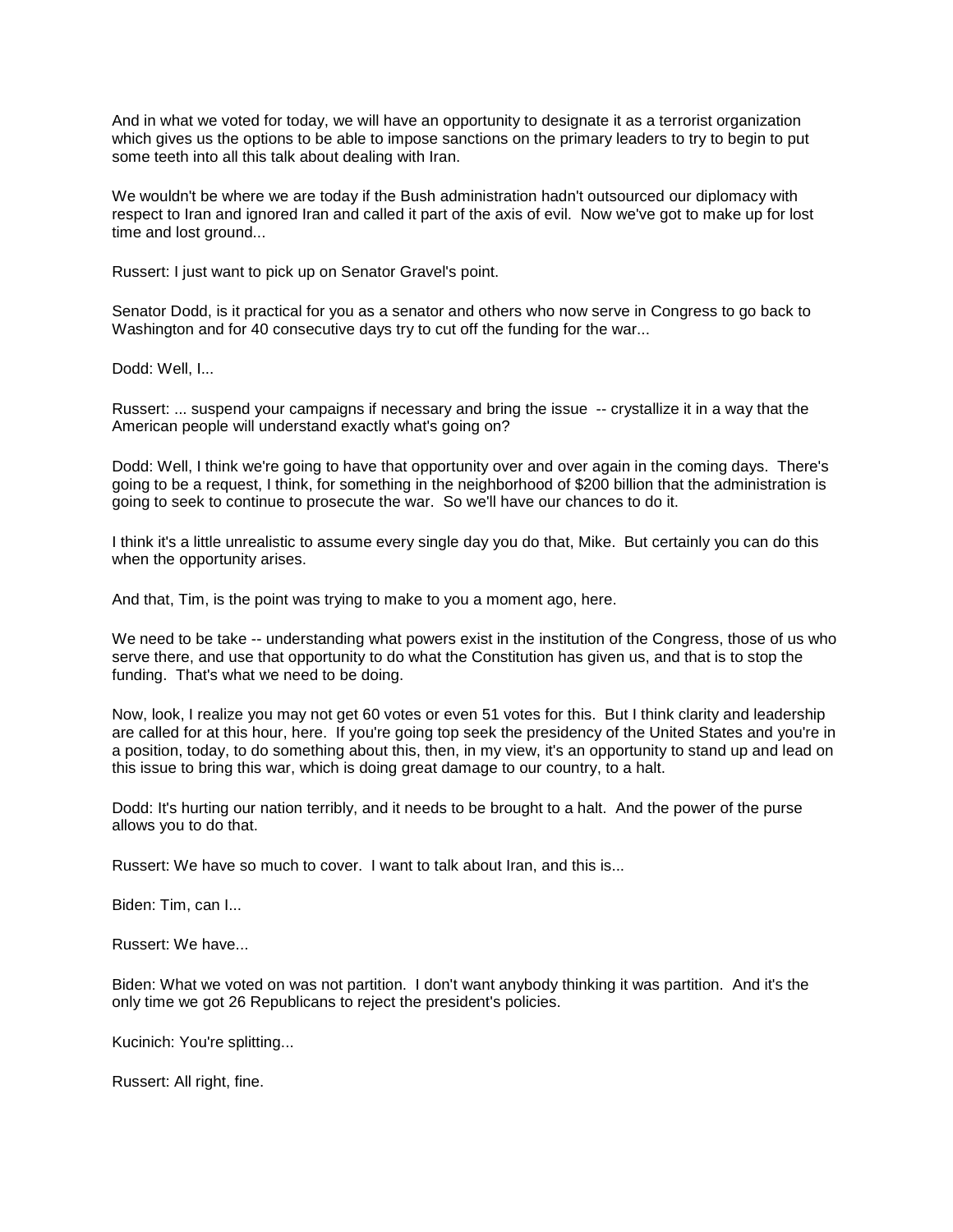Kucinich: ... Iraq up.

Russert: Fine. Fine.

Kucinich: That's what it does.

Russert: OK, all right -- all right, we've had that discussion.

Senator Clinton, in 1981, the Israelis took out a nuclear reactor in Iraq. On September 6th, to the best of our information, Israel attacked Syria because there was suspicion that perhaps North Korea had put some nuclear materials in Syria. If Israel concluded that Iran's nuclear capability threatened Israel's security, would Israel be justified in launching an attack on Iran?

Clinton: Tim, I think that's one of those hypotheticals, that is...

Russert: It's not a hypothetical, Senator.

Clinton: ... better not addressed at this time.

Russert: It's real life. It's real...

Clinton: What is real life is what apparently happened in Syria, so let's take that one step at a time.

Russert: But my question -- no, let me finish.

Clinton: I know what the question is.

Russert: My question is...

Clinton: But I think it's important to lay out what we know about Syria...

Russert: What Israel -- my question is...

Clinton: ... because we don't have as much information as I wish we did. But what we think we know is that with North Korean help, both financial and technical and material, the Syrians apparently were putting together, and perhaps over some period of years, a nuclear facility, and the Israelis took it out. I strongly support that.

We don't have any more information than what I have just described. It is highly classified. It is not being shared. But I don't want to go a step further and talk about what might or might not happen down the road with Iran.

Russert: My question was...

Clinton: But I think it is fair to say what happened in Syria, so far as we know, I support.

Russert: My question is: Would the Israelis be justified if they felt their security was being threatened by the presence of a nuclear presence in Iran, and they decided to take military action? Would they be justified?

Clinton: Well, Tim, I'm not going to answer that, because what I understand is...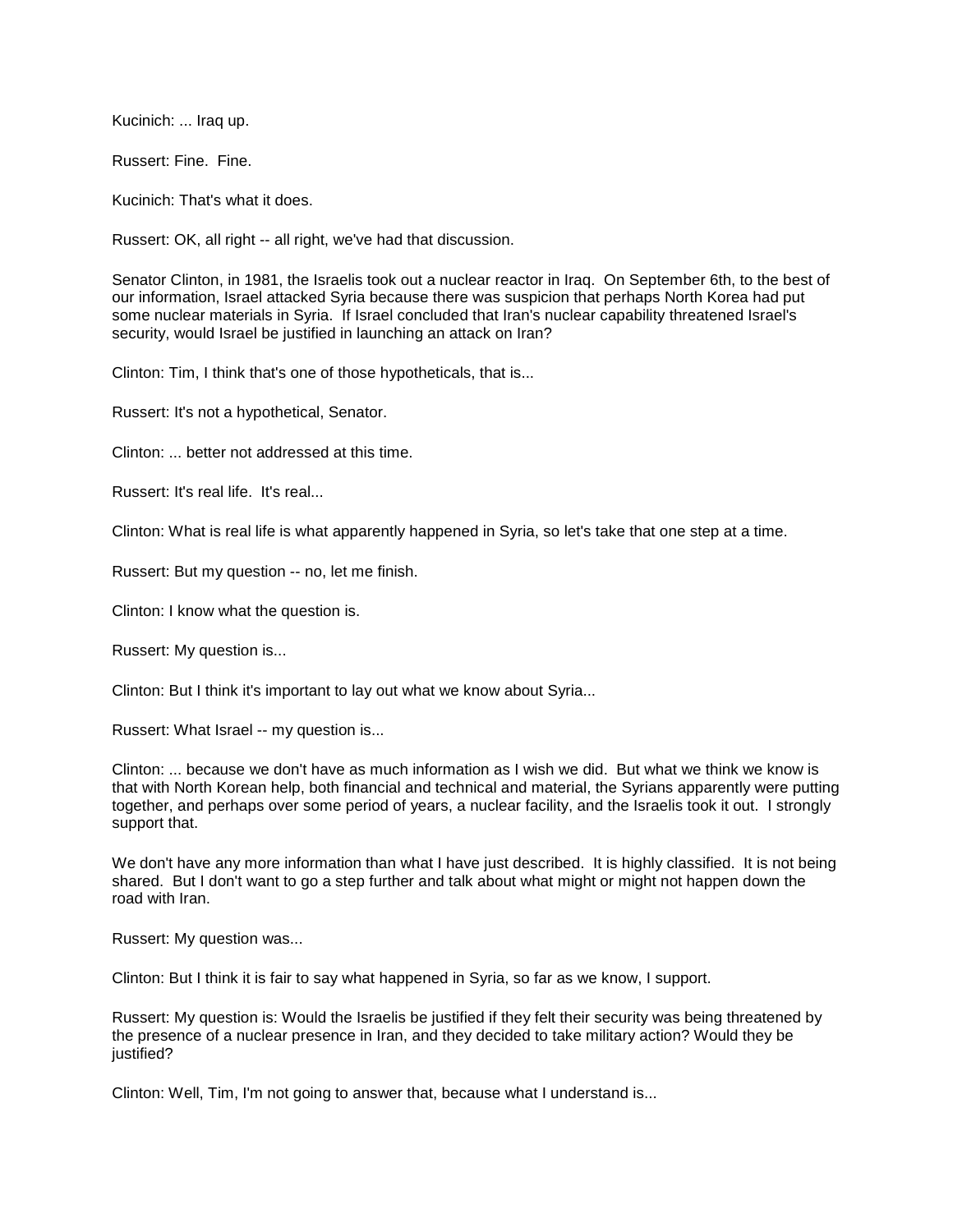Kucinich: I'll answer it.

Gravel: I'll...

Clinton: ... that there was evidence...

(Laughter)

Clinton: Well, let me just finish and then Mike and Dennis can answer.

But there was evidence of a North Korea freighter coming in with supplies. There was intelligence and other kinds of verification.

So I don't think it's a question of if they feel it. That is a much higher standard of proof. Apparently it was met with respect to Syria.

Russert: You will all be running against a Republican opponent, perhaps Rudy Giuliani. This is what he said.

"Iran is not going to be allowed to build a nuclear power. If they get to a point where they're going to become a nuclear power, we will prevent them, we will set them back eight to 10 years. That is not said as a threat. That should be said as a promise."

Would you make a promise as a potential commander in chief that you will not allow Iran to become a nuclear power and will use any means to stop it?

Clinton: Well, what I have said is that I will do everything I can to prevent Iran from becoming a nuclear power, including the use of diplomacy, the use of economic sanctions, opening up direct talks. We haven't even tried. That's what is so discouraging about this.

So then you have the Republican candidates on the other side jumping to the kind of statements that you just read to us.

We need a concerted, comprehensive strategy to deal with Iran. We haven't had it; we need it -- and I will provide it.

Russert: Senator Obama, would Israel be justified in launching an attack on Iran if they felt their security was jeopardized?

Obama: I think it's important to back up for a second, Tim, and just understand. Number one, Iran is in a stronger position now than it was before the Iraq war because the Congress authorized the president to go in.

And so, it indicates the degree to which we've got to make sure before we launch attacks or make judgments of this sort, that we actually understand the intelligence and we have done a good job in sorting it through.

Now, we don't know exactly what happened with respect to Syria. We've gotten general reports, but we don't know all the specifics.

We got general reports in the run-up to the Iraq war that proved erroneous, and a lot of people voted for that war as a consequence.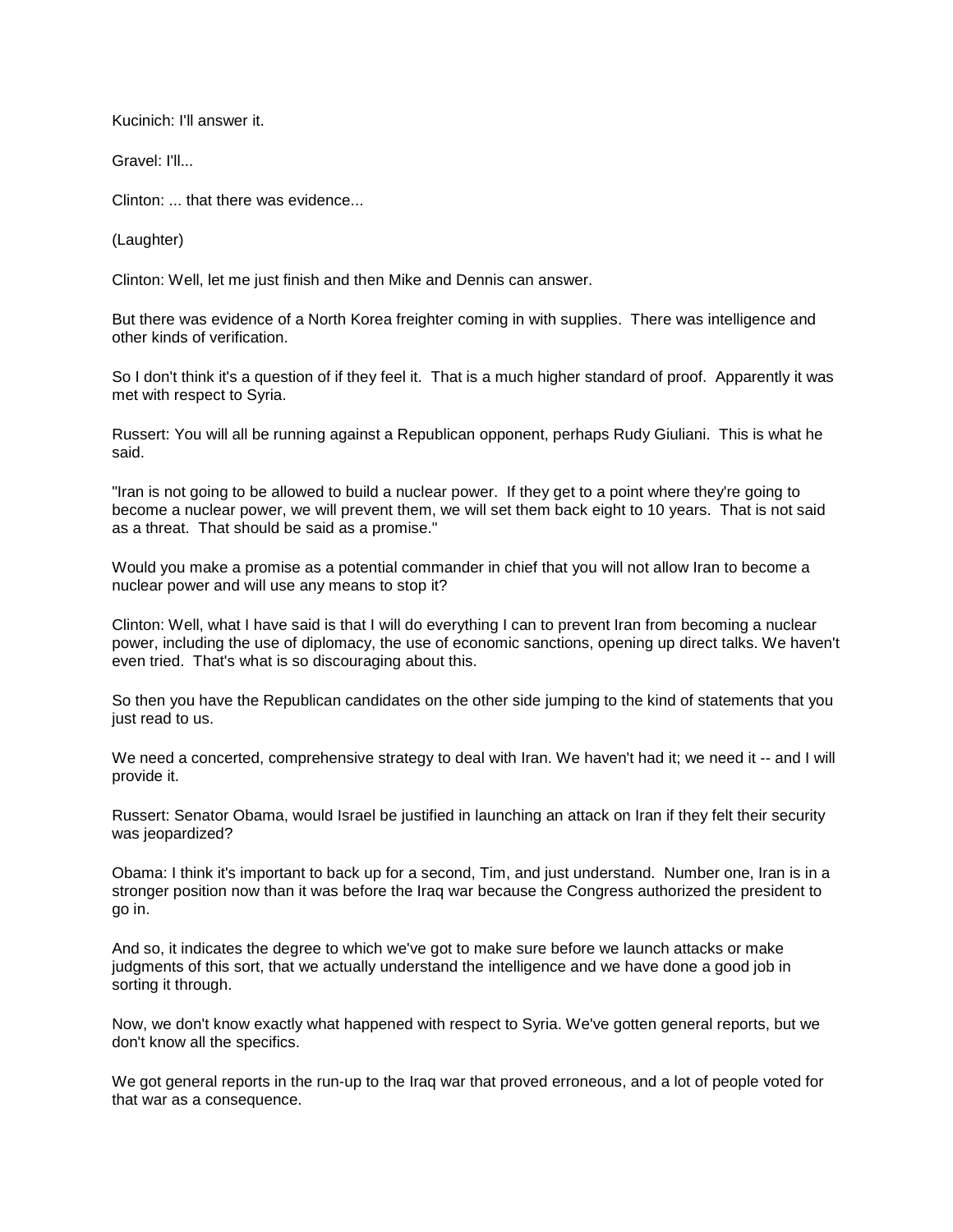Now, we are a stalwart ally of Israel and I think it is important to understand that we will back them up in terms of their security. But it is critical to understand that -- until we have taken the diplomatic routes that are required to tighten economic sanctions -- I have a plan right now to make sure that private pension funds in this country can divest from their holdings in Iran. Until we have gathered the international community to put the squeeze on Iran economically, then we shouldn't be having conversations about attacks on Iran.

I think what Mayor Giuliani said was irresponsible, because we have not yet come to that point. We have not tried the other approach.

Russert: So you would not offer a promise to the American people, like Giuliani, that Iran will not be able to develop and become a nuclear power.

Obama: I make an absolute commitment that we will do everything we need to do to prevent Iran from developing nuclear weapons.

One of the things we have to try, though, is to talk directly to Iran; something that we have not been doing.

And one of the disagreements that we have on this stage is the degree to which the next president is going to have to engage in the sort of personal diplomacy that can bring about a new era in the region. And that means talking to everybody. We've got to talk to our enemies and not just our friends.

Russert: Senator Edwards, would the Israelis be justified in launching an attack if they felt their security was threatened by a nuclear presence in Iran?

Edwards: Well, let me say, first of all, I think there's a clear responsible course for America with respect to Iran. And that responsible course is to recognize that Ahmadinejad is unpopular in his own country.

And if we work with our friends in Europe in the European banking system, we can put a clear proposal on the table for the Iranian people; sticks and carrots. Carrots being, we will help you with your economy if, in fact, you give up your nuclear ambitions. The flip side being, there will be severe economic sanctions if you don't.

But I want to come back to a discussion that took place a few minutes ago to make everyone understands what Senator Gravel is talking and Senator Clinton was talking about. Because there was a very important vote cast in the United States Senate today. And it was, basically, in a resolution calling the Iranian Revolutionary Guard a terrorist organization.

I voted for this war in Iraq, and I was wrong to vote for this war. And I accept responsibility for that. Senator Clinton also voted for this war.

Edwards: We learned a very different lesson from that. I have no intention of giving George Bush the authority to take the first step on a road to war with Iran.

And I think that vote today, which Senator Biden and Senator Dodd voted against, and they were correct to vote against it, is a clear indication of the approach that all of us would take with the situation in Iran because what I learned in my vote on Iraq was you cannot give this president the authority and you can't even give him the first step in that authority because he cannot be trusted. And that resolution that was voted on today was a very clear indication...

Russert: Governor Richardson, would you make a solemn commitment to the American people that Iran will not become a nuclear power?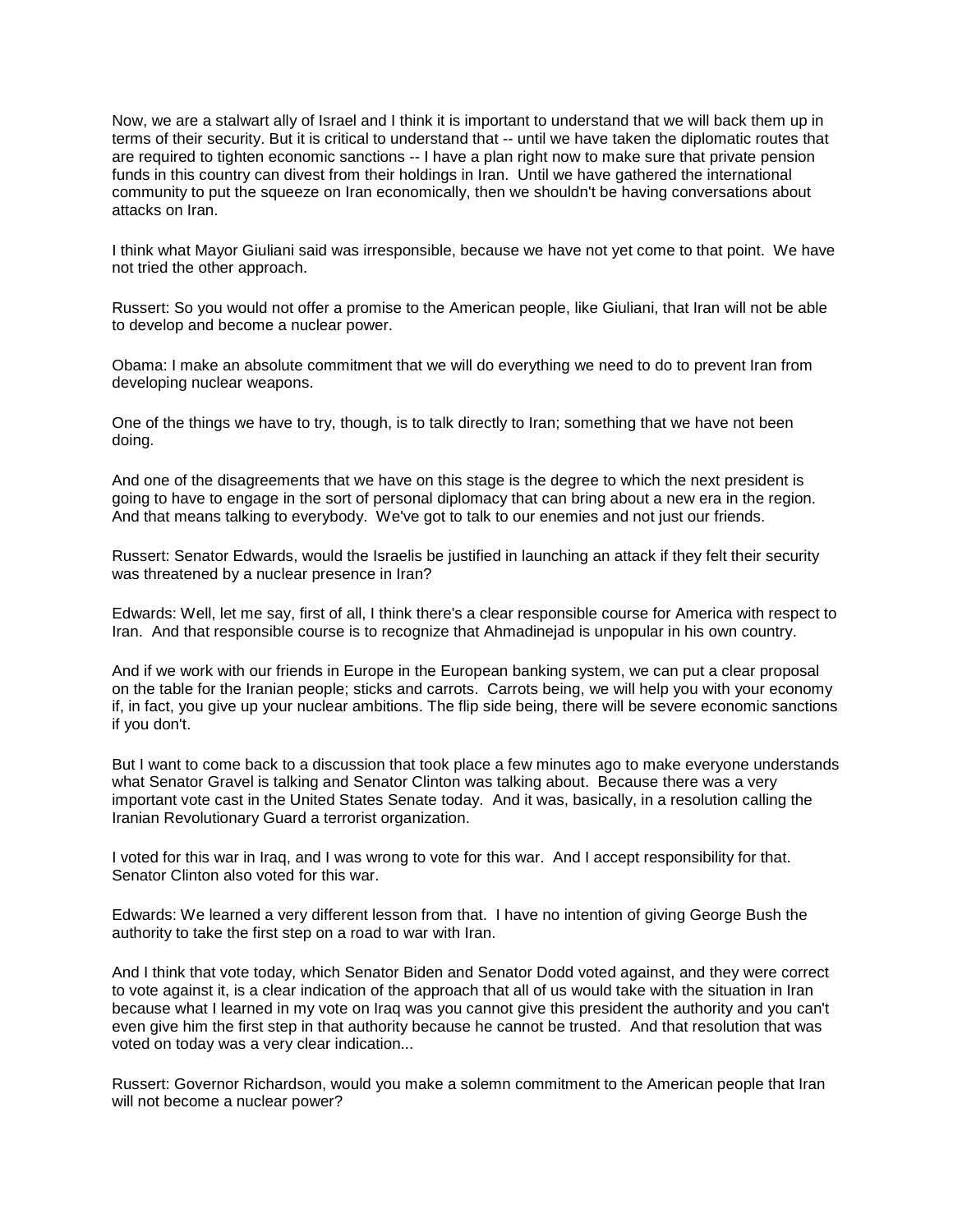Richardson: Yes. And this is what I would do. I would approach it through diplomacy.

Richardson: A fundamental goal of our foreign policy should be not to permit Iran to develop nuclear weapons.

Another cornerstone of our foreign policy should be the strength and the security of Israel. So you cannot deny a nation the right to legitimately defend itself.

Now, my approach is different. By the way, talking about diplomacy, I've talked to a lot of these bad guys already, so I would have a head start in personal diplomacy. You have to approach Iran -- first of all, you use diplomacy. Then you use sanctions.

The problem that we have with Iran is that we don't build the international support that is needed to put economic pressure on Iran. And by point here is that Iran is susceptible to economic pressure. It can do so through -- they import half of their foodstuffs, half of their gasoline. They've got domestic unrest.

I would not talk necessarily to Ahmadinejad. I would talk to moderate clerics. I would talk to business leaders. But 40 percent of the Iranian people vote for moderate candidates for president.

Richardson: So you first use diplomacy.

The problem, Tim, is we can't build the international support with the Europeans, with Russia, that has leverage on Iran, to effectively pressure them not to build nuclear weapons and to stop messing around in Iran.

But it's called diplomacy. It's called negotiation. It's called talking to Iran and Syria and trying to work out differences.

Russert: But the issue you may have to confront as president -- Israel took out a nuclear reactor in Iraq. They attacked Syria. They may conclude they need to attack Iran. If they did and you were president, would you support Israel?

Richardson: A fundamental tenet of American foreign policy is to support Israel. But Tim, you've got to bring diplomacy.

The problem in the Middle East is there is no Middle East peace process. There is no Middle East peace envoy. We don't talk to Syria.

You've got Israel today less safe than it ever was. You've got Hamas on one side, you've got Hezbollah, you've got Iran wanting to build nuclear weapons.

But you do it through diplomacy. You do it through a Middle East peace process. Get Lebanon involved. Get Syria involved.

Richardson: The two-state solution. It's called diplomacy.

Russert: Before we take a break, I want to go to Allison King of New England Cable News, who has been sifting through thousands of questions from across the country, in New England and here in New Hampshire.

Allison, a question, please.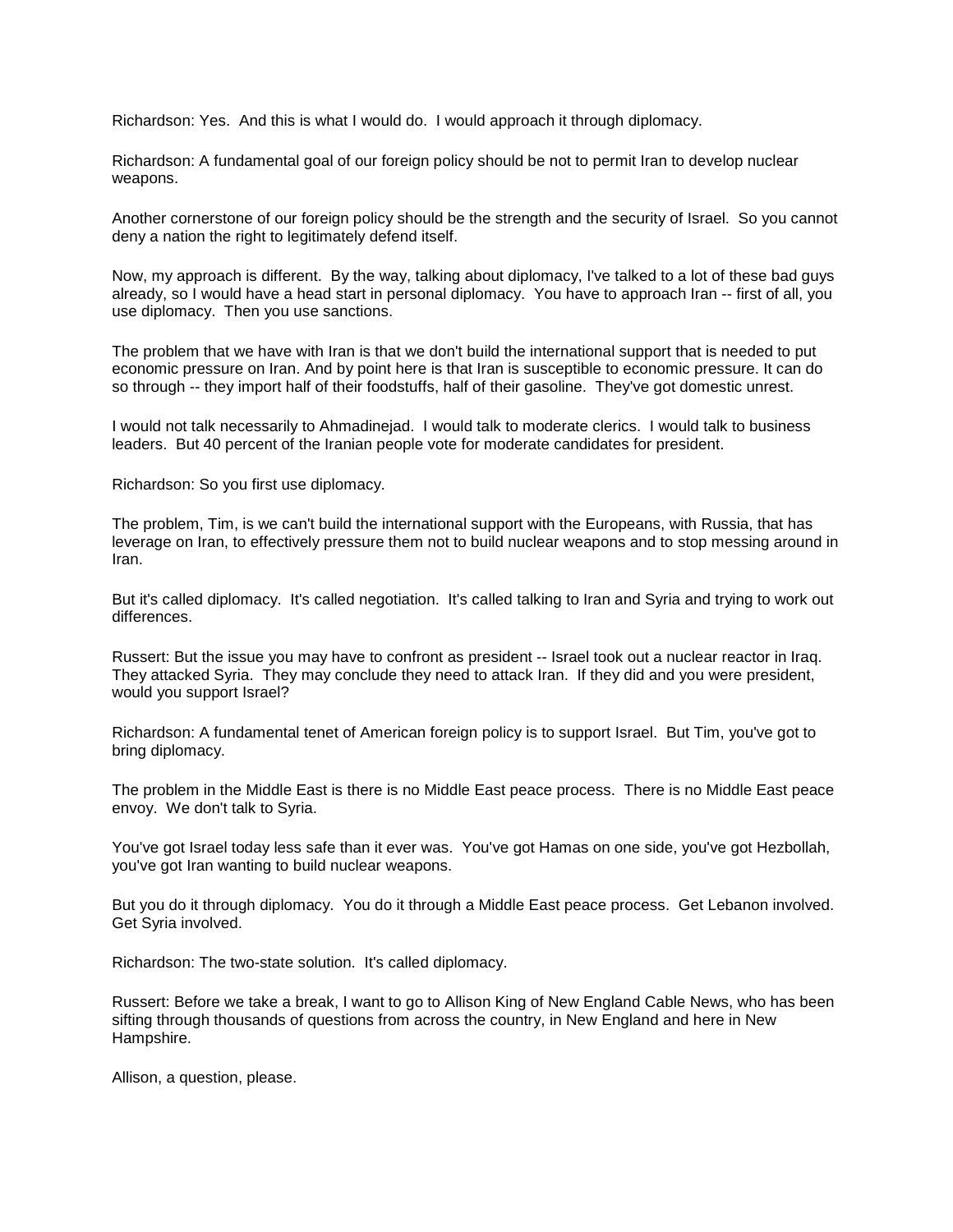Allison King: Thank you, Tim.

Dozens of cities around the country, including several here, right here in New England, have been designated as sanctuary cities. These are communities that provide a safe haven for illegal immigrants, where police are told not to involve themselves in immigration matters.

Would you allow these cities to ignore the federal law regarding the reporting of illegal immigrants and, in fact, provide sanctuary to these immigrants?

King: Governor Richardson, let's start with you.

Richardson: You asked me because I am the Hispanic here, but I'll answer.

(Laughter)

The answer is yes. The problem we have is the lack of a comprehensive immigration policy. This is a federal responsibility. But what we have, because of the dysfunctional relationship between the Congress and the president, there is no comprehensive immigration bill. We need to fix the immigration system that is broken.

We need to find ways, number one, to increase security at the border with more detection equipment, more border patrol -- not this silly wall.

Secondly, those that knowingly hire illegal workers need to be punished.

Third, a foreign policy relationship with Mexico where you say to Mexico, "Start giving jobs to your people; at the very least, don't give them maps on the easiest place to cross."

And, lastly, a legalization program -- earned legalization, not amnesty, not citizenship, but a process where they can earn their way into America.

They can do it by learning English, by paying back taxes, by passing a background check, by paying a fine for having come in here illegally. Then get behind those that are trying to get here legally. And then increase the legal immigration quota, the H1B visas.

But what you don't do is basically deport everybody. That makes no sense. That's not America. That's not going to work.

Is the outline that I gave you messy? Yes. Is there going to be more bureaucracy? Yes. But the problem is cities and communities are being victimized by the failure of the Congress and the president...

King: Time is up, Governor Richardson.

Richardson: ... to reach a resolution.

King: I'd like to hear from Senator Biden. Would you allow these cities to ignore the federal law?

Biden: The reason the cities ignore the federal law is the fact that there is no funding at the federal level to provide for the kind of enforcement at the federal level you need.

Pick up the New York Times today. There is a city not far across the river from my state that imposed similar sanctions.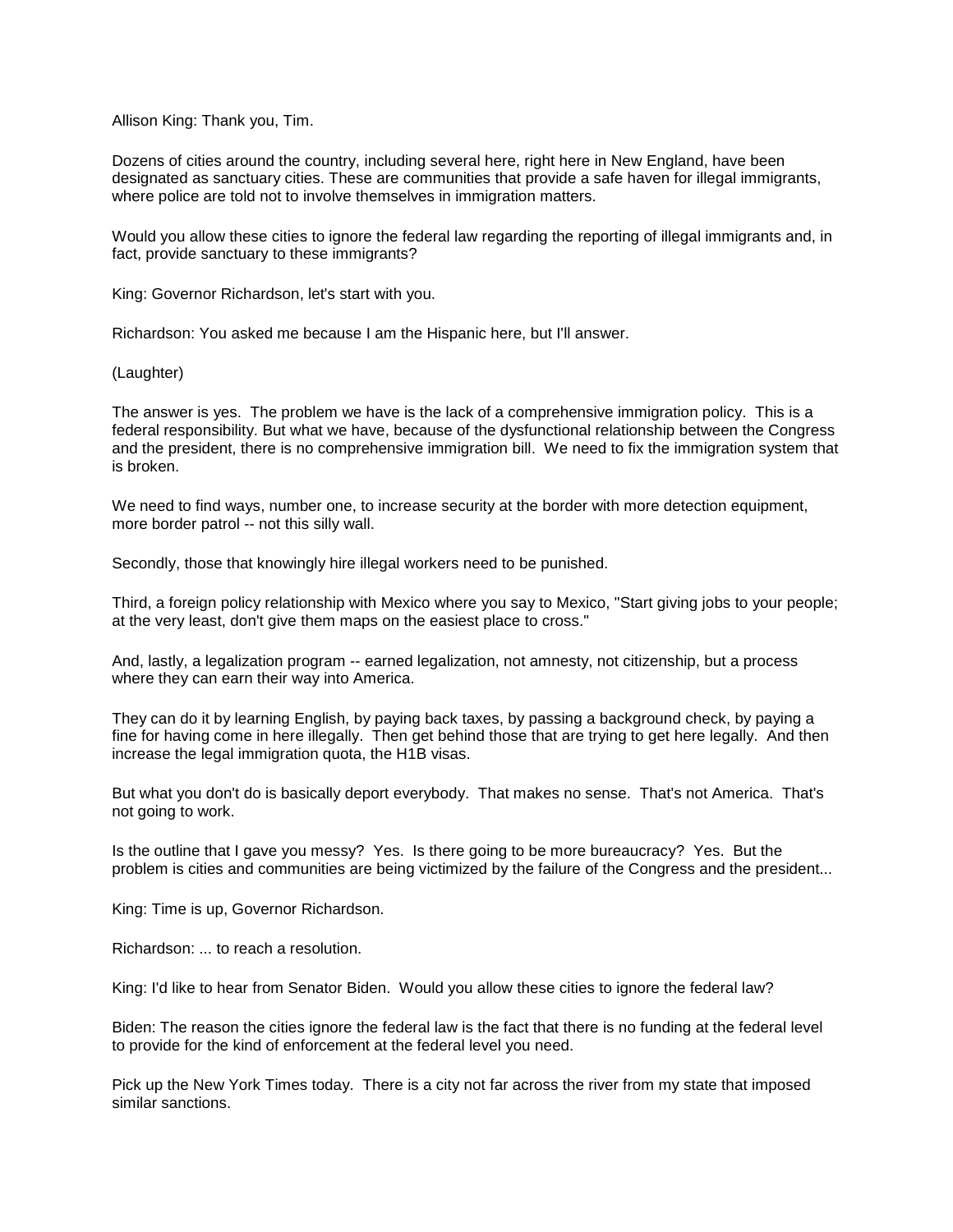And what they found out is, as a consequence of that, their city went in the dumps -- in the dumpsters. Stores started closing, everything started to happen and they changed the policy.

Part of the problem is: You have to have a federal government that can enforce laws. This administration has been fundamentally derelict in not funding any of the requirements of immunity -- even enforce the existing law.

And last point I'll make is, Rudy Giuliani doesn't know what the heck he's talking about. He's the most uninformed person in American foreign policy and now running for president, number one.

(Applause)

And, number two, these guys, the -- anyway...

(Laughter)

King: So, yes or no...

(Laughter)

Biden: I wish I'd get to talk about something I know about like foreign policy. You ought to count me in on this debate a little bit.

King: So, Senator Biden, yes or no, would you allow the cities to ignore the federal law?

Biden: No.

King: OK. I'd like to hear from Senator Dodd -- New Haven, Connecticut, is on that list of sanctuary cities.

Dodd: I think in circumstances -- you have to here.

And, again, New Haven, Connecticut, was a good example here, where there was a cooperative effort with the local police departments and others to deal with health issues, crime problems and the like.

The Immigration Service came in an raided basically homes in that community, causing a great deal of disruption, disrupting the relationship that was being developed with community leaders, including the local police, and dealing with matters in that community.

We need to step back. What's been said by Bill Richardson and Joe Biden is correct here. This was a failure of leadership again at the national level. We had an opportunity to draft an immigration law here that would have put us on the right track.

I certainly endorse everything Bill said here in terms of the provision. I think all of us do here, the general provisions.

We're a nation of immigrants here. We have succeeded in no small measure because we have been a welcoming people here. We also understand we cannot tolerate 400,000 to 500,000 people coming to this country as undocumented workers each year.

We need to have a far better system in place that stops that flow coming in, to deal with the 12 million to 20 million who are here illegally.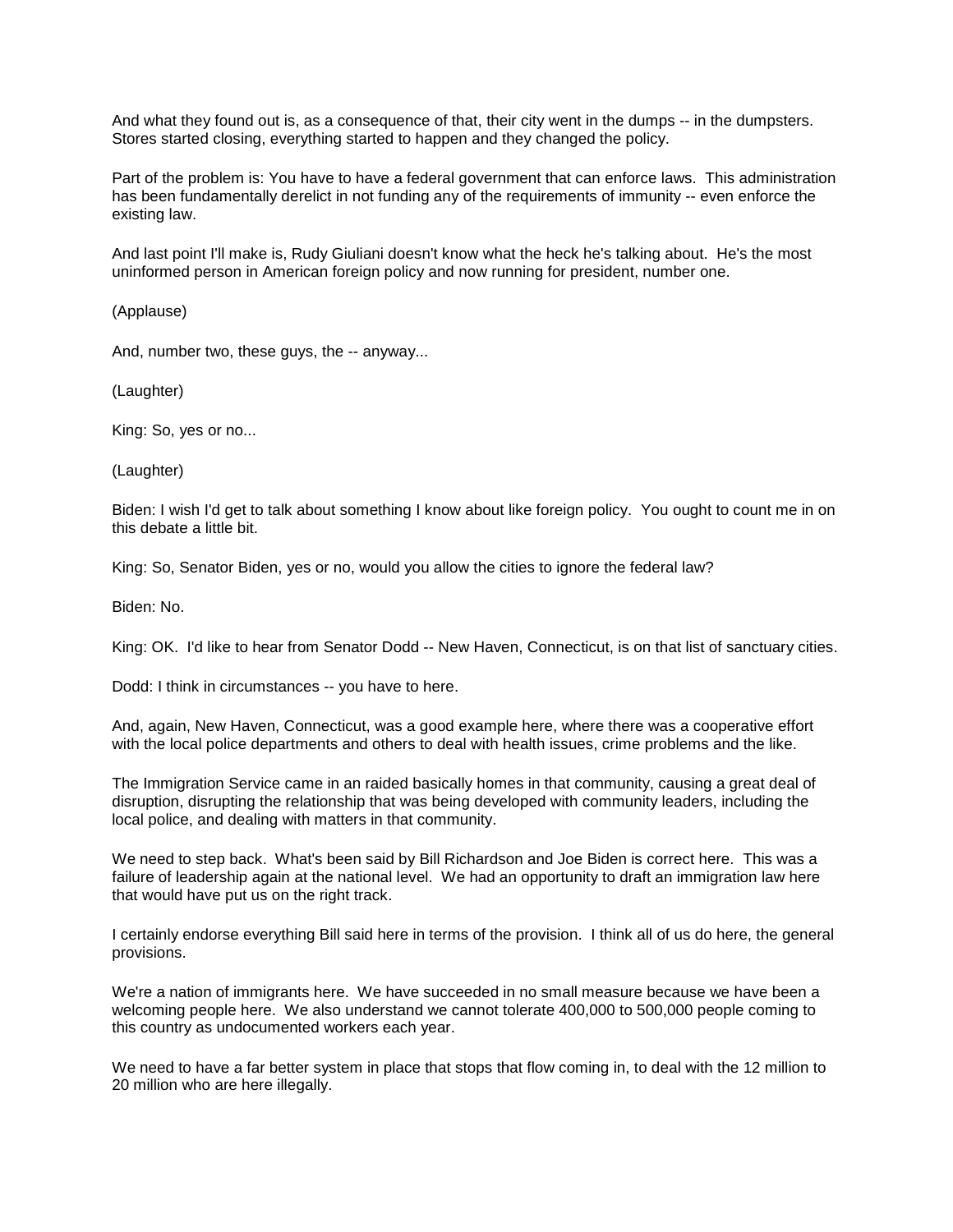If in the meantime here we're dealing with children, we're dealing with crime problems, we're dealing with health issues at the local community, then you need to allow these locals communities to do that.

If it means temporarily engaging in a sanctuary protection here, then so be it if that protects our country.

In the meantime, we need to have national leadership, a president who would be able to bring together the Congress and could pass the kind of immigration laws that we, frankly, don't have on the books today.

King: Thank you, Senator.

Tim, back to you.

Russert: I'll get all the candidates on record. Just -- anyone here who would close down these sanctuary cities, not allow them to exist?

Kucinich: I...

Russert: You would allow these sanctuary cities to exist?

Kucinich: I would like to say that we're forgetting who we are as Americans, Tim. You have to remember the message of the Statue of Liberty. That is who America is -- "give me your tired, your poor, your huddled masses." We're forgetting that. We should be talking about canceling NAFTA and WTO, giving workers' rights a premium in negotiations with Mexico. It's a new direction.

Russert: The question is: Would you allow these sanctuary cities to disobey the federal law?

Kucinich: You know what? The federal law -- there's a moral law here.

Russert: All right.

Kucinich: And the moral law says that the immigrants are being used and mistreated.

Russert: Senator Obama?

Obama: The federal law is not being enforced not because of failures of local communities, because the federal government has not done the job that it needs to do.

Russert: But you would allow the sanctuary cities to exist?

Obama: What I would do as president is pass comprehensive immigration reform, and the federal government should be doing what it's supposed to be doing, which is controlling our borders, but also providing a rational immigration system, which we currently don't have.

Russert: Senator Clinton, would you allow the sanctuary cities to exist?

Clinton: Well, in addition to the general points that have been made that I agree with, why do they have sanctuary cities? In large measure because, if local law enforcement begins to act like immigration enforcement officers, what that means is that you will have people not reporting crimes, you will have people hiding from the police. And I think that is a real, direct threat to the personal safety and security of all the citizens.

So this is a result of the failure of the federal government, and that's where it needs to be fixed.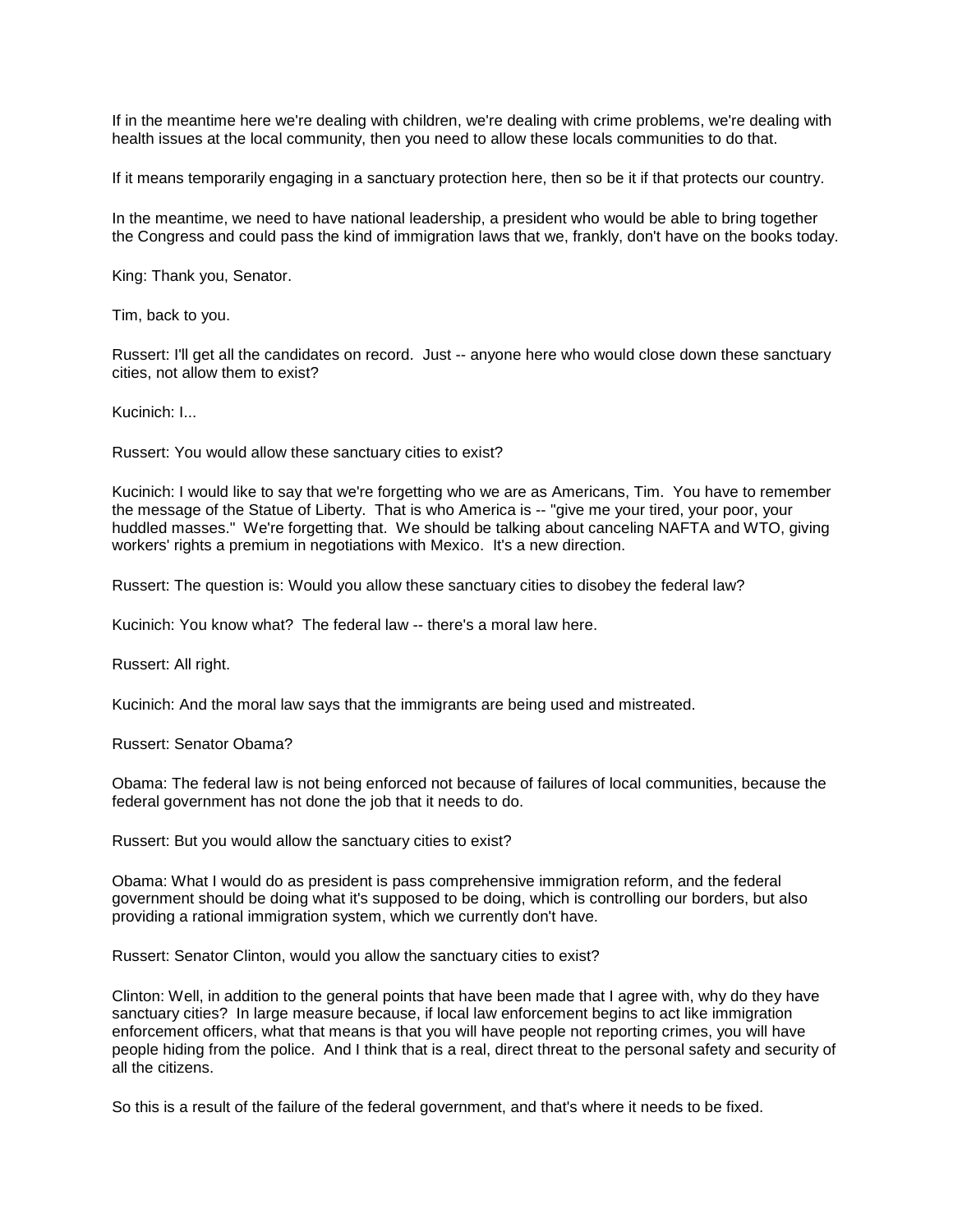Russert: But you would allow the sanctuary cities to disobey the federal law?

Clinton: Well, I don't think there is any choice. The ICE groups come in and raid individuals, but if you are a local police chief and you're trying to solve a crime that you know people from the immigrant community have information about, they may not talk to you if they think you're also going to be enforcing the immigration laws.

Clinton: Local law enforcement has a different job than federal immigration enforcement. The problem is the federal government has totally abdicated its responsibility.

Russert: Real fast.

Gravel: Real fast. This whole nation should be a sanctuary for the war -- for the world, and bring the people in.

What's going on? Again, we're in fantasy land. We're talking about a problem -- we're scapegoating the Latinos of our society because we as a society are failing in education, we're failing in health care, we're failing in our crumbling infrastructure, and we're failing by invading countries and spending our treasure.

That's what's wrong. And so I'm ashamed as an American to be building a fence on our southern border. That's not the America that I fought for.

(Applause)

Russert: Thank you, Senator Gravel.

We're going to take a quick break. We have a lot more to talk about, and a lot more time.

We are at Dartmouth College, Hanover, New Hampshire. We'll be right back with the Democrats.

(Commercial break)

Russert: And we are back. Live from Dartmouth College -- Hanover, New Hampshire -- and we are resuming our debate.

Senator Dodd, let me start with you.

President Bush predicated that Hillary Clinton would be the nominee for president for your party. You issued a statement that said, quote, "I can understand why the president would want Senator Clinton to be the nominee."

What does that mean?

(Laughter)

Dodd: Well, if I were Hillary Clinton, I'd be very worried.

(Laughter)

This was the same guy who said, "Way to go, Brownie," here.

(Laughter)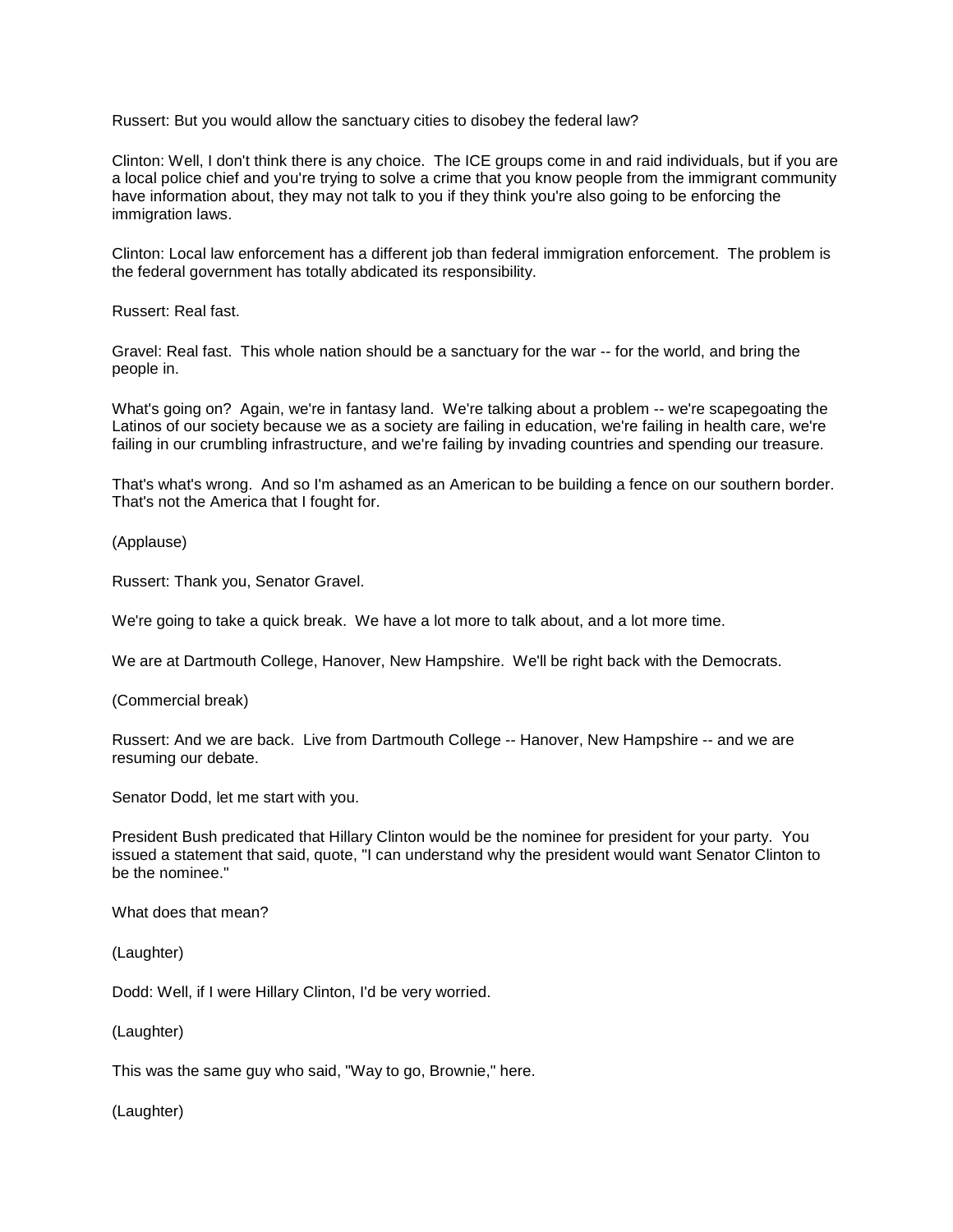### (Applause)

And I think, "Mission accomplished," was the other one I saw. So, in terms of being a prognosticator of events, I'd say the president has somewhat of a bad record when it comes to that.

But certainly, we all respect and admire Hillary and we understand that, as well. But this race is going to won by voters here in this state, in Iowa and other caucus and primary states. Making predictions in September or August about who's going to win later on, I think, has proven to be rather faulty over the years. So I look very much forward to the kind of race that develops.

I said -- I walked in here this evening and a fella walked up to me and he said, "Anderson Cooper, what's happened to you here with this white hair?"

#### (Laughter)

Dodd: So I realized I have some gaining of ground to do here, but nonetheless, I'm counting on the American people, Democrats, make a good choice in the coming months, not the president of the United States, predicting the winners of Democratic primaries.

Russert: But your statement said, "I can understand why the president would want Senator Clinton." Why does George Bush want Senator Clinton to be the nominee of the party? That's what you said.

Dodd: I was being somewhat facetious, Tim, obviously here, in the question here of whether or not you're actually trying to in a sense encourage a certain outcome here.

And we all believe we'd be the best candidates. I certainly do, based on 26 years of working on every major domestic and foreign policy issue of our country, having proven to get results for our nation, having authored the Family and Medical Leave Act, child care legislation, dealing with Latin America, dealing with financial services.

I think people want not only promises about what you'll do, but a proven record of what you've been able to accomplish.

Russert: Experience and judgment have been two issues that have been raised in this campaign.

Senator Clinton, as first lady, your major initiative was health care.

You acknowledged that you did some things wrong in that. Democrats and Republicans both rejected your proposal. You said that the most important vote you cast in the Senate was on the Iraq war -- you voted for it.

If in fact you made fundamental misjudgments on health care as first lady and the war as senator, why shouldn't Democratic voters say, "She doesn't have the judgment to be president"?

Clinton: Well, Tim, I'm proud that I tried to get universal health care back in '93 and '94. It was a tough fight. It was kind of a lonely fight, but it was worth trying.

And, of course, I've said many times that I made mistakes. But I think the biggest mistake was that we didn't take the opportunity that was offered back then to move toward quality affordable health care for every single American.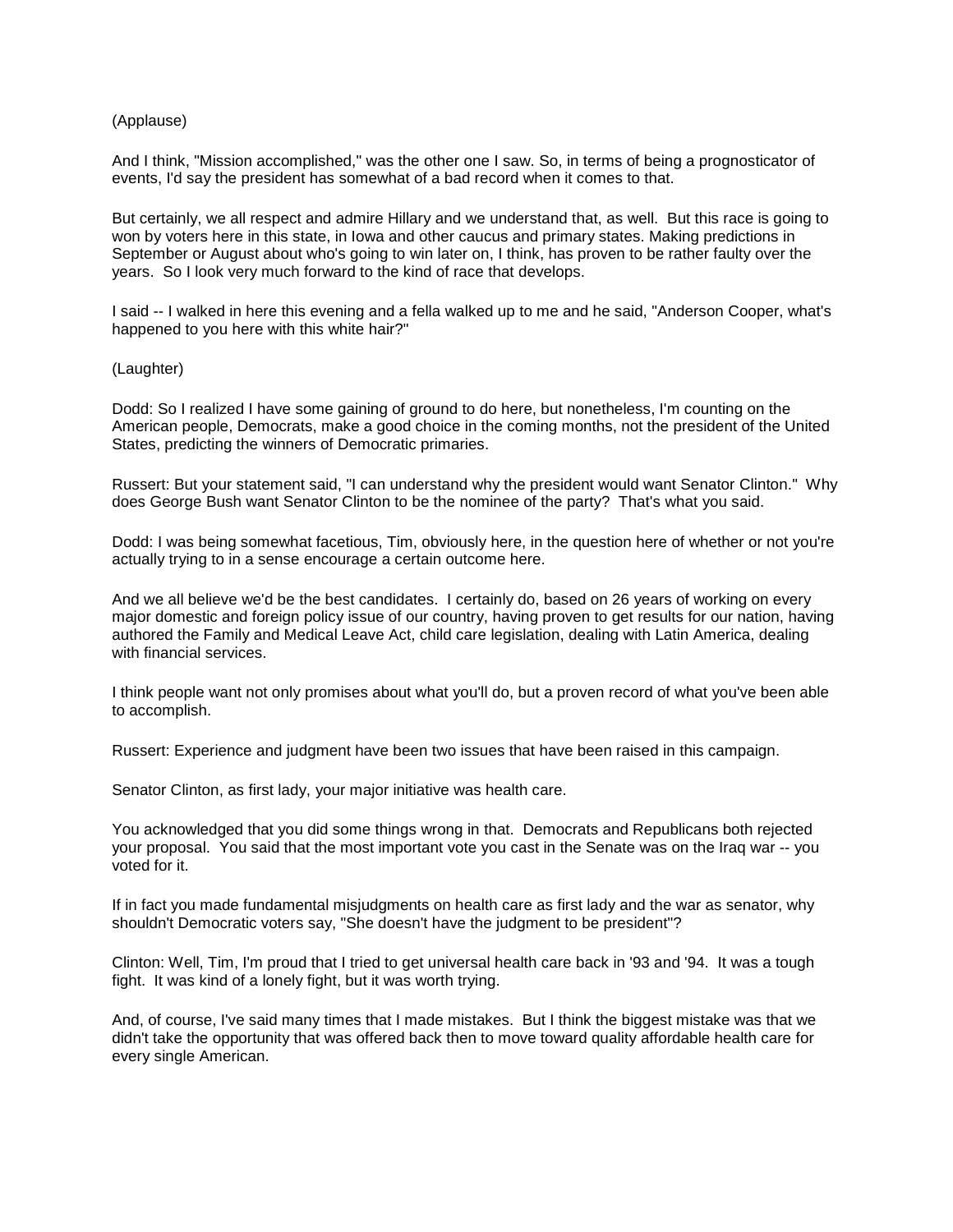But I've come back with a different plan that I believe is much better reflective of what people want, namely an array of choices -- you can keep what you have.

Clinton: But if you're uninsured or underinsured, you'll now have access to the congressional plan. And I think it's a different time. Many more people in business and labor, doctors, nurses, hospitals, and especially American families, know that we have to change what we do in health care.

And I think that my experience on both ends of Pennsylvania Avenue, knowing how challenging it will be to take on the special interests, which I've been taking on for a very long time, gives me a special insight into what we must do.

And I intend to be the health care president. You see a lot of people with those stickers that say, "I'm a health care voter." Well, I want to be the health care president.

And I think that finally there will be a consensus behind us to do that. And I look forward to going into the White House and getting that done, because I think it's the highest domestic priority that we have right now.

Russert: Could the scaled bill -- scaled-down bill that you have now, which is very similar to what Senator Chafee, a Republican, had back in 1993 -- your bill today could have passed back then, but you refused to compromise.

Clinton: Well, I don't think that is a fair reading. If you will remember, there was a decision made by the Republicans then that they would not support extending health care to every American. I regret that and so did the late Senator Chafee, because he and I had many conversations about that.

But those arguments have been really discredited the last 15 years. People know that we can't sustain the course we're on without doing more damage, more uninsured, more people denied the care that their doctors say they need even though they have insurance, driving more doctors to distraction, overworking our nurses.

There is so much that has happened that people can see with their own eyes now that I believe that we finally have a consensus to do what we should do.

Russert: Senator Biden, you said the other day, quote, "Do you really believe that Senator Clinton can get more than 15 percent of Republicans to vote for health care?"

Russert: What does that mean?

Biden: No, what it means is that in order to get health care you're going to have to be able to persuade at least 15 percent of the Republicans to vote for it.

Russert: And she cannot?

Biden: No, I think it's going to be more difficult -- unfairly -- but I think it's more difficult for Hillary. Hillary, because she has battled the special interests, and she has.

But look at the special interests. The special interests with regard to Hillary, the feed on this, you know, this Clinton-Bush thing. It's not Hillary's fault. But the fact of the matter is, it's much more difficult to go out and convince a group of Republicans, I would argue, getting something done that is of a major consequence.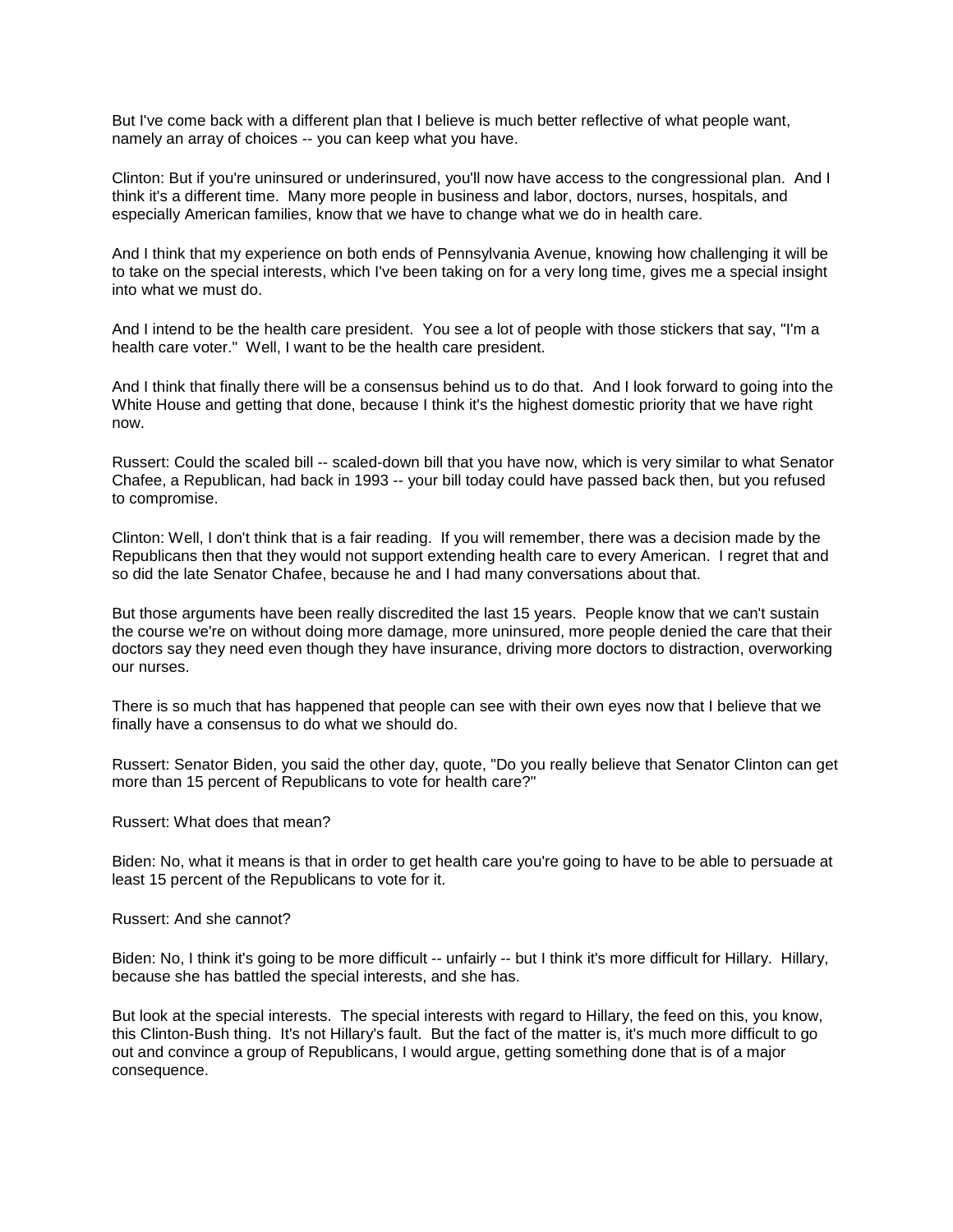I have experience in doing that. I did it on the crime bill. I did it on, today -- first time we rejected, fundamentally rejected, the president's policy.

And I'm not suggesting it's Hillary's fault. I think it's a reality that it's more difficult, because there's a lot of very good things that come with all the great things that President Clinton did, but there's also a lot of the old stuff that comes back. It's kind of hard.

When I say old stuff, I'm referring to policy -- policy.

Russert: Senator Edwards, you said, in effect, that Senator Clinton's mismanagement of health care meant that 40 million Americans have not had it since 1993. That's a very serious charge.

Edwards: I didn't use the word "mismanagement." I think Senator Clinton actually worked -- as first lady at that time -- very hard for health care.

But here's -- I listen to this discussion, and this is what I hear: A bunch of people who've been in Washington a long time who think that everything has to be done there. It's like the rest of America doesn't exist.

They're going to have a bunch of Washington insiders who sit around tables together, negotiate, compromise -- insurance companies, drug companies, lobbyists. And they're going to figure out, together, to the exclusion of the rest of America, what should be done about health care.

I think we actually need a president who's willing to go to America and make the case for the need for universal health care. And the thing that I have committed to do is the first day that I am president, I will say to the Congress, to myself, to the vice president, to the members of the Cabinet, if you have not passed universal health care by July of this year, July of 2009, you lose your health care.

Edwards: Because there is no excuse for politicians in Washington to have health care coverage when America has no health care coverage.

(Applause)

Russert: Senator, I want to ask you, because in 2004, when you ran for president...

Edwards: Yes.

Russert: ... you said we could not afford universal health care; it was not achievable; and it was not responsible. You've changed, dramatically, on this issue.

Edwards: That's true, and so has America. I've proposed universal health care for children, at that point. And what is clear from this presidential campaign is I was the first presidential candidate -- others have followed me now, and that's a good thing -- good thing for America.

But I was the first presidential candidate to lay out a specific, truly universal health care plan. And the one thing I can tell you is anybody who knows me -- anybody who knows me knows I will never give up.

What happened in '93 and '94 is that we didn't get universal health care, but we got NAFTA.

And when I'm president of the United States, you have my word, I will never pull the universal health care bill. I will put everything I have behind making sure that it's enacted.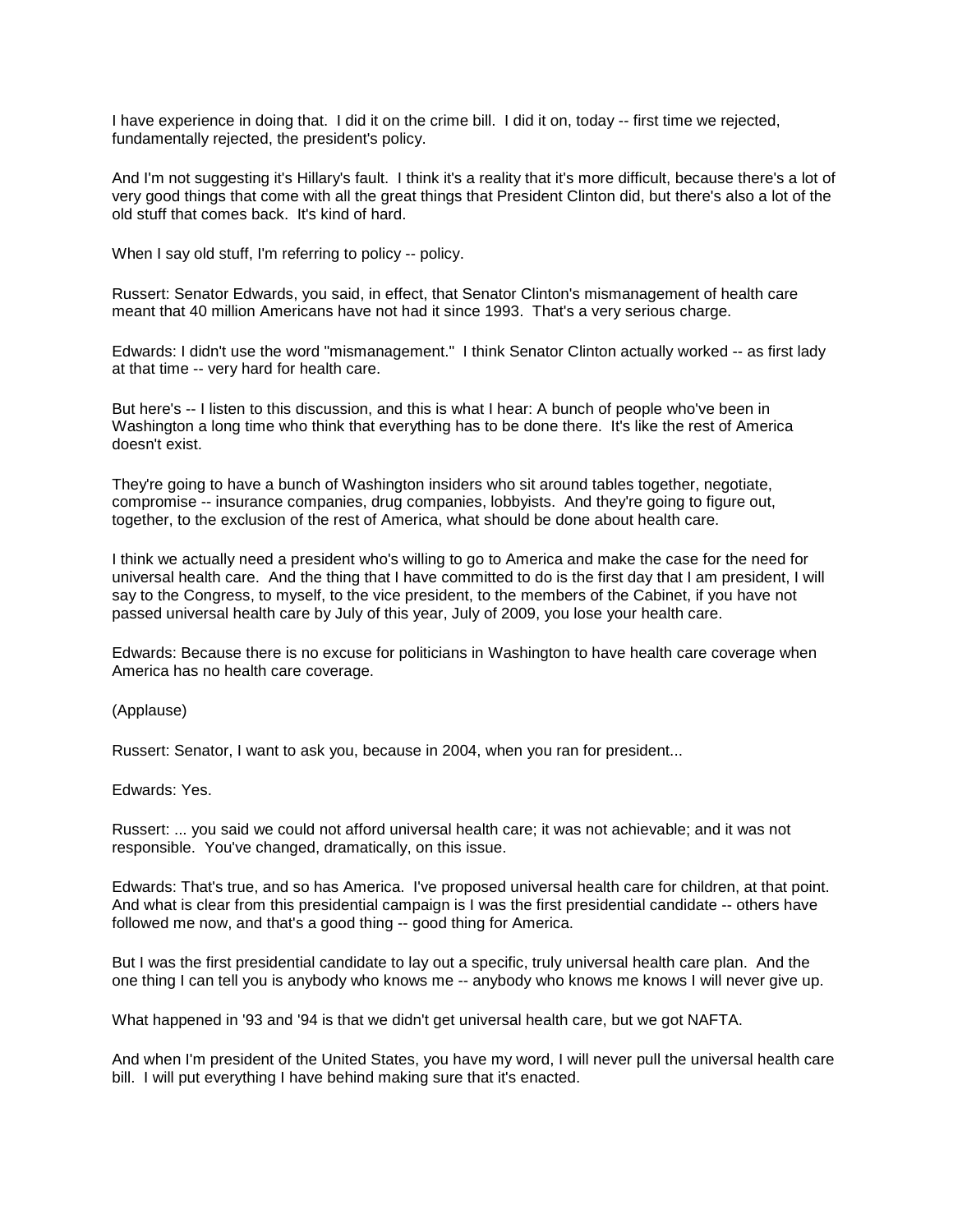Russert: Senator Obama, I asked Senator Clinton about experience and judgment. You have served in the U.S. Senate about 33 months. You have no landmark legislation as such that you have offered.

When you were elected back in 2004, you said, quote, "The notion that somehow I am going to start running for higher office, it just doesn't make sense." If it didn't make sense in 2004, why does it make sense now?

Obama: Because I think that the country is at a crossroads right now, and it needs three things. Number one, it needs somebody who can bring the country together. And that's the kind of experience that I bring to this office.

When I was in the state legislature. I was able to get people who were polar opposites -- police officers and law enforcement working with civil rights advocates to reform a death penalty system that was broken; bringing people together, Republicans and Democrats, to provide health insurance to people who didn't have it.

Obama: That's number one.

Number two, we need somebody who can take on the special interests and win. And I have consistently done that on money and politics. In the state legislature, I passed landmark ethics legislation against not just Republicans but also some of the leaders of my own party. I did the same thing working with Russ Feingold with the ethics reform package that we passed last year.

And the third thing is telling the truth to the American people even when it's tough, which I did in 2002, standing up against this war at a time when it was very unpopular. And I was risking my political career because I was in the middle of U.S. Senate race.

Now, those are, I think, the kinds of experiences that people are looking for right now in this country and that's the kind of experience I bring to bear to this race.

I just want to make one last comment. I think that Hillary Clinton deserves credit for having worked on health care. I think John deserves credit for his proposal. I know that he feels that he put out his plan first. You know, Harry Truman put something out 60 years ago for universal health care. I wrote about it in a book that I wrote last year, a plan very similar to John's.

The issue is not going to be who has these particular plans. It has to do with who can inspire and mobilize the American people to get it done and open up the process.

If it was lonely for Hillary, part of the reason it was lonely, Hillary, was because you closed the door to a lot of potential allies in that process. At that time, 80 percent of Americans already wanted universal health care, but they didn't feel like they were let into the process.

Russert: I wanted to ask Senator Gravel -- you talked about running for president of the United States. In 1980, your condo business went bankrupt.

Gravel: Correct.

Russert: In 2004, you filed for personal bankruptcy...

Gravel: Correct.

Russert: ... leaving \$85,000 in credit bills unpaid.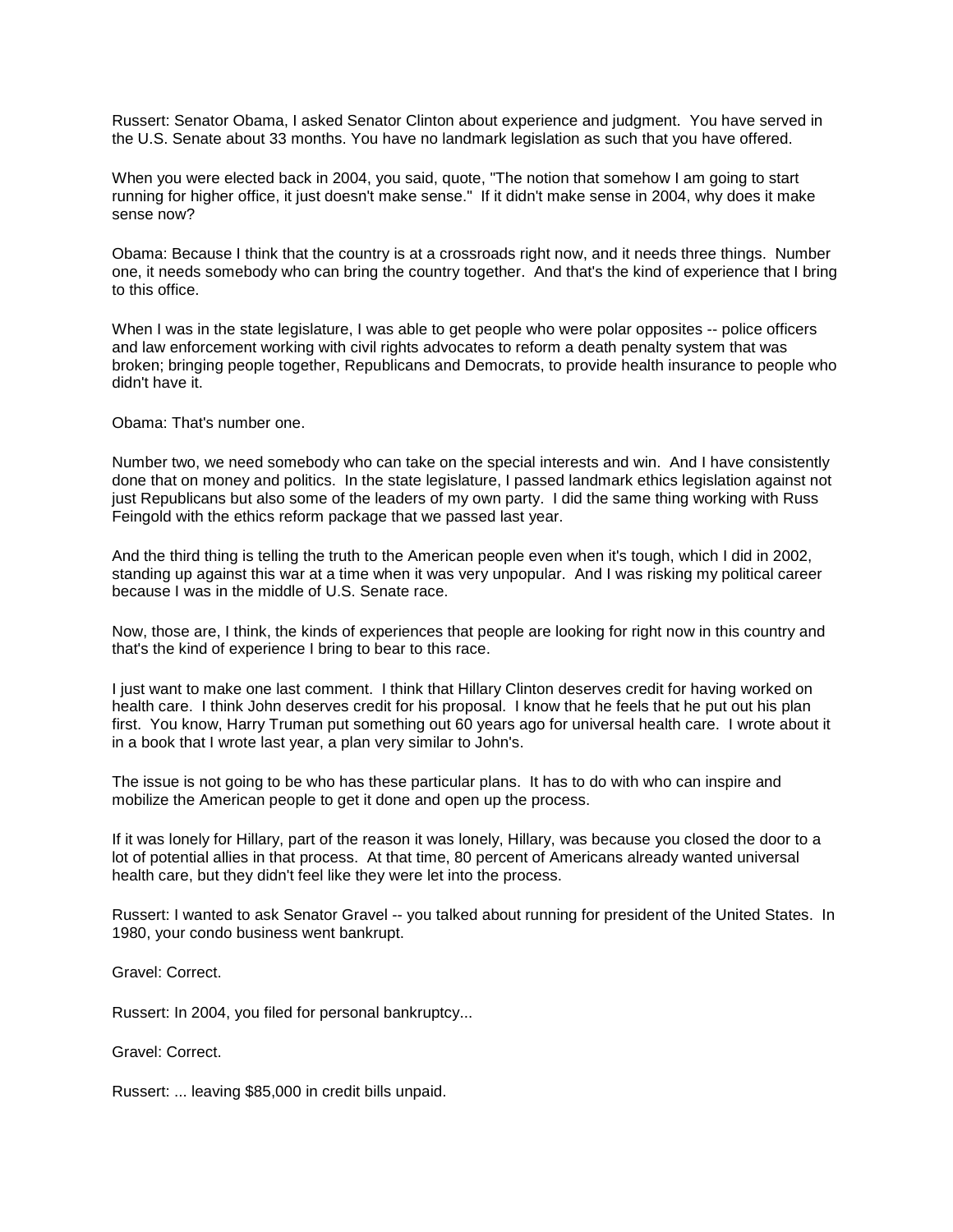How can someone who did not take care of his business, could not manage his own personal finances, say that he is capable of managing the country?

Gravel: Well, first off, if you want to make a judgment of who can be the greediest people in the world when they get to public office, you can just look at the people up here. Many of them have done very, very well in public office.

I left the Senate no better than when I went in. Now, you say the condo business. I will tell you, Donald Trump has been bankrupt 100 times. So I went bankrupt once in business. And the other -- who did I bankrupt? I stuck the credit card companies with \$90,000 worth of bills and they deserved it because I used the money...

## (Laughter)

They deserved it -- and I used the money to finance the empowerment of the American people with a national initiative, so you can make the laws.

Now, Tim, let me just point one thing out. You were asking about special interests.

Russert: You've made your point.

Gravel: Well, I wanted to make a better point.

(Laughter)

Russert: We'll leave it at that, because I've got to give everyone a chance.

Russert: Congressman Kucinich, when you were mayor of Cleveland, you let Cleveland go into bankruptcy, the first time that happened since the Depression. The voters of Cleveland rewarded you by throwing you out of office and electing a Republican mayor of Cleveland.

How can you claim that you have the ability to manage the United States of America when you let Cleveland go bankrupt?

Kucinich: You know, Tim, that was NBC's story. Now I want the people to know what the real story was.

I took a stand on behalf of the people of Cleveland to save a municipal electric system. The banks and the utilities in Cleveland, the private utilities, were trying to force me to sell that system.

And so on December 15th, 1978, I told the head of the biggest bank, when he told me I had to sell the system in order to get the city's credit renewed, that I wasn't going to do it because, you know, I remember where I came from. I remembered my parents counting pennies to pay the utility bills in one of the many apartments we lived in.

And so I know why I went into public office. I went in to stand up for the people. And the people in Cleveland in 1994 asked me to come back to public life because at that point they expanded a municipal electric system that the banks demanded that I sell.

And I showed the ability to stand up for the people.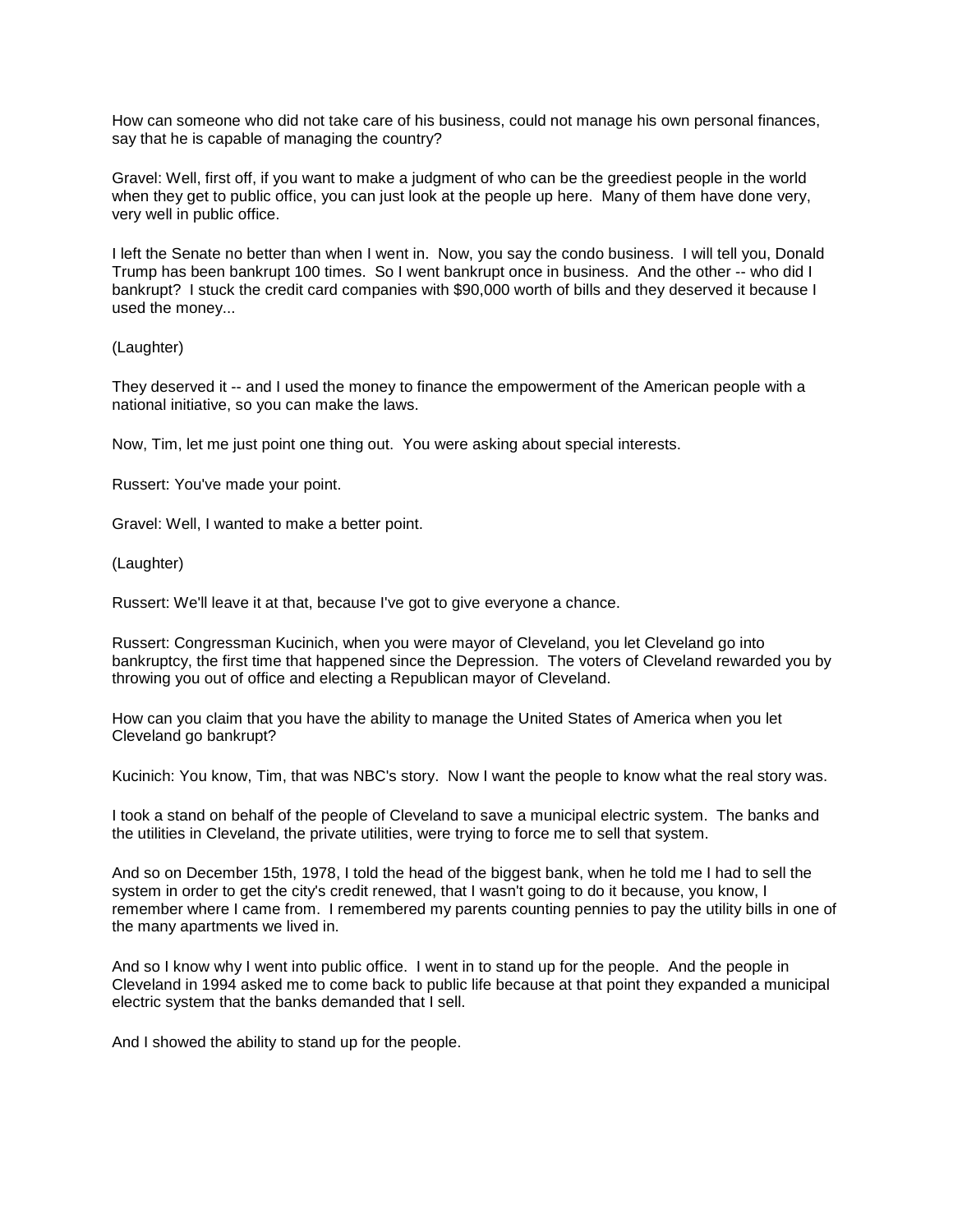You know, my campaign in '94 was "Because he was right." And people put me in the Ohio Senate for that reason. '96, it was "Light up Congress," as a symbol of saving the municipal electric system. And this year, it's going to be "Light up America," because I'm going to challenge those interest groups.

I put my job on the line. How many people would be willing to put their job on the line in the face of pressure from banks and utilities?

As this story gets told, people will want me to be their next president, because they'll see in me not only the ability to take a stand, but the ability to live with integrity.

Thank you.

Russert: Governor Richardson, you talk about your experience. And yet, when you were the secretary of energy, there were security breaches at Los Alamos. You talked about Justice White being your favorite Supreme Court justice, someone who voted against Roe v. Wade.

New Mexico ranks 48 in terms of people below the poverty line, 48th in children below the poverty line.

You said that being gay is a choice.

Based on those kinds of comments, and that record of performance, or questionable activities, how can you tell people you have the experience to be president?

Richardson: I've been in public life 25 years. And you know, I may not be the perfect consultant, blowdried candidate. I make mistakes. I admit them.

But you know, Tim, the issue is: Do I deliver? I mean, your network covered me five months ago when I brought back the remains of five of our -- remains of Korean War soldiers. I also persuaded, with others, the North Koreans to turn down their nuclear reactor.

As governor, today, New Mexico is the sixth fastest growing economy. I've insured kids under 12. Those statistics were way before me, but today, we have created a balanced budget. New Mexico is the clean energy state.

No one ever questioned me that I deliver when I brought back American hostages and servicemen from Iraq, from Saddam Hussein, from the North Koreans, from Darfur -- I got a fragile ceasefire. I've received four Nobel Peace Prize nominations.

You know -- sure, I've made mistakes. And I'm going to continue making them, I can tell you right here. But I also want you to know that the issue is: Can you deliver?

You asked Senator Clinton -- she is a candidate of experience -- Senator Obama, a fresh voice for change. With Bill Richardson, you get both: change and experience.

That's what I am conveying to the American people. You got to be able to deliver. To bring change, you have to have the experience to deliver that change.

And my record in terms of foreign policy, energy policy, what I've done for my state -- I'm the only one who has negotiated with a foreign country here  $-1$  believe I have the best of both to be this president.

Russert: I'd like to go to Allison King of New England Cable News again for another question.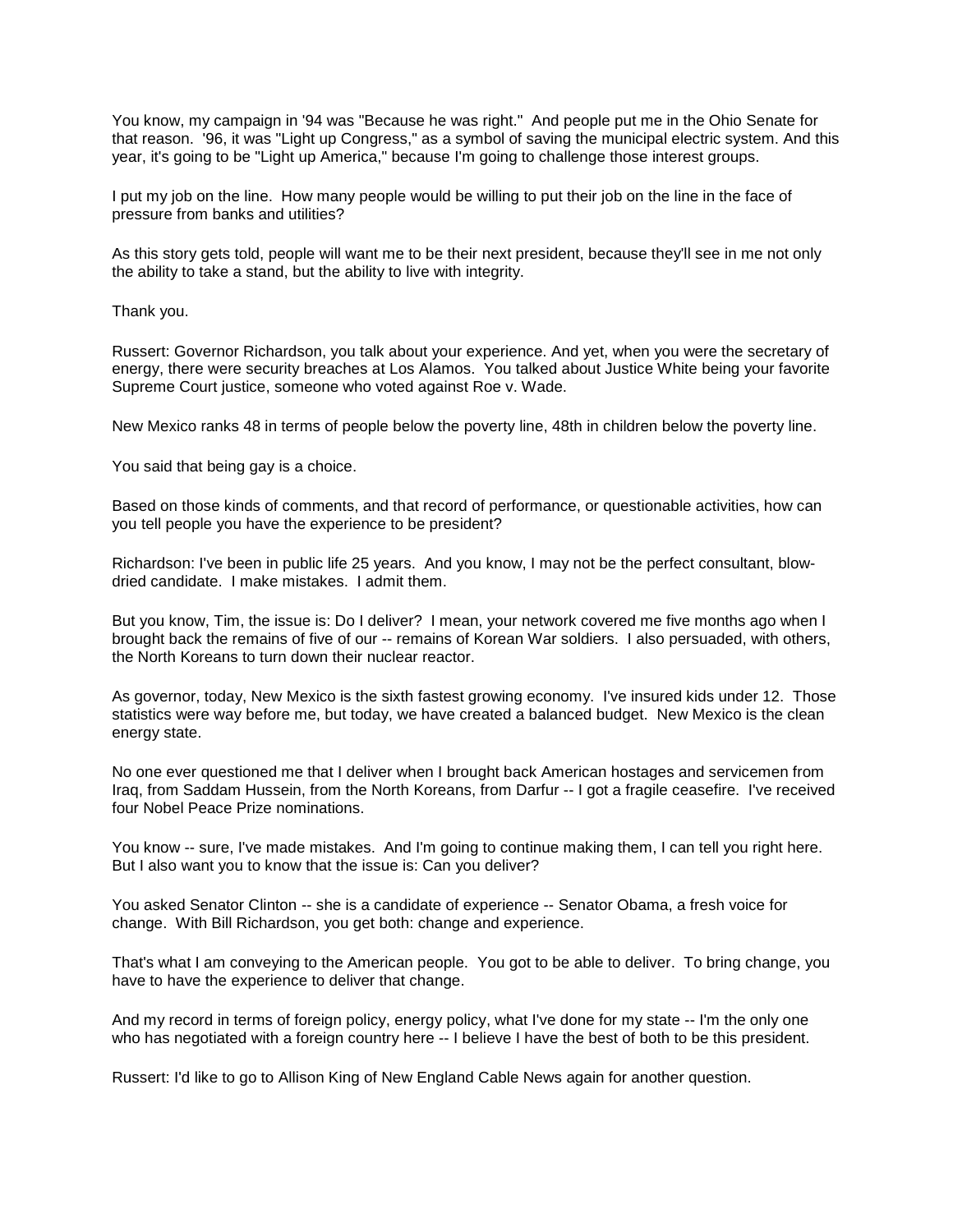## Allison?

King: Thanks, Tim.

The issues surrounding gay rights have been hotly debated here in New England. For example, last year some parents of second-graders in Lexington, Massachusetts, were outraged to learn their children's teacher had read a story about same-sex marriage, about a prince who marries another prince.

Same-sex marriage is legal in Massachusetts but most of you oppose it. Would you be comfortable having this story read to your children as part of their school curriculum?

I'm going to start with Senator Edwards.

Edwards: Yes, absolutely.

What I want is I want my children to understand everything about the difficulties that gay and lesbian couples are faced with every day, the discrimination that they're faced with every single day of their lives.

And I suspect my two younger children, Emma Claire, who's 9, and Jack, who's 7, will reach the same conclusion that my daughter Cate, who's 25, has reached, which is she doesn't understand why her dad is not in favor of same-sex marriage. And she says her generation will be the generation that brings about the great change in America on that issue.

So I don't want to make that decision on behalf of my children. I want my children to be able to make that decision on behalf of themselves, and I want them to be exposed to all the information, even in -- did you say second grade? Second grade might be a little tough, but even in second grade to be exposed to all...

King: Well, that's the point. It is second grade.

Edwards: ... those possibilities, because I don't want to impose my view. Nobody made me God. I don't get to decide on behalf of my family or my children, as my wife Elizabeth has spoken her own mind on this issue. I don't get to impose on them what it is that I believe is right.

But what I will do as president of the United States is I will lead an effort to make sure that the same benefits that are available to heterosexual couples -- 1,100 roughly benefits in the federal government - are available to same-sex couples; that we get rid of DOMA, the Defense of Marriage Act; that we get rid of "don't ask/don't tell," which is wrong today and was wrong when it was enacted back in the 1990s.

I will be the president that leads a serious effort to deal with the discrimination that exists today.

King: Thank you.

Senator Obama, you have young children at home. How do you feel about this?

Obama: You know, I feel very similar to John. You know, the fact is my 9-year-old and my 6-year-old I think are already aware that there are same-sex couples. My wife and I have talked about it. One of the things I want to communicate to my children is not to be afraid of people who are different, because there have been times in our history where I was considered different, or Bill Richardson was considered different.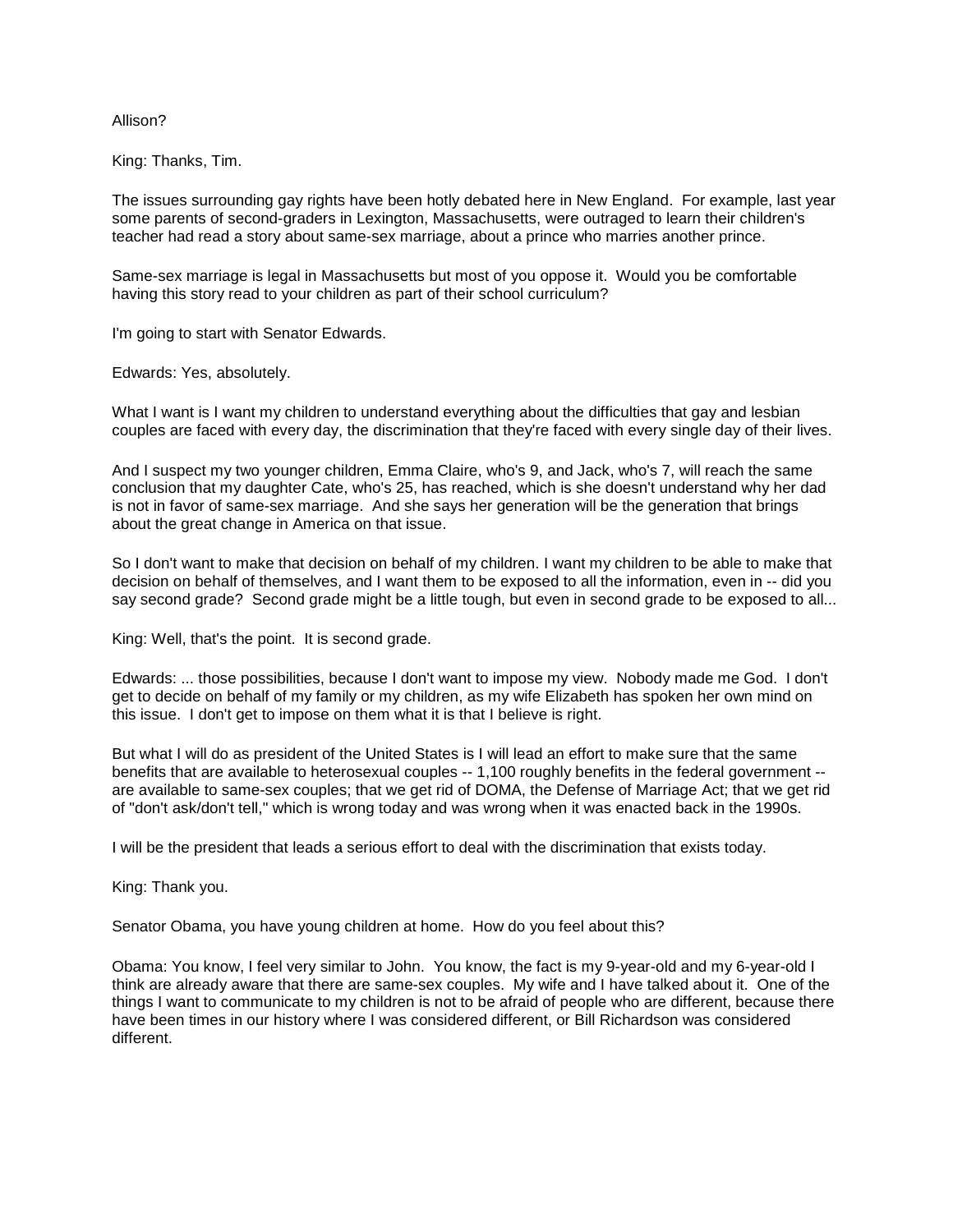And one of the things I think the next president has to do is to stop fanning people's fears. If we spend all our time feeding the American people fear and conflict and division, then they become fearful and conflicted and divided.

And if we feed them hope and we feed them reason and tolerance, then they will become tolerant and reasonable and hopeful.

And that I think is one of the most important things that the next president can do, is try to bring us together, and stop trying to fan the flames of division that have become so standard in our politics in Washington. That's the kind of experience, by the way, that we need to put an end to.

King: Quickly, have you sat down with your daughters to talk about same-sex marriage?

Obama: My wife has.

King: She has. OK.

I'd like to ask Senator Clinton the same question.

Clinton: Well, I really respect what both John and Barack said.

I think that we've seen differences used for divisive purposes, for political purposes in the last several elections. And I think every one of us on this stage are really personally opposed to that and we'll do everything we can to prevent it.

With respect to your individual children, that is such a matter of parental discretion, I think that obviously it is better to try to work with your children, to help your children understand the many differences that are in the world and to really respect other people and the choices that other people make. And that goes far beyond sexual orientation.

So I think that this issue of gays and lesbians and their rights will remain an important one in our country. And I hope that -- tomorrow we're going to vote on the hate crimes bill, and I'm sure that those of us in the Senate will be there to vote for it.

We haven't been able to get it passed, and it is an important measure to send a message that we stand against hatred and divisiveness.

And I think that, you know, that's what the Democratic Party stands for in contrast, all too often, to the other side.

King: Thank you, Senator.

Tim, back to you.

Russert: Thank you, Allison.

We're going to take another quick break. We're going to come back and talk about something that affects this generation and the next generation -- Social Security, Medicare and a whole lot more. We'll be right back with the Democrats' debate.

(Commercial break)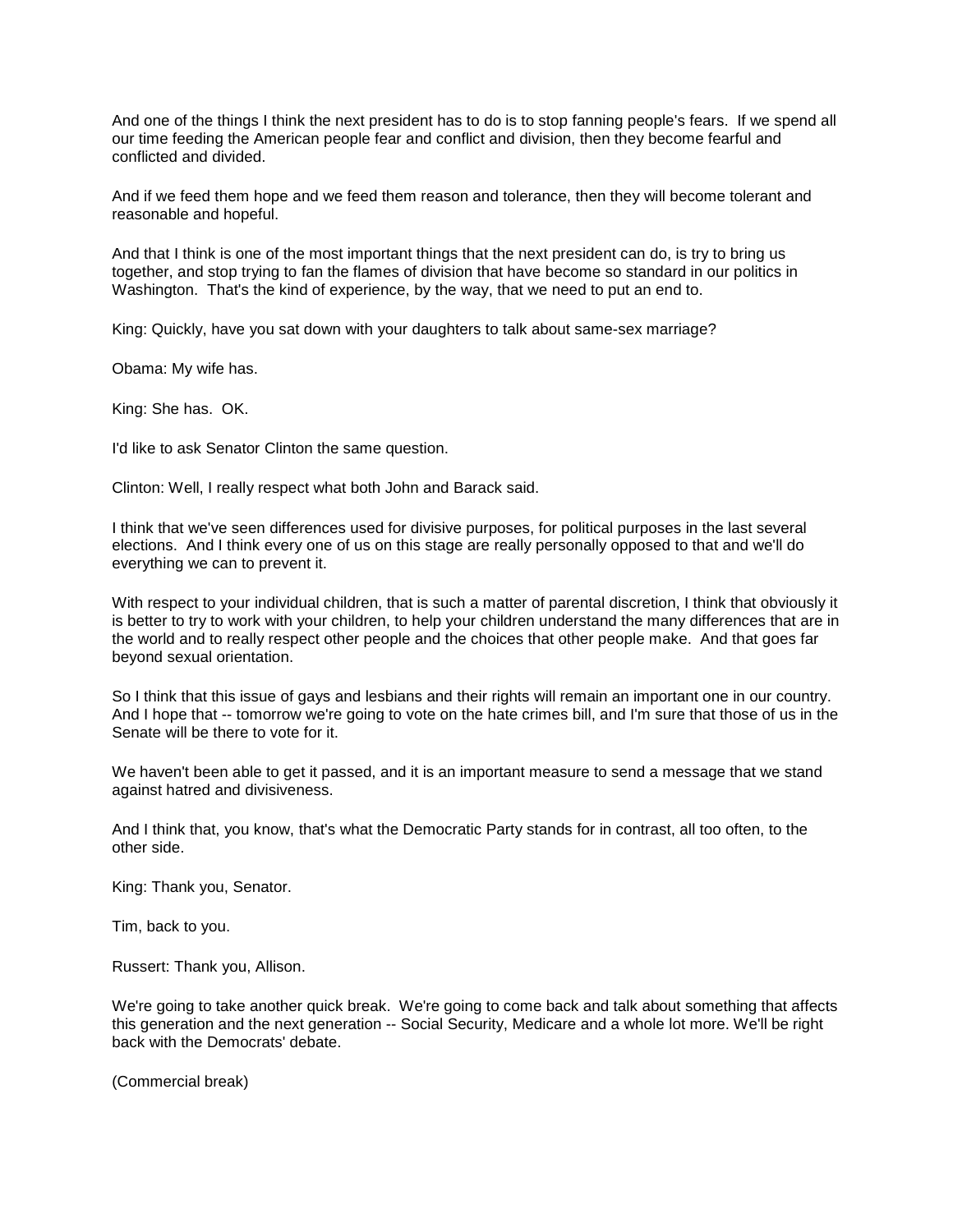Russert: And we're back at Dartmouth College talking to the Democrats. I want to talk about Social Security and Medicare.

The chairman of the Federal Reserve, the head of the Government Accountability Office have both said that the number of people in America on Social Security and Medicare is going to double in the next 20 years -- there are now 40 million; it's going to go to 80 million -- and that if nothing is done, we'll have to cut benefits in half or double the taxes. That is their testimony.

Senator Biden, in order to prevent that, would you be willing to consider certain steps? For example, back in 1983, Ronald Reagan and Tip O'Neill, Patrick Moynihan and Bob Dole got together and changed the retirement age. It's going to be going up to 67 in a gradual increase.

Right now, you pay tax for Social Security on your first \$97,500 worth of income.

Why not tax the entire income of every American? And if you do that, you'll guarantee the solvency of social security farther than I can see.

Biden: The answer is yes. I'm probably the only one up here who's going to say that, but the truth of the matter is, you stated it. You're either going to cut benefits, or you're going to go ahead and raise taxes above the first \$97,000.

And, by the way, I was in that room with Pat Moynihan. It was Joe Biden, Pat Moynihan, Bob Dole -- it was also George Mitchell -- when we made that deal. And I'll never forget Bob Dole turning to Pat Moynihan and saying, "We all got to jump in this boat at the same time."

So the bottom line here is, you can't do it by growing the economy alone. So I would raise the cap.

Russert: Would you also, considering now life expectancy is 78, considering -- consider gradually raising the retirement age?

Biden: We did that one -- I supported that; that's what got it solvent to 2041. By simply going and taking -raising the cap, you can solve the problem.

Russert: Senator Clinton, would you be in favor of saying to the American people, "I'm going to tax your income; I'm not going to cap at \$97,500. Everyone, even if you are a millionaire is going to pay Social Security tax on every cent they make."

Clinton: Well, Tim, let me tell you what I think about this, because I know this is a particular concern of yours. But I want to make three points very briefly.

First, I do think that it is important to talk about fiscal responsibility. You know, when my husband left office after moving us toward a balanced budget and a surplus, we had a plan to make Social Security solvent until 2055.

Now, because of the return to deficits, we have lost 14 years of solvency. It's now projected to be solvent until 2041. Getting back on a path to fiscal responsibility is absolutely essential.

Number two, I think we do need another bipartisan process.

Clinton: You described what happened in '83. It took presidential leadership, and it took the relationships between the White House and Capitol Hill, to reach the kind of resolution that was discussed. And I think that has to be what happens again, but with a president who is dedicated to Social Security, unlike our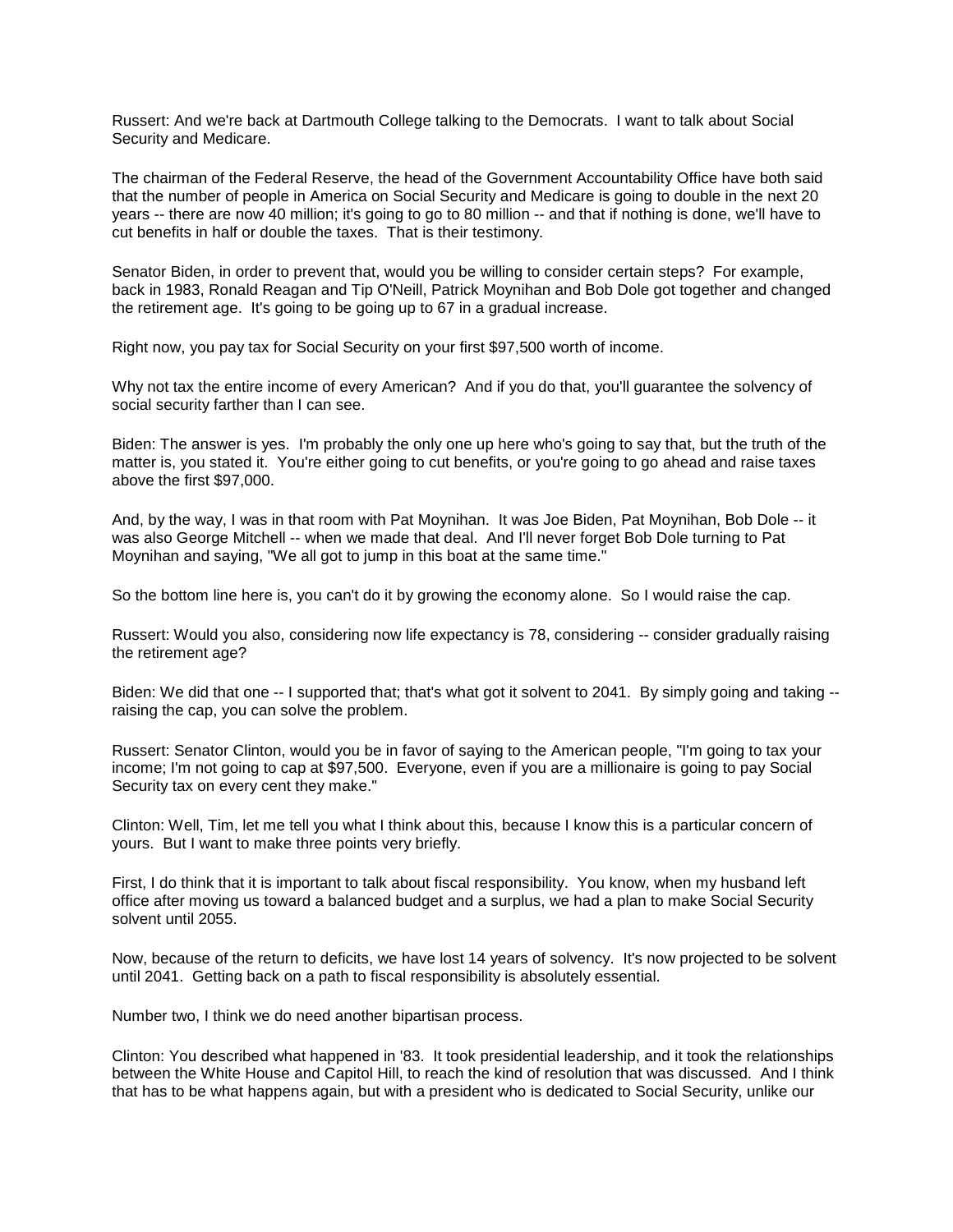current president, who has never liked Social Security. You can go back and see when he first ran for Congress, he was dissing Social Security.

So when I'm president, I will do everything to protect and preserve Social Security so we can have that kind of bipartisanship.

And, finally, then you can look in the context of fiscal responsibility and of a bipartisan compromise - what else might be done. But I think if you don't put fiscal responsibility first, you're going to really make a big mistake, because we demonstrated in the '90s, it had a lot to do with moving us toward solvency.

Russert: But you would not take lifting the cap at \$97,500 off the table?

Clinton: Well, I'd take everything off the table until we move toward fiscal responsibility and before we have a bipartisan process. I don't think I should be negotiating about what I would do as president. You know, I want to see what other people come to the table with.

Russert: But Senator Biden said you can't grow your way out of this. And, for the record, when the Clinton administration left office, Social Security was only guaranteed to 2038, not 2055.

Clinton: There was a plan on the basis of the balanced budget and the surplus to take it all the way to 2055. And we know what happened: George Bush came in, went back to deficits, and has basically used the Social Security trust fund and borrowing from China and other countries to pay for the war.

Russert: So, Senator, a simple question, a simple question: What do you put on the table? What are you willing to look at to say, "We're not going to double the taxes, we're not going to cut benefits in half; I'm willing to put everything on the table, some things on the table, nothing on the table"?

Clinton: I'm not putting anything on the proverbial table until we move toward fiscal responsibility. I think it's a mistake to do that.

Russert: Senator Obama?

Obama: I think that lifting the cap is probably going to be the best option.

Now, we've got to have a process that's already been talked about. Joe participated back in 1983. We need another one. And I think -- I've said before, everything should be on the table.

My personal view is that lifting the cap is much preferable than the other options that are available. But what's critical is to recognize that there is a potential problem.

As I travel around Iowa and New Hampshire I meet young people who don't think Social Security is going to be there for them. They don't believe it's going to be there for them.

And I think it's important for us, in addition to getting our fiscal house in order, to acknowledge as Democrats that there may be a problem that we've got to take on.

And we should be willing to do anything that will strengthen the system to make sure that we are being true to the sake of trust of those who are already retired as well as young people in the future.

And we should reject things that will weaken the system, including privatization, which essentially is going to put people's retirement at the whim of the stock market.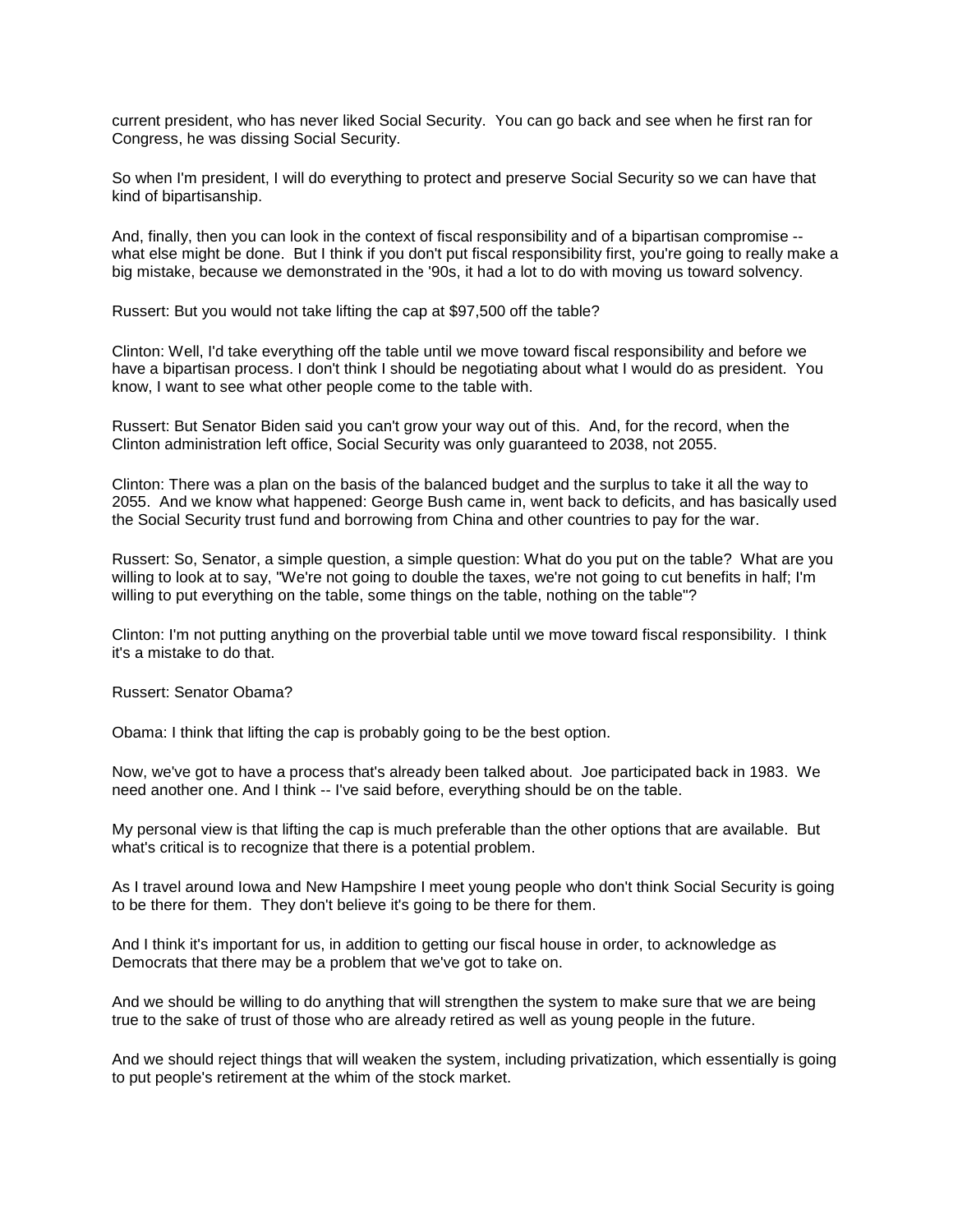Kucinich: I think...

Russert: Real fast.

Kucinich: ... of course, we ought to be raising the cap in order to protect Social Security, which is solid to about 2040 without any changes whatsoever.

But what everyone should realize in this country is that Wall Street is very interested in privatization. And unless we have a president who states very clearly -- no privatization, believes in economic growth -- and I'm talking about a new WPA, a Works Green Administration, creating technologies for a green America.

We have to believe in economic growth. We should raise the ceiling. And in addition to that, Tim, we should be thinking about lowering -- lowering -- the retirement age to 65. People's bodies break down. There are people who are retiring early. They don't have the kind of economic help they should get. We should be thinking: Raise the cap, lower the retirement age to 65, stop privatization, increase economic growth. That's what a Kucinich presidency will mean.

Russert: Senator Dodd, Senator Edwards invoked your name. You have 30 seconds.

Dodd: And I thank you.

What I was suggesting here -- Joe, I think, said tax everybody.

(Crosstalk)

Dodd: I think clearly that you don't have to do that.

(Laughter)

Dodd: But you can do this by basically readjusting that tax so you don't have to -- doesn't have to affect everyone in society.

So, John, I'm not suggesting...

Russert: But you'd raise it to \$500,000?

Dodd: But you've got to raise it up, clearly, to do this.

Now, let me also say something. Look, because all of this comes down to one other issue, Tim, clearly.

Joe made the point earlier. We can all talk about this. No one political party is going to do this. It's going to take people who can bring people together to get the job done.

And you need to demonstrate not just the experience but the proven ability to actually get results by bringing people together to do things that were difficult to accomplish. That's what I've done for 26 years. I know how to do this.

And I think the American people are looking for leadership that not just makes promises about what they're going to do but the ability to bring elements together, as you had happen with Ronald Reagan and Tip O'Neill and Bob Dole and Pat Moynihan. That kind of leadership is missing today. That's what the American people want back.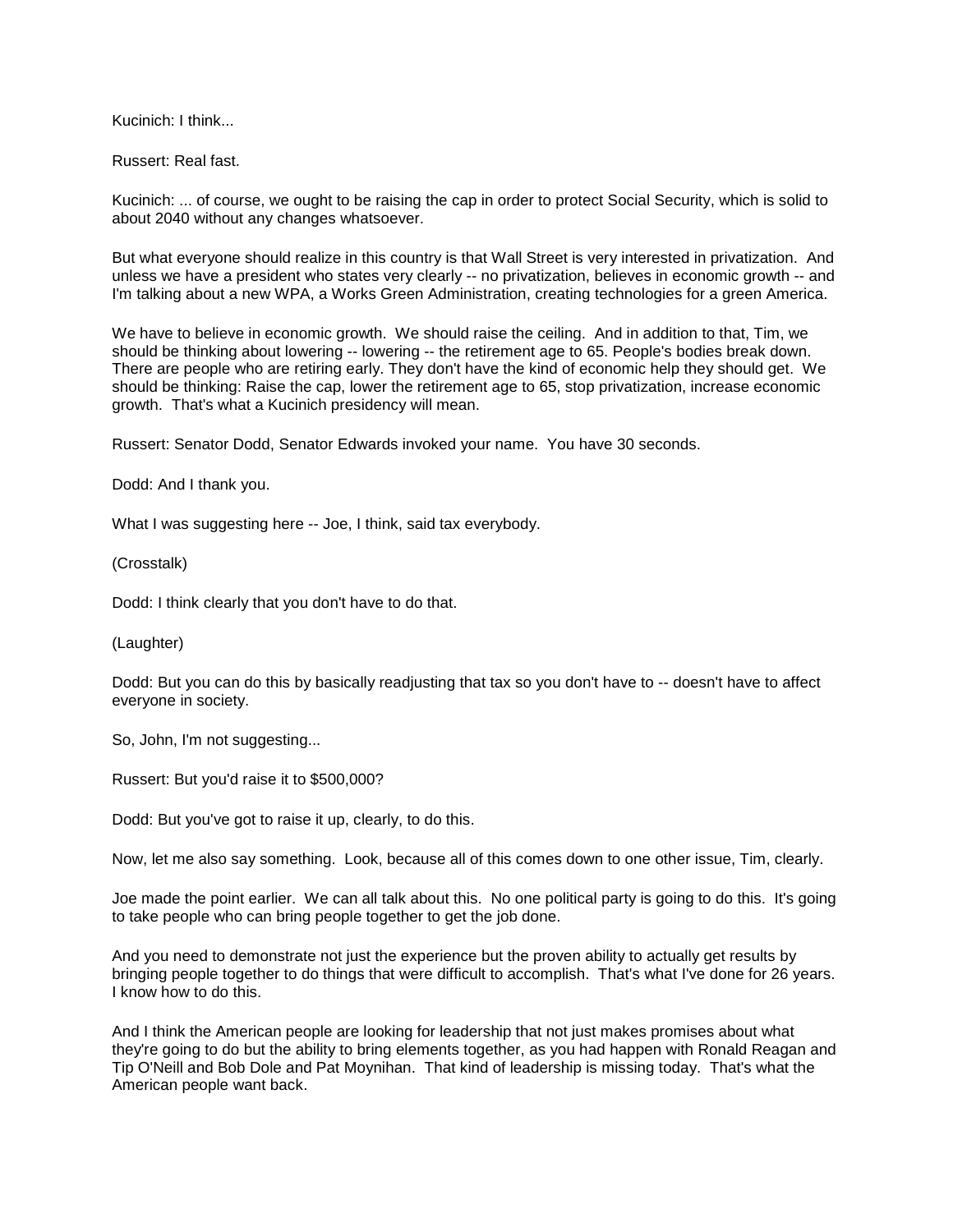Clinton: Tim, I just have to insert something here. You know, the Democrats are against privatization. I fought against it. We all did. But in the interest of, I think, facts, we were on a pathway at the end of the Clinton administration, in the words of Alan Greenspan, of "eliminating the debt."

That was one of the excuses he gave when he voted for those horrible tax cuts in 2001, that he was so worried that he would actually eliminate the debt. So I think it's important that you cannot give away what you're going to be negotiating over when it comes to Social Security until you make it clear that fiscal responsibility has got to be the premise of the negotiation.

And if you don't lead with that, and if you don't point to the fact that the Democrats are much better stewards of our country's budget than the Republicans are -- because, once again, we're in a mess after this President Bush leaves office -- then you're going to be negotiating with yourself, and I think that's a mistake.

Russert: But Senator Clinton...

Clinton: But fiscal responsibility first.

Russert: Senator Clinton -- Senator Clinton, you would acknowledge that the programs, as they are now constructed, will not exist unless significant changes are made in them for the next generation.

Clinton: Well, I think we have to make some significant changes. And I've told you where I would start from and what I would do. And I think it's a mistake to be negotiating over what you will give away before you even get to the bipartisan process, because the fiscal responsibility is key here.

Russert: One second -- one second here.

I want to turn to another health issue, because this is important, before I bring Allison in.

Four -- over 400,000 Americans have premature deaths due to smoking or second-hand smoke.

Senator Clinton, would you be in favor of a national law to ban smoking in all public places?

Clinton: Well, we banned it in New York City, and people thought it would be a terrible idea. And everyone was really upset about it. And actually business at a lot of establishments, like restaurants and other places, increased, because many people felt more comfortable going when there was no smoking.

I think that we should be moving toward a bill that I have supported to regulate tobacco through the FDA.

And once it has those health warnings and once the FDA can regulate it, I think that will give a lot of support to local communities to make these what are essentially zoning decisions. And I fully support that.

Russert: But you're not in favor of a national law to ban smoking in public places?

Clinton: Not at this point. I think we're making progress at the local level.

Russert: Senator Obama, a national law to ban smoking in all public places.

Obama: I think that local communities are making enormous strides and I think they're doing the right thing on this. If it turns out that we're not seeing enough progress at the local level, then I would favor a national law.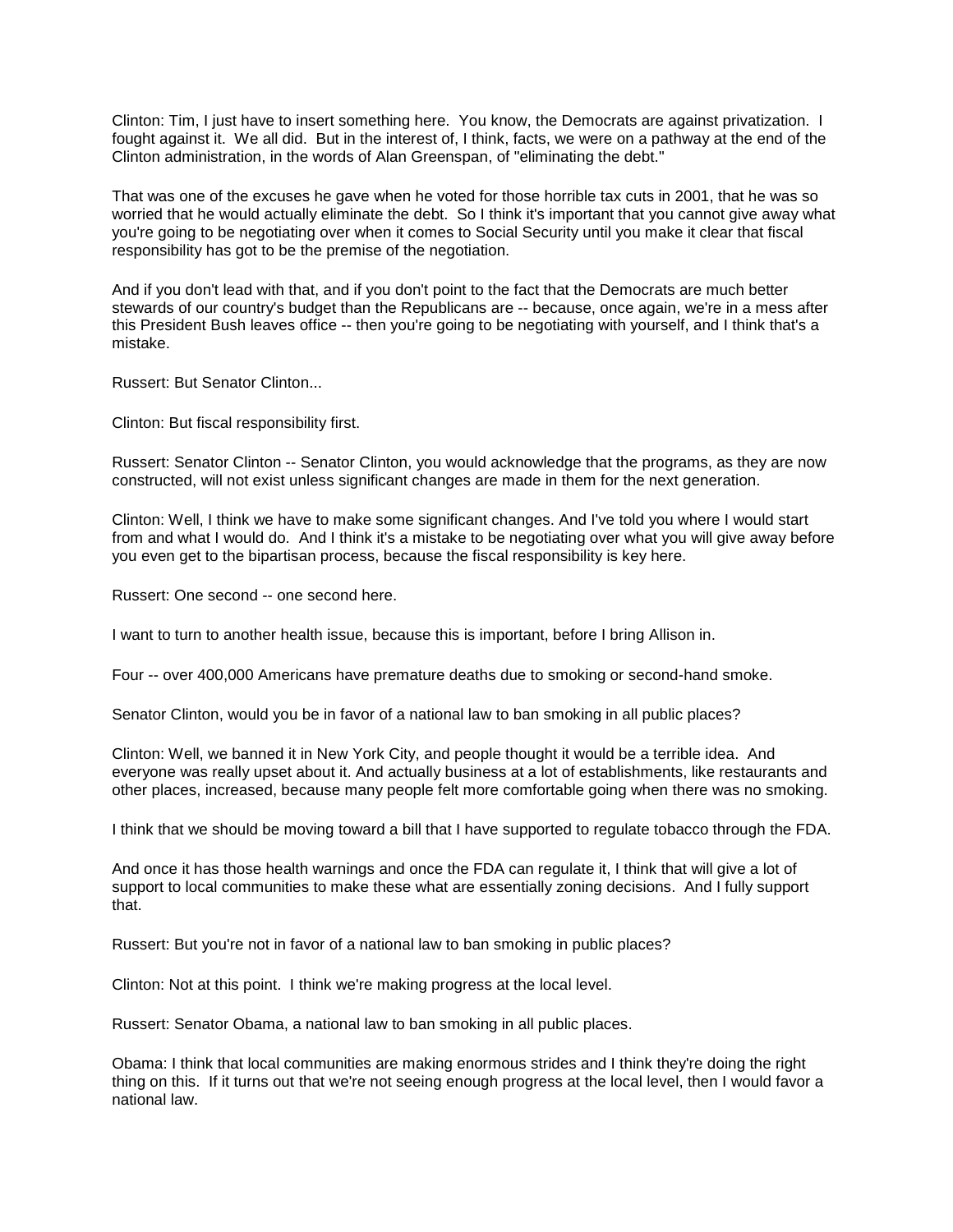I don't think we've seen the local laws play themselves out entirely because I think you're seeing enormous amount of progress in Chicago, in New York in other major cities around the country because I think we have been treating this as a public health problem and educating the public on the dangers of second-hand smoke.

That pressure will continue. As I said, if we can't provide these kinds of protections at the local level, which would be my preference, I would be supportive of a national law.

Russert: Have you been successful in...

Obama: I have. The best cure is my wife.

(Laughter)

Russert: Is there anybody here who's in favor of a national law?

(Crosstalk)

Richardson: I would...

Biden: One other point I want to make on this...

Dodd: 3,000 kids start smoking every day in this country...

Russert: OK. So Biden, Dodd, Richardson.

Richardson: I did it in New Mexico.

Russert: A national law. Kucinich and Gravel?

Kucinich: Wait a minute. I've been breathing in a lot of second-hand smoke here tonight. You bet I'll go for a national law.

(Laughter)

(Applause)

Russert: All right. So Biden, Dodd, Richardson, Gravel, and Kucinich in favor of a national law.

Allison, you're up.

Edwards: Wait, wait, wait. And Edwards.

Russert: And Edwards.

King: Susan Remacle (ph) of Canaan, New Hampshire, the mother of two young adult sons, believes that the legal drinking age of 21 is counterproductive and unrealistic, especially, she says, because...

(Applause)

Especially because we trust people at this age to make life and death decisions in our military.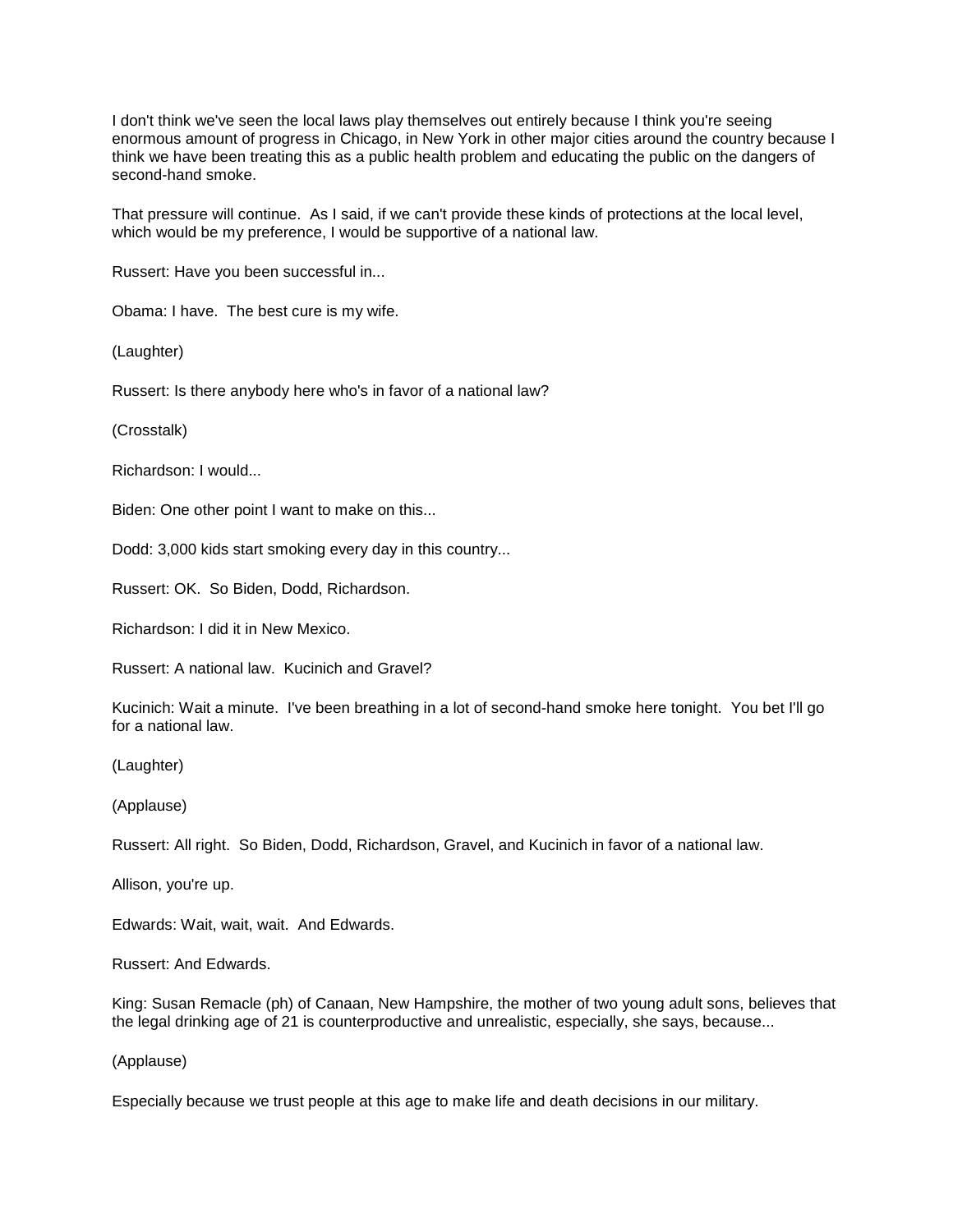King: Would you as president remove the requirement that a state have a legal drinking age of 21 in order to receive federal highway funds, thereby returning the drinking age back to the states?

### Senator Biden?

Biden: Absolutely, no. I would not. You've got to calculate the costs here. The costs of alcoholism in America, the costs of accidents that flow from drunkenness are astronomical. There are 300,000 babies born deformed every year in this country because of women who are alcoholics while they're carrying those children to term.

Ladies and gentlemen, this is a gigantic problem, just like the drug issue. And the idea that we're going to suggest that it makes good sense to move the age down to 18 I find to be counterproductive. I would not do that.

And the last point I'll make is, presidents are supposed to lead. How do you go out and negotiate, use health care and the Social Security system as a negotiating tool to deal with the federal deficit?

You're supposed to lead. You lay out what you want to do. You're not negotiating with yourself. You're negotiating to protect the system, and you can't use the system as a negotiating tool to get to a balanced budget any more than you can turn around and suggest that somehow lowering the drinking age to 18 is going to make anything better in America -- anything.

King: I'd like to hear from a few more of you on this, if you could keep it to 30 seconds.

#### Senator Dodd?

Dodd: No, I agree with Joe on this. Look, the problems associated with alcohol are significant in our country. The evidence is overwhelming. And the idea that we're going to lower the drinking age -- we know that -- and that age group here -- and, again, you can -- we have significant statistics of the problem. Fifty-thousand people lose their lives in automobiles every year in this country, many of them because of the use of alcohol.

But let me also add here as well on that smoking issue -- because it is important and it's related -- with 3,000 young people starting to smoke every single day, one of the major causes of the health care issue, Tim, that you were raising earlier and Medicare, is because of chronic illnesses associated with things like smoking.

So the idea that we wouldn't draft a national law to stop this in public places is one of the things you're going to have to do if you're going to deal with rising health care costs.

King: Thank you.

Senator Richardson?

Dodd: And the same is true of alcohol.

Richardson: No, I wouldn't lower it. In fact, at this moment my wife is hosting in New Mexico with the surgeon general a forum on underage drinking.

I think what you need, though, is a dual approach. Yes, we need to have strong law enforcement against DWI, against so many other law- related issues, but you also have to have treatment, you have to have substance abuse treatment, you have to have education, you have to have rehabilitation.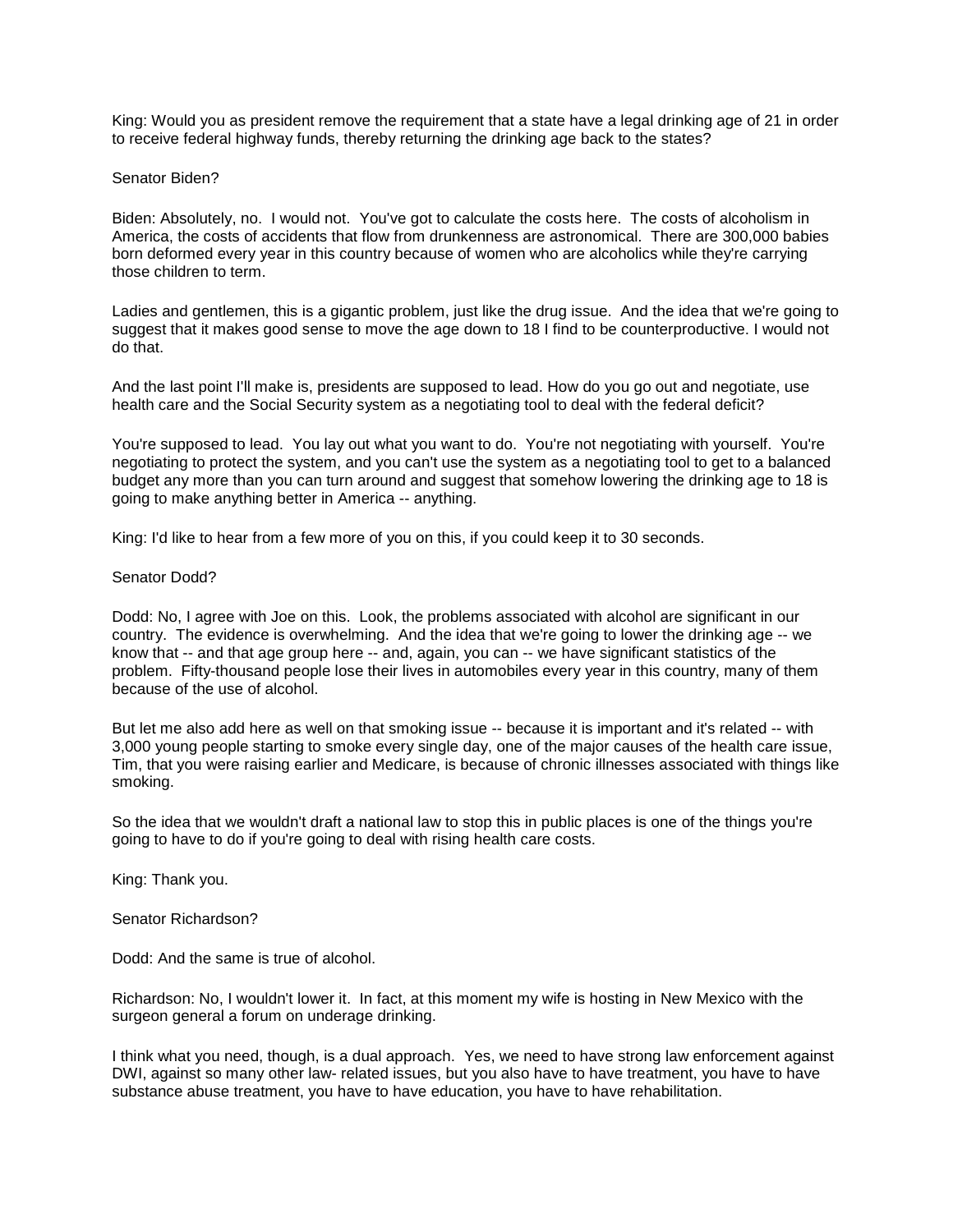And the federal government to the states is not providing the resources and the leadership that we need.

So just as much as we don't lower the drinking age, you have to have more of a national commitment to rehabilitation and to research.

We need to have more research for diabetes, for cancer, for stem cell research, for heart disease.

We're a nation -- let me just make one final point -- we spend \$6 billion on cancer research. That is two weeks of the Iraq war. That shows the mistaken priorities that we have in this country.

Russert: In interest of time, is there anybody here, from Obama down to Gravel, who thinks we should lower the drinking age back to 18?

Gravel: I think we should lower it so anybody that could go fight and die for this country should be able to drink.

(Applause)

Russert: Kucinich -- Congressman Kucinich?

You said -- yes.

Kucinich: You know, I think not only about service, but we have to have confidence in young Americans. And a president who reaches out to them and talks to them about drinking responsibly is much better than a president who tells them "Thou shalt not," because young people will do what they do.

But they're looking for leadership from a president. I'm ready to provide that leadership.

Of course, they should be able to drink at age 18 and they should be able to vote at age 16.

Russert: Obama, Edwards, Clinton are all "no" on 18?

(Unknown): No.

(Unknown): What was the question?

Russert: Lower the drinking age to 18?

(Unknown): I would not.

Russert: We're going to take a break and come back with our lightning round. Thirty seconds to answer your question.

Gravel: It never got to the real round.

(Laughter)

(Commercial break)

Russert: We are back in New Hampshire.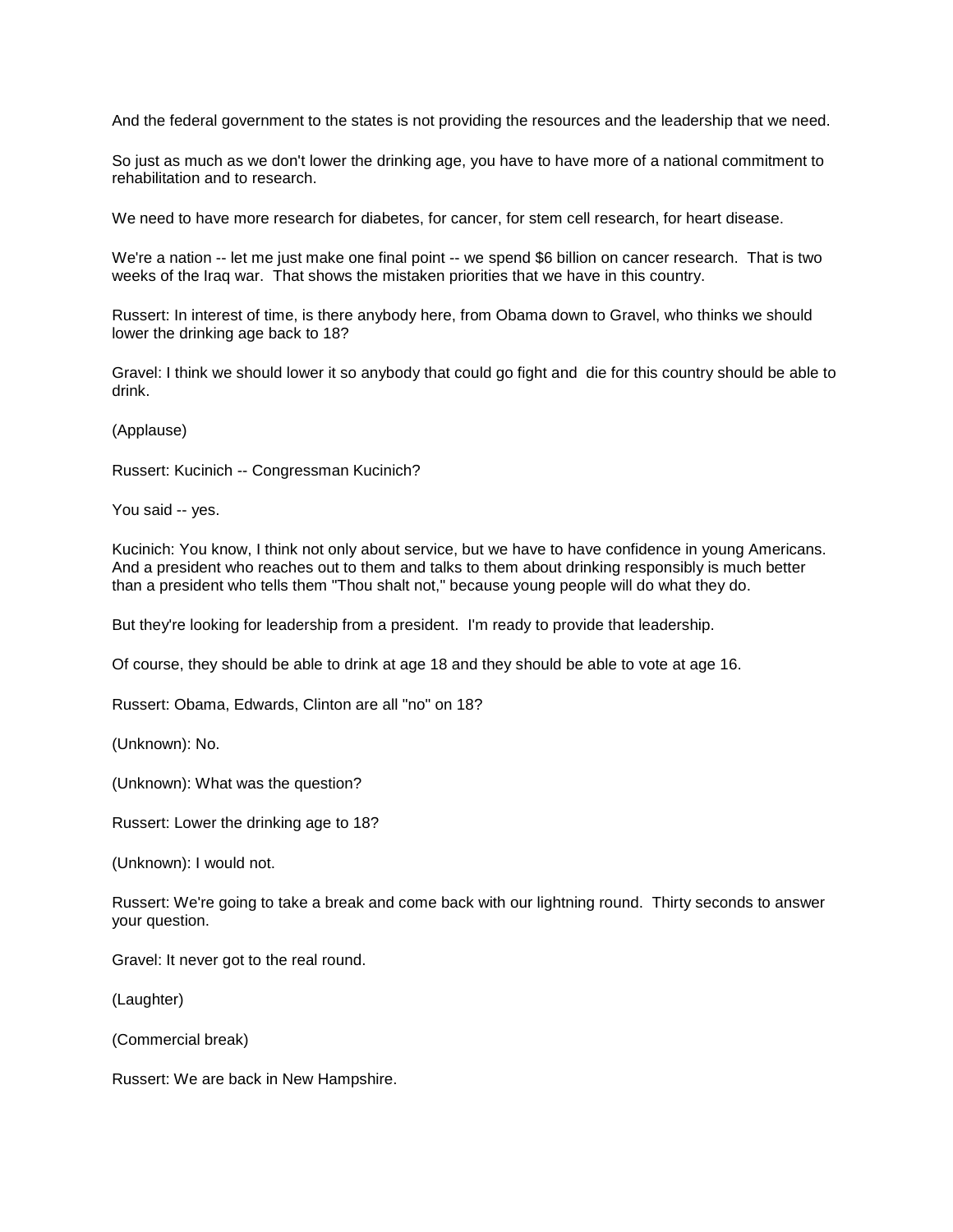Politicians spend millions of dollars on TV commercials which last 30 seconds. We want to demonstrate to the American voters tonight that you can answer a question in 30 seconds.

(Laughter)

Here we go.

Senator Obama, you go around the country saying it's time to turn the page. Are you talking about the Bushs, the Clintons or both?

Obama: What I'm talking about is ending the divisive politics that we have in this country. I think it is important for us as Democrats to be clear about what we stand for, but I think we also have to invite Republicans and Independents to join us in a progressive agenda for universal health care, to make sure that they are included in conversations about improving our education system and properly funding our public schools.

I think turning the page means that we've got to get over the special interest-driven politics that we have become accustomed to. And most importantly, it is important for us to make sure that we're telling the truth to the American people about the choices we face.

Russert: Senator Clinton, if you are the nominee, it will be 28 years, from 1980 to 2008, where there has been a Bush or a Clinton on the national ticket. Is it healthy for a democracy to have a two- family political dynasty?

Clinton: I thought Bill was a pretty good president.

(Applause)

From my perspective, you know, the values that he acted on, on behalf of our country, both at home and abroad, are ones that stand the test of time.

Clinton: But, look, I'm running on my own. I'm going to the people on my own. I think I know how to find common ground and how to stand my ground. And on all the issues that matter to America in the 21st century, I wish we could turn the clock back. But we can't, and we need to start with leadership that can deliver results and get us back to the values that make America great.

Russert: Senator Biden, do you believe that Moveon.org has changed politics for the better?

Biden: I don't think they've changed politics.

Russert: Have they been a positive force in politics?

(Laughter)

Biden: Well, on some things, yes. I mean, look, I don't think you can castigate them for the ad. I think -but the idea that I was initially told -- I'm going to get in trouble for this -- but that it's their party; they're part of the party.

It's not their party.

Russert: Congressman Kucinich, Alan Greenspan in his book wrote something that has not received any notice. He advocates raising taxes on gasoline \$3.00 a gallon over the next 10 years, because he said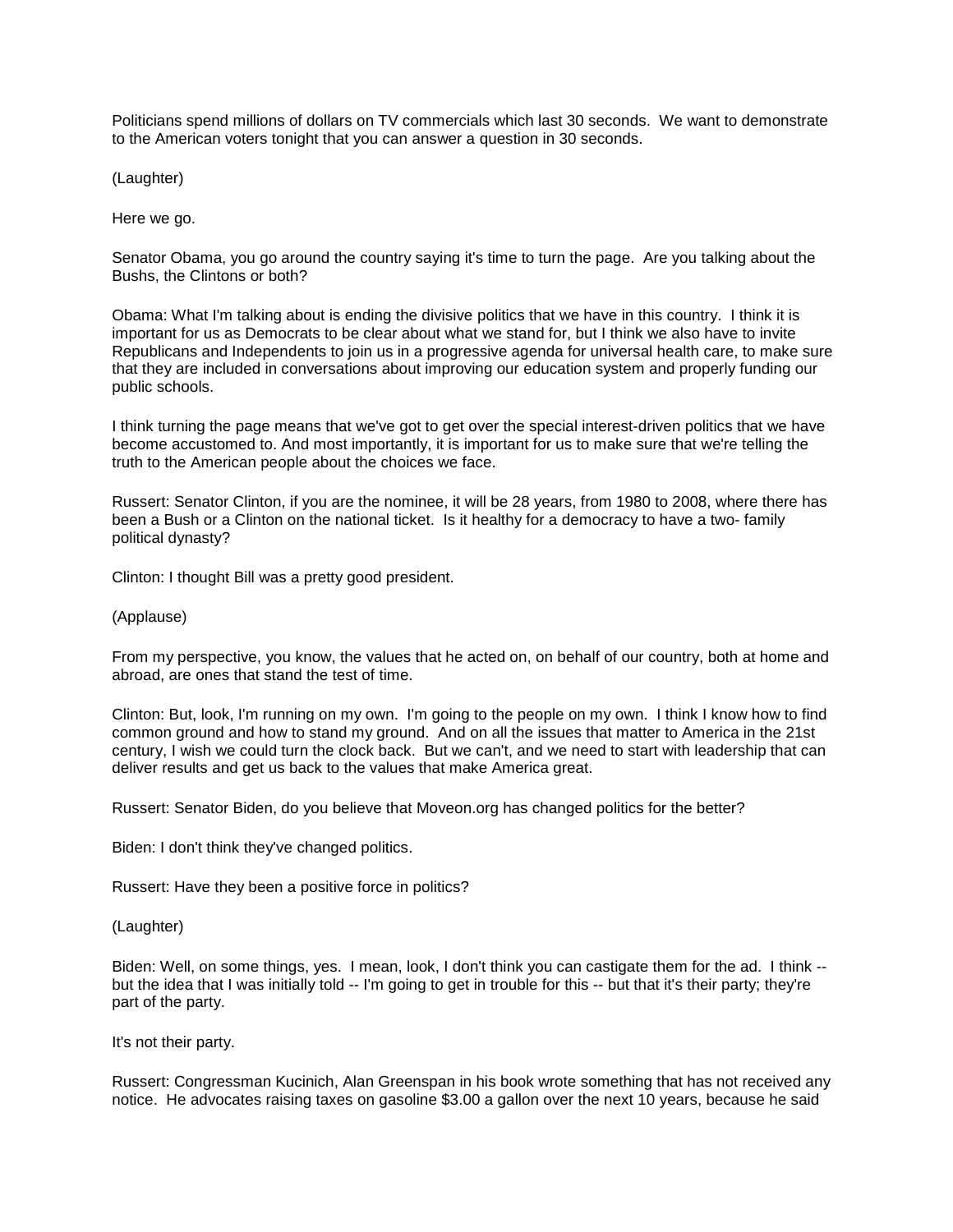there is no way we will wean ourself off of gasoline-driven automobiles and convert to something else, like Brazil, which uses sugar cane.

Would you be in favor of a phase-in \$3.00 a gallon gasoline tax?

Kucinich: No. And he said something else that didn't receive much notice. He said that the Iraq war was about oil, something that I said on "Meet the Press," Tim, on February 23rd, 2003.

I think that we need to make sure that the next president was right about Iraq, was right about the Patriot Act.

You can have a president like that, who was right about Iraq, who voted against it from the beginning and against the funding. You can have a president against -- who was for a single-payer, not-for-profit health care system, one who will stop the Patriot Act...

Russert: Time.

Kucinich: ... or you can have a president who's tall.

(Laughter)

(Applause)

Russert: Would anyone here -- would anyone here raise the gasoline tax in order to wean America off of Middle Eastern oil?

Gravel: First off, let me qualify it. I would ask the Congress -- they won't do it -- but then I would empower the American people to do it, and that is to put a carbon tax on.

If we don't do something drastic -- you know, we can get off the gasoline in five years and we can get off of carbon in 10 years. All we got to do is want to do it. And to put a tax on gasoline permits politicians and bureaucrats to play favorites. You do it right at the lump of coal, and you do it at the gas, and you do it at the oil, and then that filters through the system properly.

Russert: Senator Dodd, you have...

Dodd: I've advocated a...

Russert: Yes, you have a carbon tax.

I have another question for you, however. You have two daughters, 6 and 2. Christmas is coming. Would you favor a temporary ban on the importation of all toys from China until we are convinced that they're not coming into our country and harming our children?

Dodd: If you promise not to tell my children, I will.

(Laughter)

And, certainly, look, I advocated this some time ago here. We would shut down a company in this country in 20 minutes if they were using excessive lead paint, sending toothpaste and animal food to this country that was contaminated, and causing great harm and danger to people here.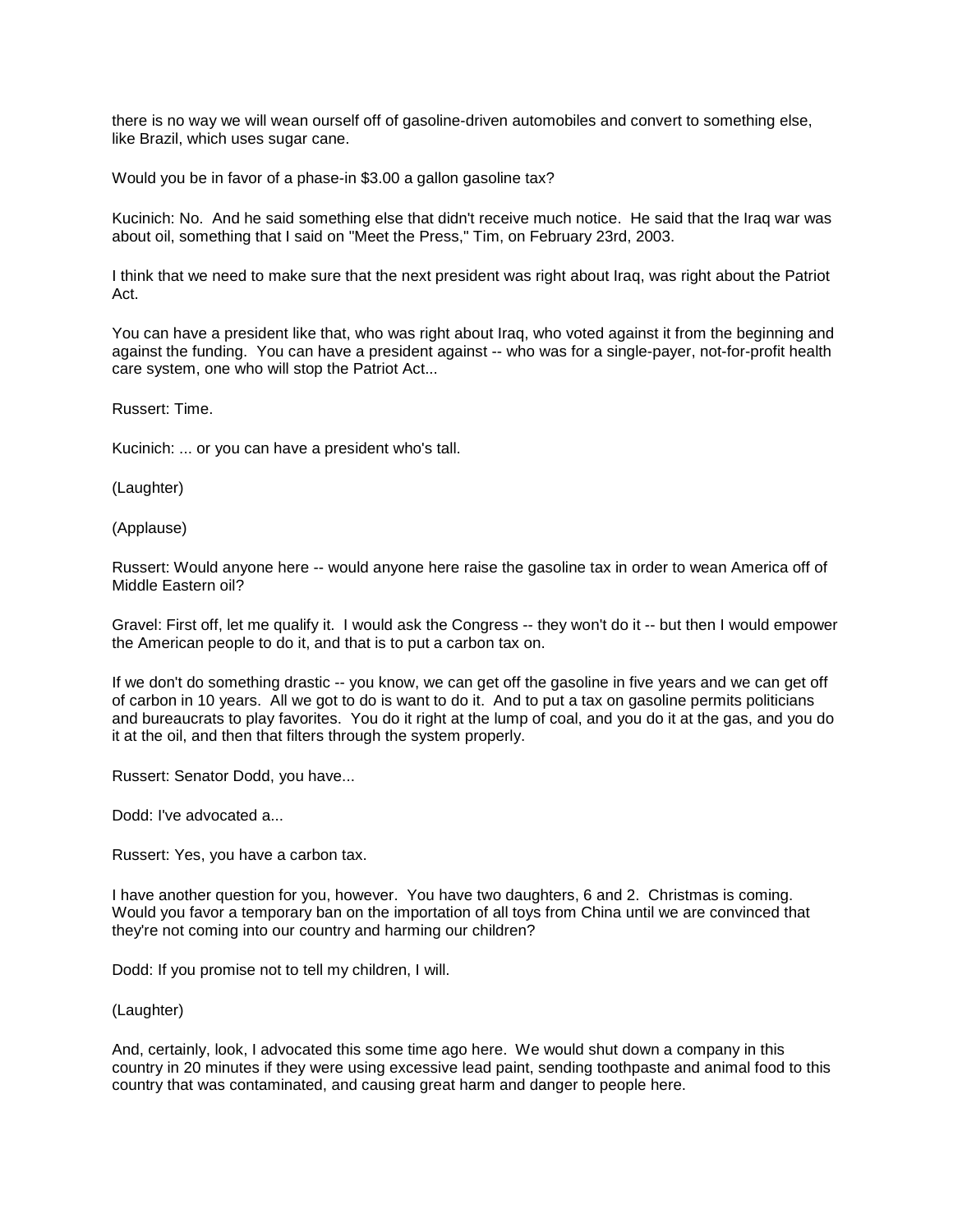The idea that the president would not suspend the importation of those products to our country I think was terribly wrong-headed. And certainly I would advocate that that be done until we have the guarantees in security.

And beyond this issue, we ought to establish in this country, given the amount of products we now bring into this country off shore, that there is some sort of ability here to make some judgment about the safety and security of these products coming in, certainly before they leave their country.

So I would certainly do that.

Russert: Senator Obama, you were criticized by Jesse Jackson and others about your, in their words, tepid response about the situation in Jena involving the civil rights difficulties in Louisiana.

Should you have gone to Jena, Louisiana, in order to try to bring those communities together?

Obama: No, because I was in Washington at that time trying to bring an end to the war in Iraq, and that was something that was critical.

The fact is that I was -- before any of the other candidates on this stage, spoke out with respect to Jena. I put out several strong statements, including ones prepared with Jesse Jackson's son, Congressman Jesse Jackson Jr. And, subsequently, I think Reverend Jackson acknowledged that.

This is an issue that's not black or white. It's an issue of American justice. We've got to make sure the justice system works for every single person.

Russert: Governor Richardson, if you're president of the United States you're automatically honorary chairman of the Boy Scouts of America. In light of that organization's position on sexual orientation, would you accept that position?

Richardson: No, I wouldn't. Because I think, as president, I would commit myself, number one, that I will be a leader that prevents discrimination on the basis of race, gender and sexual orientation. I will also be a president that follows the Constitution of the United States.

I will also be a president that will bring back habeas corpus and the rule of law. I will also be a president that will shut down Guantanamo. I will also be a president that will follow the Constitution and not permit torture as a tool in our foreign policy. I will not eavesdrop on American citizens. And I will not go to war, unless I get the consent of Congress.

And there are still basic differences on the war. My plans ends the war, getting the troops out, and with all due respect to Senator Obama, Senator Edwards, Senator Clinton, what I heard tonight is that even in their second terms, they will not get the troops out. Therefore, the war will not end.

Russert: Senator Obama?

Obama: You know, I'm happy to have this discussion again, Bill. I think it is important to tell the American people the truth. Now, military commanders indicate that they can safely get combat troops out at the pace of one to two brigades a month. That is the quickest pace that we can do it safely. I have said I will begin immediately and we will do it as rapidly as we can.

It is the same issue with Social Security, where the pretense is that somehow we can do this magically. We can't. I think it's important for the next president to tell the American people not just what they want to hear, or to tell our own base what they want to hear, but what they need to hear. They need to hear...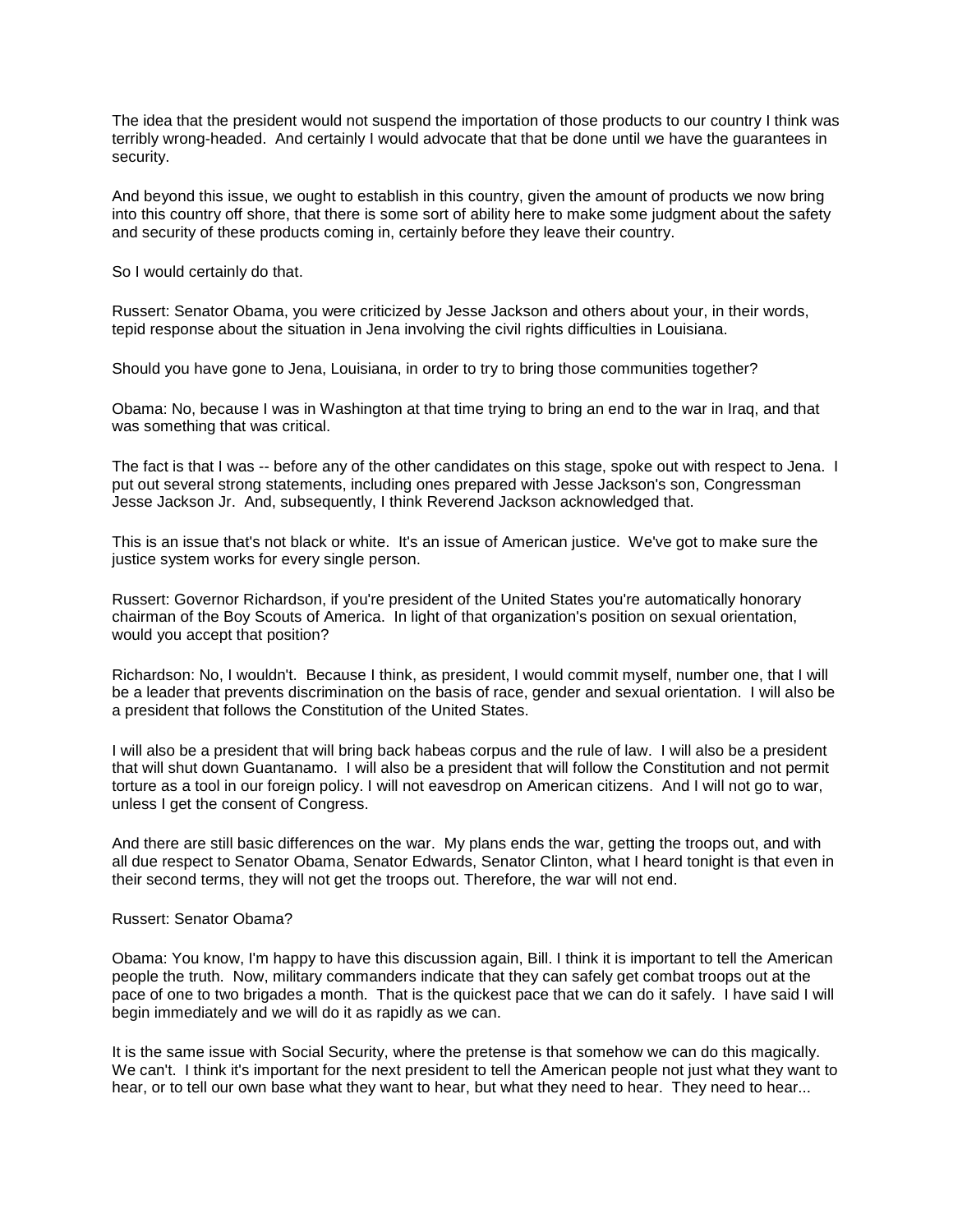Russert: I've got to move on and give Senator Edwards a chance.

Senator Edwards, you heard Alan Greenspan recommending raising gasoline tax. We do have a dependency on foreign oil which all across America people say we must become energy independent.

Edwards: Yes.

Russert: Would you be in favor of developing more nuclear power here in the United States?

Edwards: No.

Russert: Period?

Edwards: No. So that was less than 30 seconds.

(Laughter)

Russert: Senator Obama, nuclear power?

Obama: I don't think that we can take nuclear power off the table. What we have to make sure of is that we have the capacity to store it properly and safely, and that we reduce whatever threats might come from terrorism. And if we can do that in a technologically sound way, then we should pursue it. If we can't, we should not.

But there is no magic bullet on energy. We're going to have to look at all the various options to reduce greenhouse gases and to put us on a path to energy independence.

Russert: Congressman?

Kucinich: Well, first of all, you know, I know a little bit about this because I actually blocked a nuclear dump in Ohio. And I was one of the few up here who actually spoke against having a nuclear dump in Nevada.

The truth of the matter is that nuclear power is very expensive, Tim.

They never factored in the cost of storage, which continues forever.

I want to keep utility rates low by having a Works Green Administration, emphasis on solar and wind, drive down this energy curve of hydrocarbon consumption.

And, finally, no more war as an instrument of policy. No more resource wars. We've got to make the transition away from oil, and that's what a Kucinich administration would do.

#### Russert: Nuclear power?

Gravel: Not at all. The solution obviously is wind power. If we manufactured 5 million of these 2.5 meg windmills across the country, we could electrify the entire nation -- the entire nation. I'm talking about our transportation system.

Why don't we do that? We know the -- this is technology off the shelf. That's why I kept saying, we can get off of gasoline in five years; we can get off of carbon in 10 years.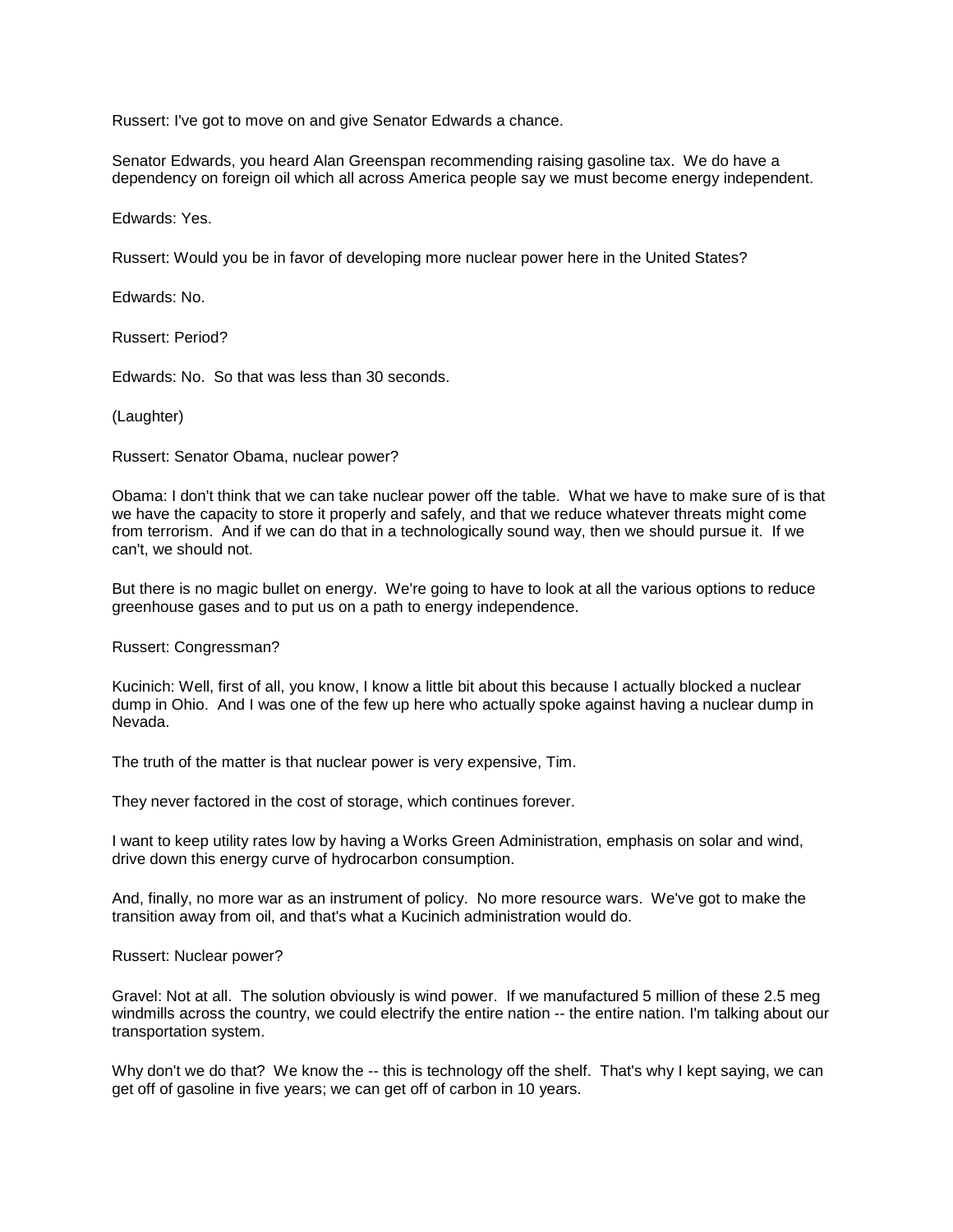All we've got to want is to do it. And it will take the American people, because they can't get that through the Congress.

Russert: Senator Clinton, would you rule out expanding nuclear power?

Clinton: No, but it would not be one of the options that I favor, unless, number one, the cost can get down for the construction and operation; number two, that we have a viable solution for the nuclear waste.

I voted against Yucca Mountain. I've spoken out against Yucca Mountain. I think that recently the discovery -- there's an earthquake fault going under the proposed site at Yucca Mountain -- certainly validates my opposition.

So there are a lot of very difficult questions.

But we're going to have to look at the entire energy profile, in order to determine how we're going to move away from our dependence upon carbon-based fuels. And I will look at everything, but there are some tough questions you'd have to answer with respect to nuclear.

Russert: I want to move to another subject, and this involves a comment that a guest on "Meet the Press" made, and I want to read it, as follows: "Imagine the following scenario. We get lucky. We get the number three guy in Al Qaida. We know there's a big bomb going off in America in three days and we know this guy knows where it is.

Don't we have the right and responsibility to beat it out of him? You could set up a law where the president could make a finding or could guarantee a pardon.

President (sic) Obama -- would you do that as president?

Obama: America cannot sanction torture. It's a very straightforward principle, and one that we should abide by. Now, I will do whatever it takes to keep America safe. And there are going to be all sorts of hypotheticals and emergency situations and I will make that judgment at that time.

But what we cannot do is have the president of the United States state, as a matter of policy, that there is a loophole or an exception where we would sanction torture. I think that diminishes us and it sends the wrong message to the world.

Russert: Senator Biden, would you allow this presidential exception?

Biden: No, I would not. And I met, up here in New Hampshire, with 17 three- and four-star generals who, after my making a speech at Drake Law School, pointing out I would not under any circumstances sanction torture, I thought they were about to read me the riot act.

Biden: Seventeen of our four-star, three-star generals said, "Biden, will you make a commitment you will never use torture?" It does not work.

It is part of the reason why we got the faulty information on Iraq in the first place is because it was engaged in by one person who gave whatever answer they thought they were going to give in order to stop being tortured. It doesn't work. It should be no part of our policy ever -- ever.

Russert: Senator Clinton, this is the number three man in Al Qaida. We know there's a bomb about to go off, and we have three days, and we know this guy knows where it is.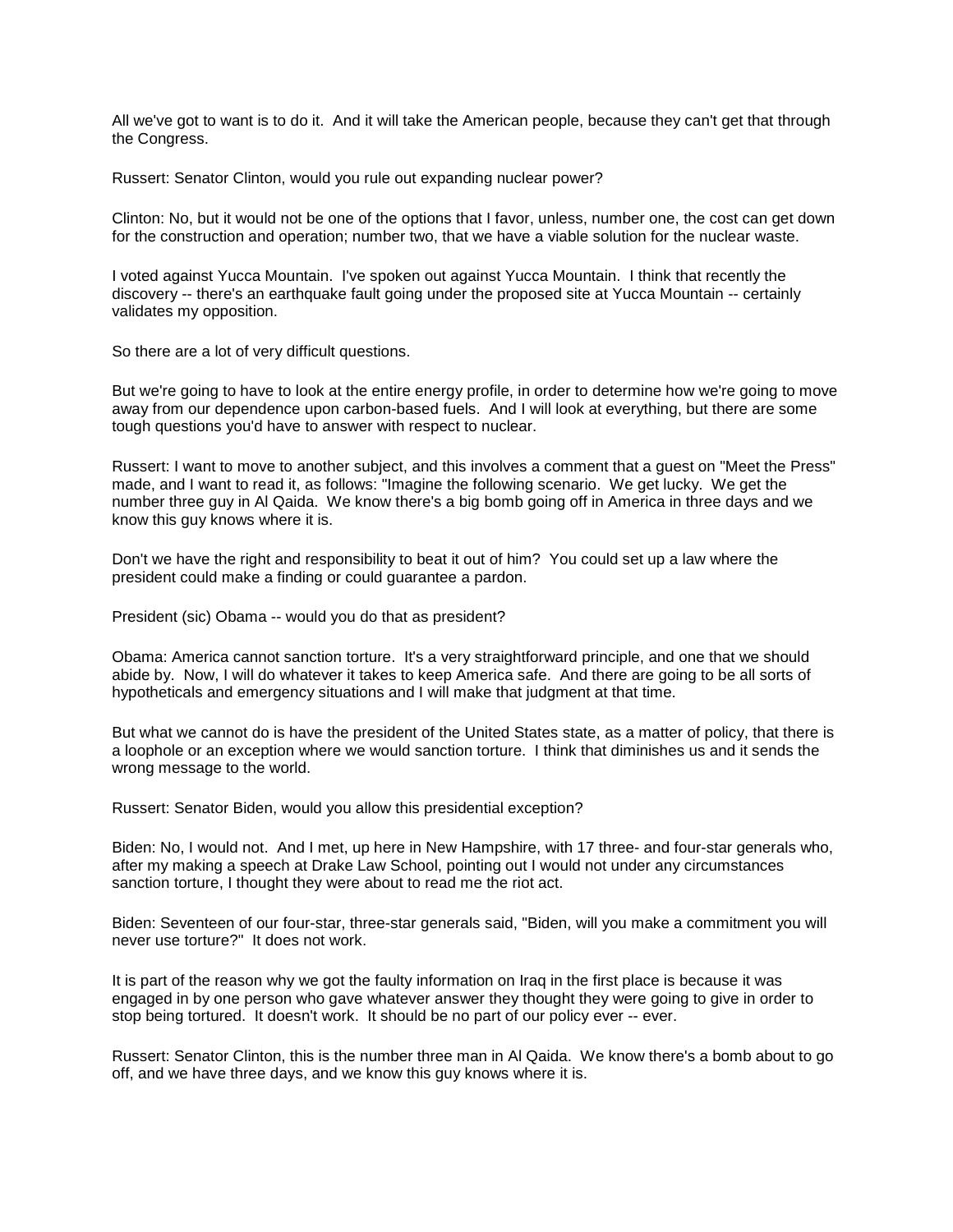Should there be a presidential exception to allow torture in that kind of situation?

Clinton: You know, Tim, I agree with what Joe and Barack have said. As a matter of policy it cannot be American policy period.

I met with those same three- and four-star retired generals, and their principal point -- in addition to the values that are so important for our country to exhibit -- is that there is very little evidence that it works.

Now, there are a lot of other things that we need to be doing that I wish we were: better intelligence; making, you know, our country better respected around the world; working to have more allies.

But these hypotheticals are very dangerous because they open a great big hole in what should be an attitude that our country and our president takes toward the appropriate treatment of everyone. And I think it's dangerous to go down this path.

Russert: The guest who laid out this scenario for me with that proposed solution was William Jefferson Clinton last year. So he disagrees with you.

Clinton: Well, he's not standing here right now.

(Applause)

Russert: So there is a disagreement?

Clinton: Well, I'll talk to him later.

(Laughter)

Russert: Well, that raises a question: Which foreign policy decisions of the Clinton administration were you involved in or did you advise?

Clinton: Well, I have always said that my husband and I started a conversation 36 years ago and it never stopped. So I was certainly involved in talking about a lot of what went on in terms of the president's decisions. But I know very well that the president makes the decision. Everyone in the White House is there because of one person -- the president -- including the spouse of the president.

Ultimately, the president has to sift through everything that is recommended and make her decision. What I believe is that it is the ultimate responsibility of a president to seek out a broad cross- section of advisers who will have different points of view and provide different perspectives, and that's what I intend to do, and that is certainly what my husband did as well.

Russert: Anyone else what to disagree with President Clinton on torture?

Dodd: Yes, I do.

Russert: Go ahead, Senator Dodd.

Dodd: Not that I disagree, but this was all part of the Military Commissions Act which was adopted last fall.

There were only a handful of us that voted against it at the time. And I've written legislation to overturn it. I'll offer no better witness here than John McCain, who said that during those terrible years he was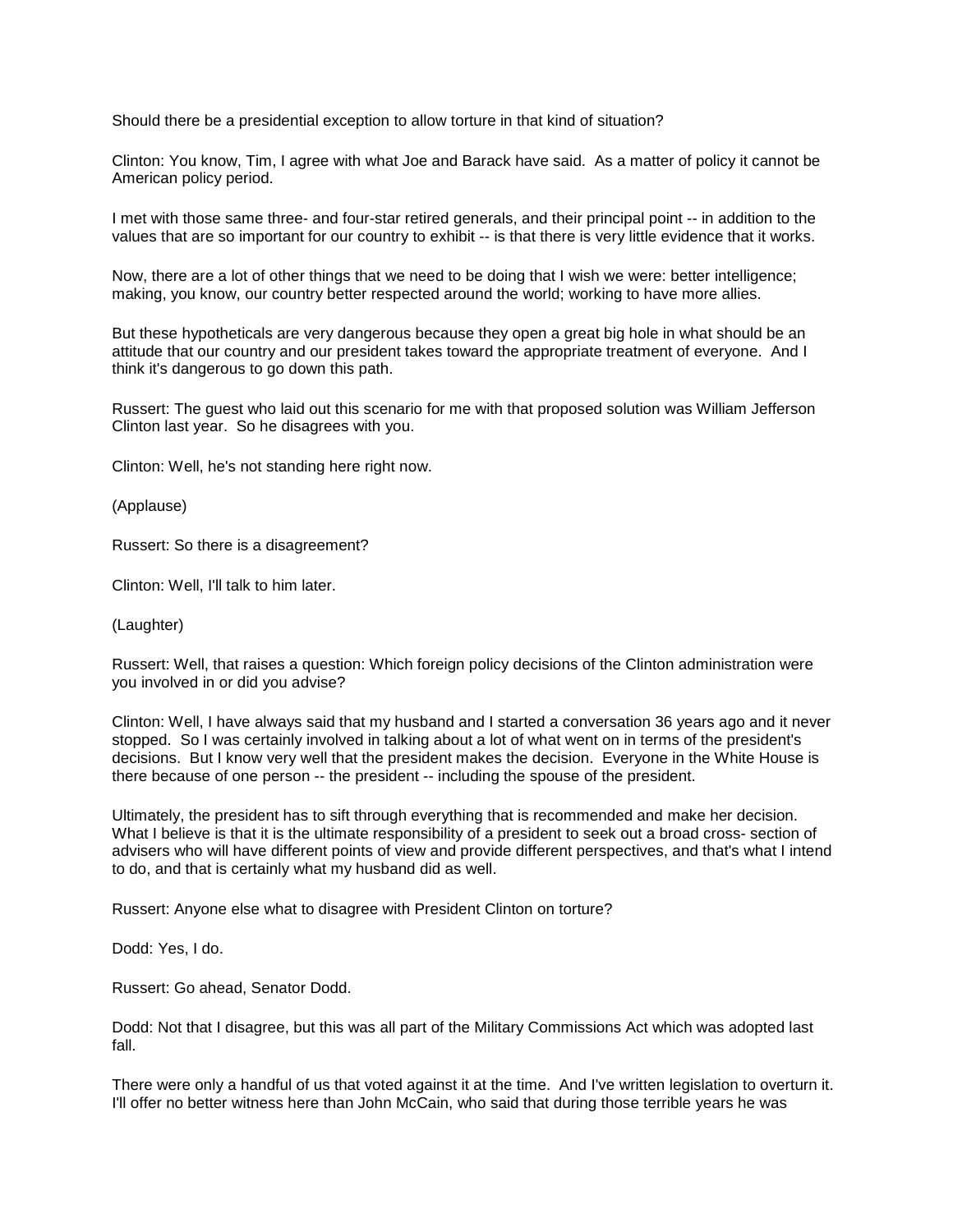incarcerated and tortured, he would say anything to those interrogators in order to stop the physical pain. So we need to reinforce the idea here; this is a dreadful way to collect information.

We need to do other things to make sure it happens. But walking away from international conventions, as we did with the Geneva Conventions to disallow the restrictions on torture, I think, is a mistake, and also to walk away from habeas corpus.

But leadership requires you try and do something about it. And I'm doing something about it by trying to get the Congress to overturn that legislation...

Russert: Governor Richardson, this is an exception to offer a pardon to someone or to do a presidential finding because it's someone who knows a bomb is going off...

Richardson: No. I will do everything I can to fight terrorists. That's the main obligation of the American people. But that doesn't mean we become like terrorists and abridge our own freedoms. What the Bush administration has been using is called waterboarding. That is unacceptable not just with the Geneva Conventions, but in the spirit of our nation being a nation that respects human rights. That's not us. I would not permit it.

And, furthermore, I would not permit -- and here's another issue that I would like the Senate to take back - - the president of the United States has today unequaled authority to eavesdrop on American citizens, without a court order. The Congress needs to go back and rescind that.

Russert: Time.

Richardson: That is another abridgement that needs to stop.

Russert: Thank you, Governor.

Senator Edwards, the exception?

Edwards: The only thing I would -- I agree with what's been said. The only thing I would add is the problem is much bigger than this specific hypothetical illustrates. Because what's happened is, what America is has been undermined over the last seven years. And torture is a component of that, or the condoning of torture is a component of it. But it is only one component.

In addition to the torture, we need to be ending this war in Iraq. I will close Guantanamo, which I think is a national embarrassment. The idea that the United States of America would hold anybody without a right to a hearing undermines everything that we represent.

No more secret prisons. Not when I'm president of the United States.

And not only no more secret prisons; I will, the first day that I'm president, end the illegal spying on the American people.

Biden: Question, Tim, did you say pardon, as well?

I'd pardon the son of a gun, if I got an atom bomb.

Russert: That was -- that was the scenario that President Clinton laid out.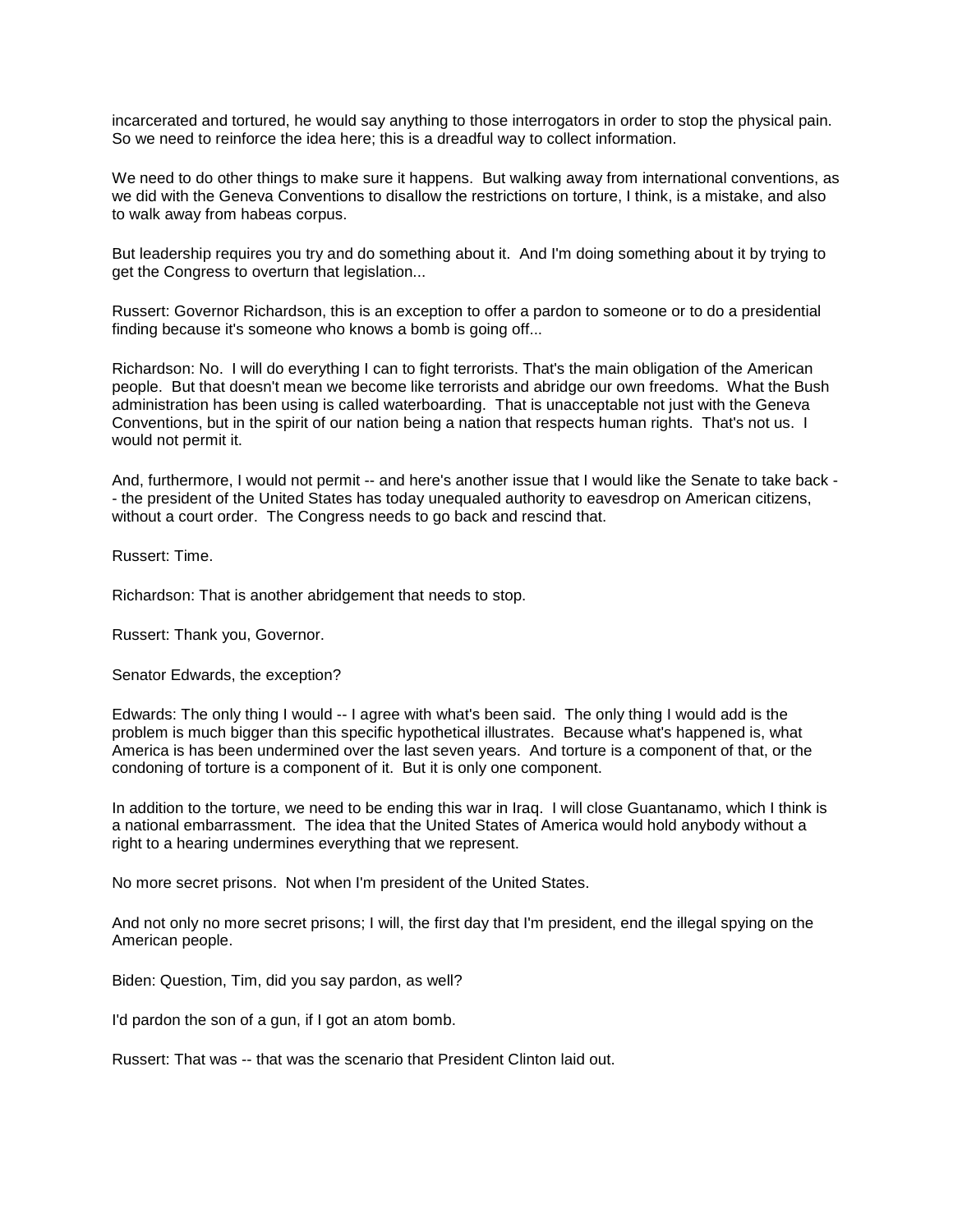Biden: OK. Well, I would pardon -- I would not torture, but if I thought I'd get the hydrogen bomb this guy had planted, I'd say, "Man, you're out." And then I'd figure out how he got taken care of later. But I would...

(Laughter)

... I would pardon him.

Russert: So you would be in favor of...

Biden: I'd pardon him, not torture. Not torture.

Russert: No. It would be pardoning the person who...

Biden: Oh, did the torture. No, no, no.

Russert: Fair enough. All right.

(Laughter)

Real fast -- 30 seconds.

Biden: I thought you meant pardon the...

Kucinich: Thirty seconds -- you're on my time.

The metaphor that we're using here is one that relates to, really, 9/11 and the terror that followed, and the politicization of fear which occurred in this society.

A Kucinich administration will be about strength through peace. No unilateralism, no preemption, no firststrike, using -- and a rejection of war as an instrument of policy.

So of course you'd use a pardon, but we have to remember, this Constitution has to be redeemed and this administration has took us down a -- really, a (inaudible). I will not only restore the Constitution, but I want a new national security doctrine, strength through peace, that will make us safer, because the neo kind approach has made America less safe and more vulnerable.

Russert: I want to turn to politics and money. Senator Clinton, as you all know, you had to turn back \$850,000 in contributions from Norman Hsu because of his rather checkered past.

Again, President Clinton said this, "Now, we don't have to publish all our donors for the Clinton Foundation, but if Hillary became president, I think there would questions about whether people would try to win favor by giving money to me."

In light of that, do you believe that the Clinton Foundation and the Clinton library should publish all the donors who give contributions to those two entities?

Clinton: Well, Tim, I actually co-sponsored legislation that would have sitting presidents reveal any donation to their presidential library, and I think that's a good policy.

Russert: And the foundation?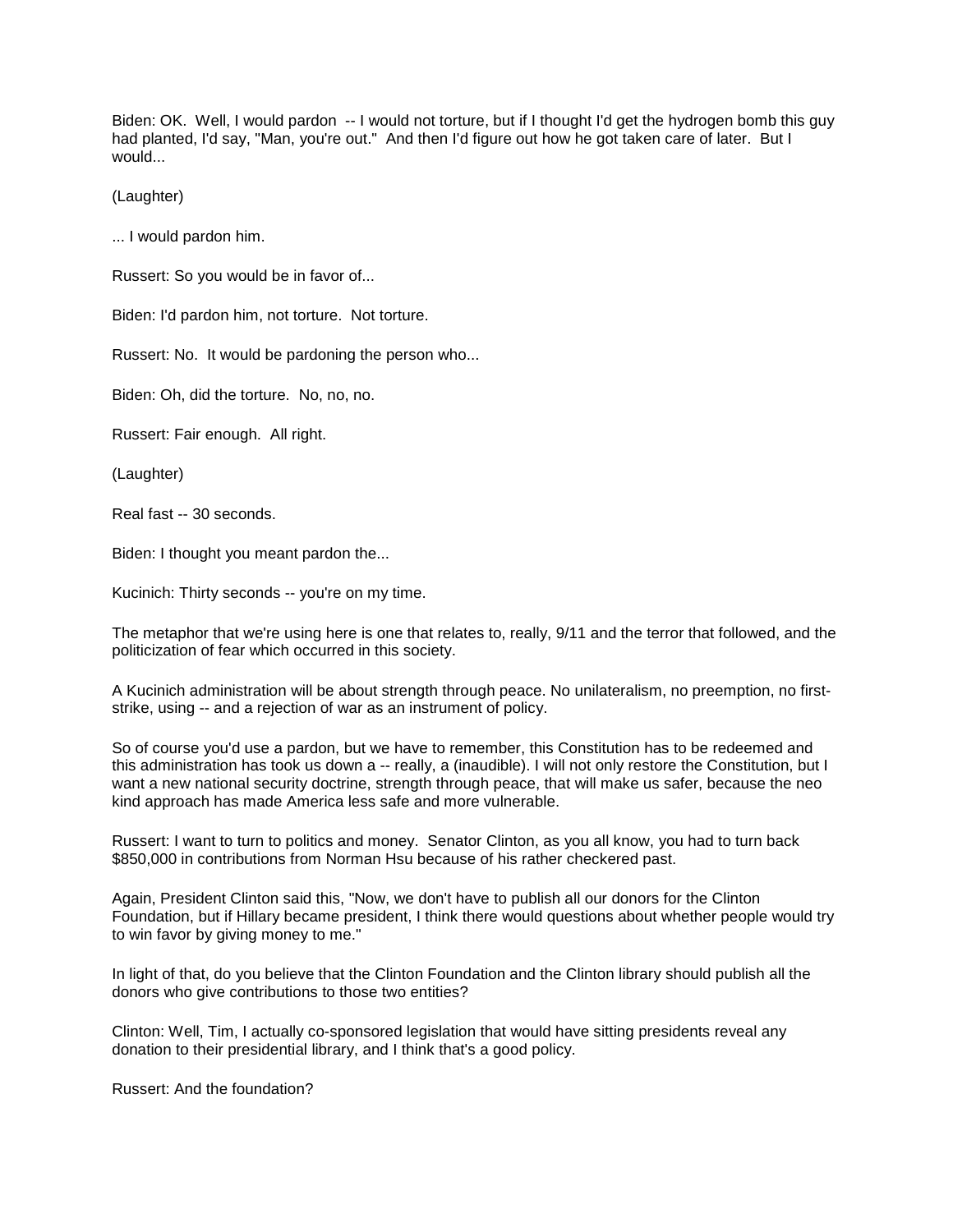Clinton: Well, it would be the same, because that's where the library comes from.

Russert: Until such legislation, would they voluntarily, the Clinton library and Clinton Foundation, make their donors public?

Clinton: Well, you'll have to ask them.

Russert: What's your recommendation?

Clinton: Well, I don't talk about my private conversations with my husband, but I'm sure he'd be happy to consider that.

Russert: Is there anyone here who doesn't believe that presidential libraries and presidential foundations should make public all their donors?

Obama: I just want to amplify on this issue. Because I think it's important not only that all this information is disclosed, but I also think that we need to have a situation in which we are disclosing the funneling of large donors.

And that is something that we were able to successfully do. I pushed it with Russ Feingold to make sure that large funnelers who were lobbyists were disclosed.

We are now in the process of presenting a bill where any large bundler has to disclose who they're bundling money from and who are they funneling it to. And I think that should be passed right away.

Russert: Senator Edwards, you mentioned candor with the candidate -- president with the American people. Your campaign has hit some obstacles with revelations about \$400 haircuts, \$500,000 for working for a hedge fund, \$800,000 from Rupert Murdoch.

Do you wish you hadn't taken money in all those cases or hadn't made that kind of expenditure for a haircut?

Edwards: Well, first of all, I think if you look at my entire life, I am proud of what I've spent my life doing. I'm not perfect. There's not a single person on this stage who's perfect, but I came from a family.

I was born into nothing. I was brought home to a two-room house in a mill village. I have spent my entire life fighting for the kind of people that I grew up with. They worked in the mill with my father. And I don't apologize for the fact that I have worked hard and built a life which I hope will make life easier for my children. I'm proud of that. I'm not ashamed of that.

And I am proud of having stood up for the people that I grew up with. It's what I have done my entire life. I did it for 20 years as lawyer. It's what I've done every minute that I've been in public life.

It is the reason that I've been going around the country helping organize workers into unions. It is the reason we started a College for Everyone program for low-income kids. It is the reason Elizabeth and I started an after-school program for kids who otherwise would have no chance to go to an after-school program, having access to technology.

I'm proud of what I've done with my life, and I do not apologize for it.

And I do not apologize for it.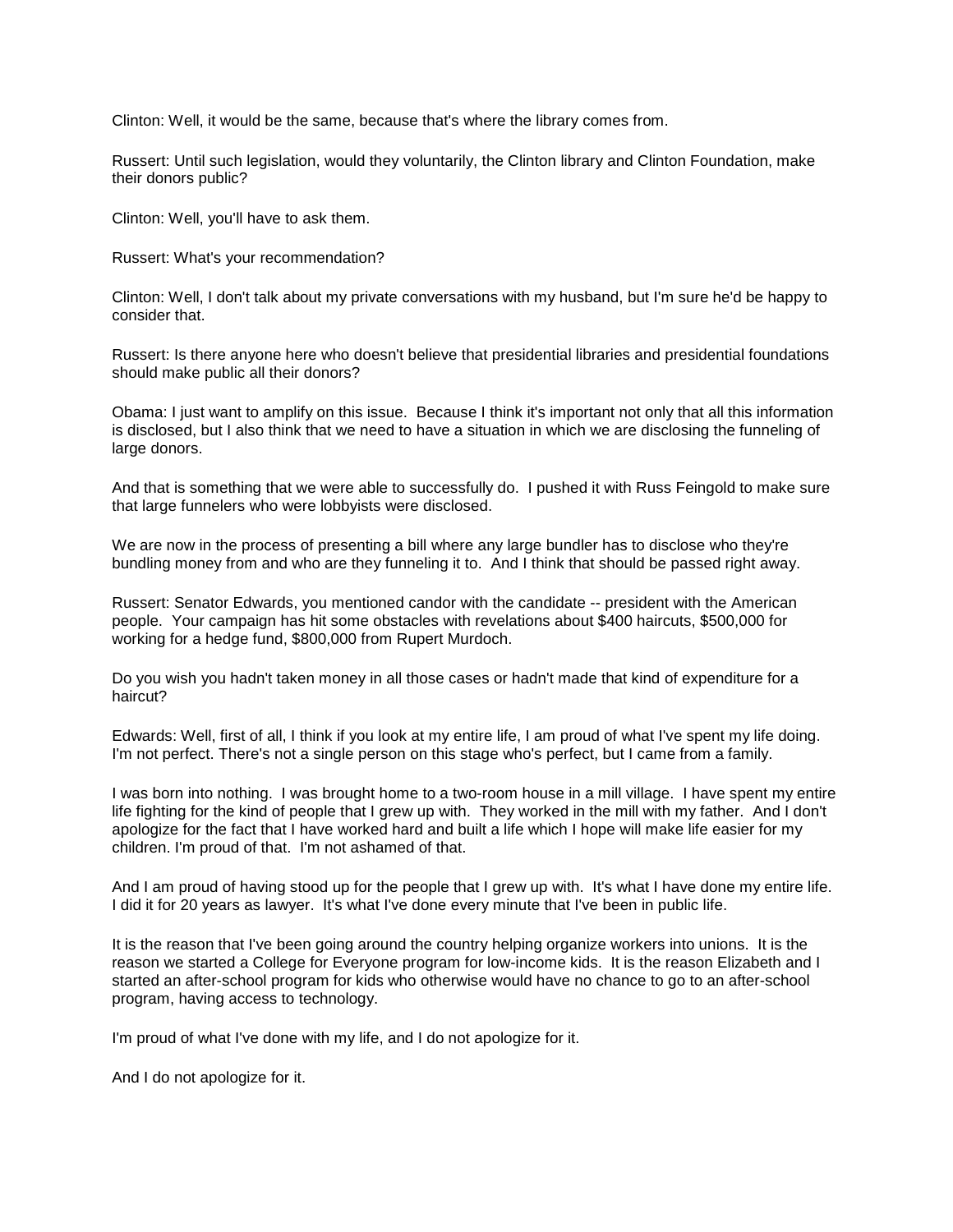Russert: But the hedge fund, as you know, had subprime mortgages, many of which defaulted in the Katrina area. If you had to do it all over again, would you not have taken that money?

Edwards: But look at what I've done. Look at what I've done.

Russert: I'm...

Edwards: No, wait a second. You asked me the question.

Russert: The specific example.

Edwards: Please let me respond.

Russert: Specific example.

Edwards: Look at what I've done. When that issue came up in New Orleans, what I did is went to ACORN, an organization I had worked with in New Orleans, and we actually set up a fund to help people whose homes were being foreclosed on in New Orleans.

I helped raise the money for that fund. Elizabeth and I made a big contribution to it ourselves, because we feel -- I feel a personal commitment to help families whose lives have been devastated. It's why I have made central to my entire campaign the issue of poverty in America.

And I am perfectly happy to have anybody in America, any voter in New Hampshire, any voter anywhere in this country judge me based on what I've done in my life.

Russert: Before we go, there's been a lot of discussion about the Democrats and the issue of faith and values. I want to ask you a simple question.

Senator Obama, what is your favorite Bible verse?

Obama: Well, I think it would have to be the Sermon on the Mount, because it expresses a basic principle that I think we've lost over the last six years.

John talked about what we've lost. Part of what we've lost is a sense of empathy towards each other. We have been governed in fear and division, and you know, we talk about the federal deficit, but we don't talk enough about the empathy deficit, a sense that I stand in somebody else's shoes, I see through their eyes. People who are struggling trying to figure out how to pay the gas bill, or try to send their kids to college. We are not thinking about them at the federal level.

That's the reason I'm running for president, because I want to restore that.

Russert: I want to give everyone a chance in this. You just take 10 seconds.

Senator Clinton, favorite Bible verse?

Clinton: The Golden Rule: Do unto others as you would have them do unto you. I think it's a good rule for politics, too.

Russert: Senator Gravel?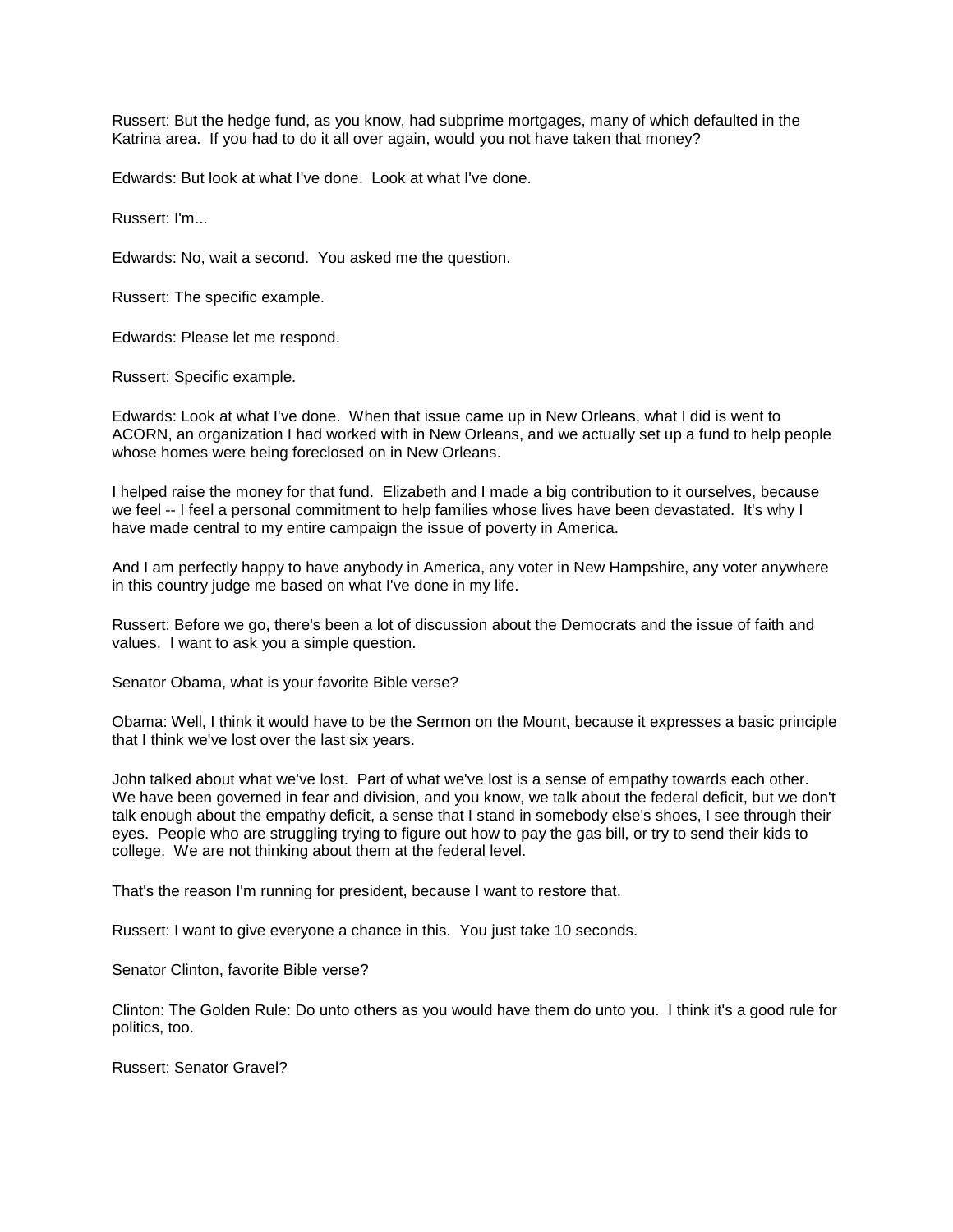Gravel: The most important thing in life is love. That's what empowers courage, and courage implements the rest of our virtues.

Russert: Congressman Kucinich?

Kucinich: I carry that with me at every debate, this prayer from St. Francis, which says, "Lord, make me an instrument of your peace," and I believe very strongly that all of us can be instruments of peace. And that's what I try to bring to public life.

Russert: Senator Edwards?

Edwards: It appears many times in the Bible, "What you do onto the least of those, you do onto me."

Russert: Governor Richardson?

Richardson: The Sermon on the Mount, because I believe it's an issue of social justice, equality, brotherly issues reflecting a nation that is deeply torn and needs to be heal and come together.

Dodd: The Good Samaritan would be a worthwhile sort of description of who we all ought to be in life.

Russert: Senator Biden?

Biden: Christ's warning of the Pharisees. There are many Pharisees, and it's part of what has bankrupted some people's view about religion. And I worry about the Pharisees.

Russert: I want to thank you all for your answers this evening.

I want to ask Allison King for one more question. This, after all, is New Hampshire. She wants to ask you about baseball.

(Laughter)

King: For many here, in New England, the answer to this next question may be the most important one you answer tonight.

(Laughter)

Red Sox or Yankees?

Governor Richardson?

(Applause)

(Laughter)

Dodd: What is it now, Bill? Come on.

Richardson: Red Sox, because Manny Ramirez is back. The Red Sox will win the pennant and they will win the World Series.

(Applause)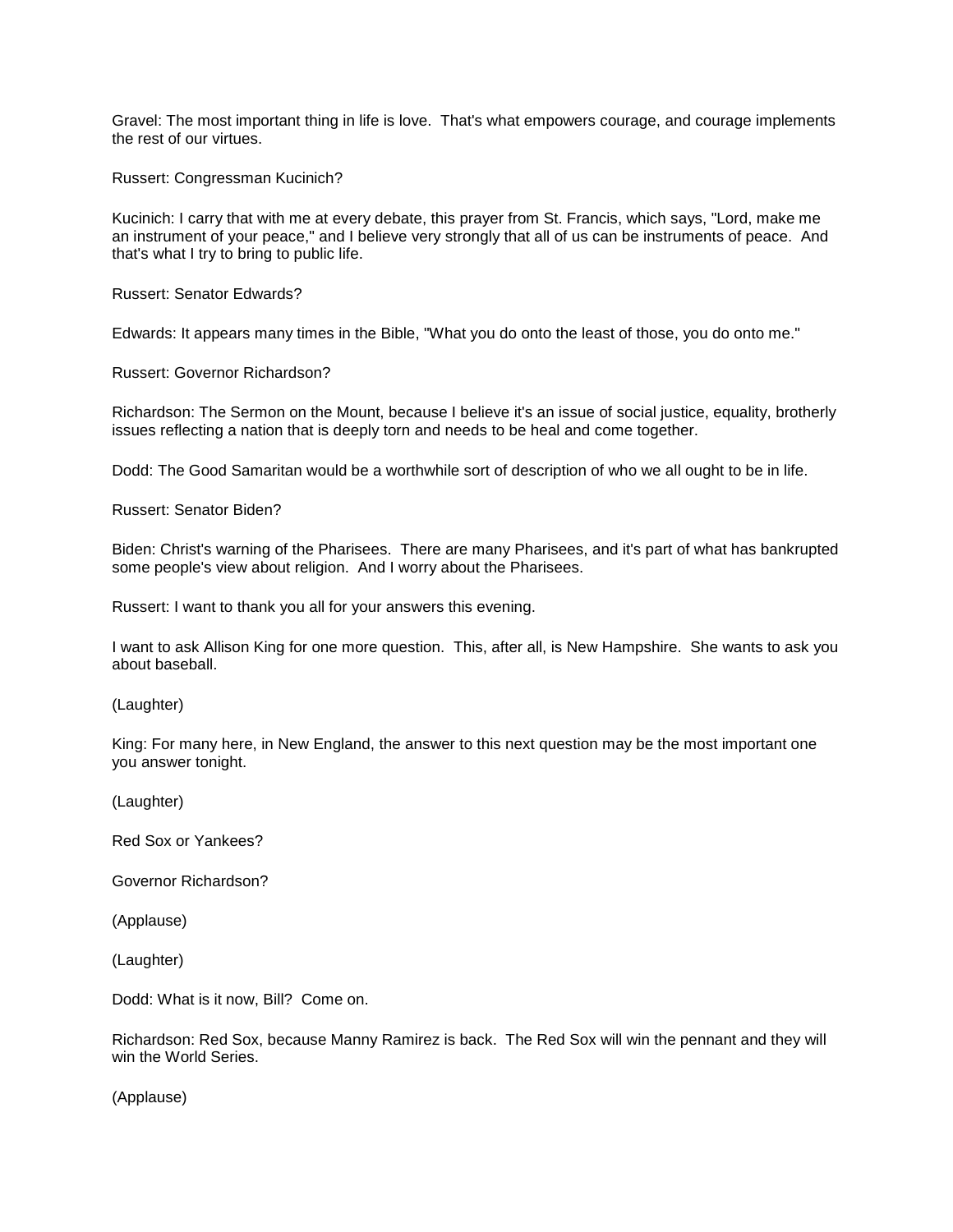King: Senator Clinton?

Kucinich: You know, I've got to take exception to this. Cleveland Indians won the central division, 92 victories -- they're going to the World Series.

(Laughter)

Hi, mom.

(Laughter)

King: Senator Clinton, where are you on this? Red Sox or Yankees?

Clinton: Well, I hate to say it in front of this New Hampshire crowd -- I'm a Yankees fan. Have been for a long, long time.

(Applause)

Russert: Senator Clinton, what a bout a World Series -- Yankees and Cubs?

Clinton: Well, you know, I've worried about that because I think, given the Cubs' record, which of course, I hope it happens, but it could very well be a sign of the coming apocalypse, were that to ever occur.

(Laughter)

It would be so out of history that you would have the Cubs versus the Yanks. Then I'd be really in trouble.

Russert: But who would you be for?

Clinton: Well, I would probably have to alternate sides.

(Laughter)

Russert: Spoken like a true sports fan.

Senator Gravel, Yankees, Red Sox?

Gravel: I'm from New England. I was born in Massachusetts. Do you have to ask that question?

Russert: Edwards?

Edwards: Red Sox.

Russert: Obama?

Obama: Sox, but the wrong color. I'm a White Sox fan all the way.

(Laughter)

Russert: Dodd?